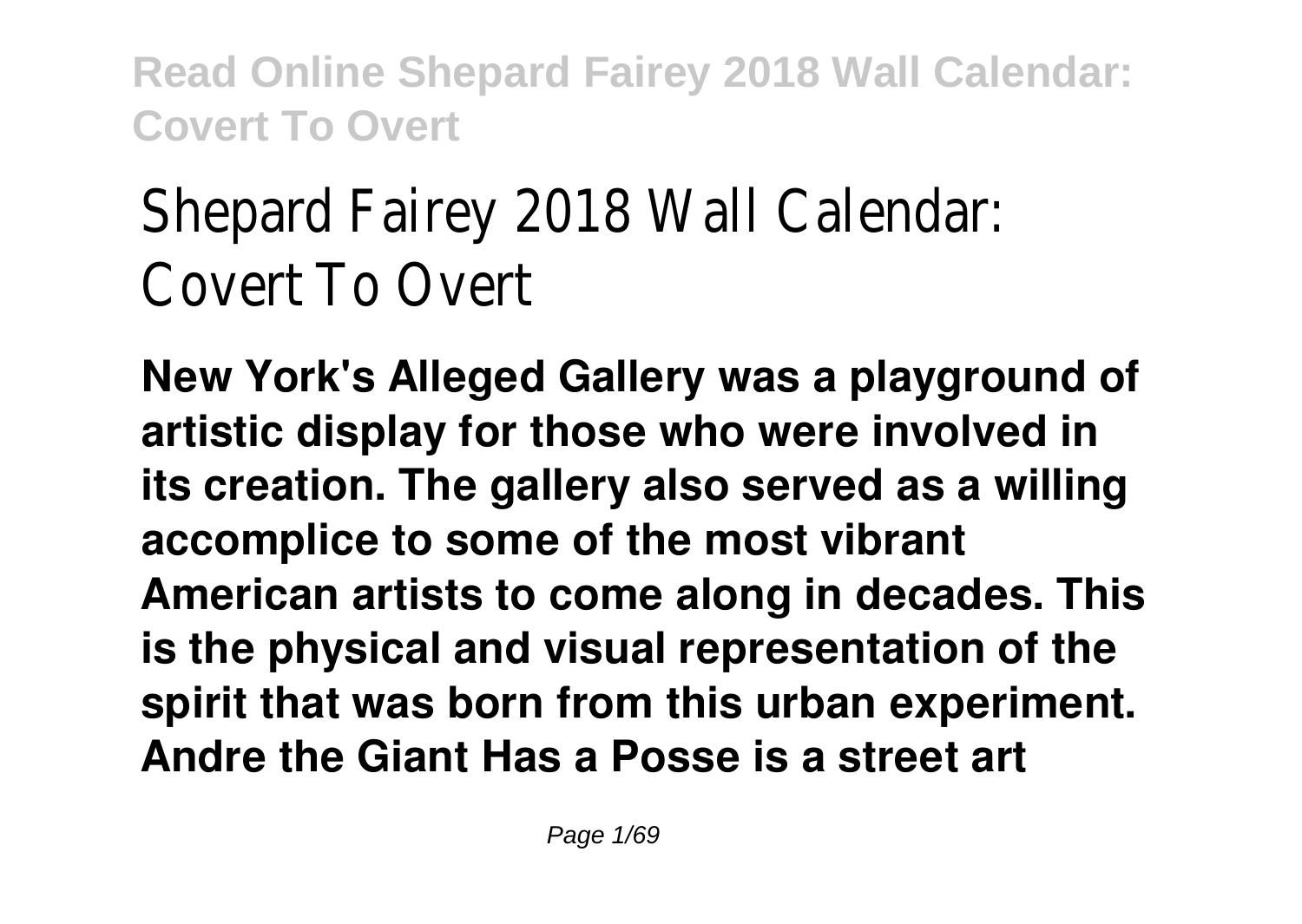**campaign based on an original design by Frank Shepard Fairey created in 1989 while Fairey was a student at the Rhode Island School of Design (RISD). At the time Fairey declared the campaign to be "an experiment in phenomenology." Over time the artwork has been reused in a number of ways and has become a world-wide pataphysical movement, following in the footsteps of Ivan Stang's Church of the SubGenius and populist WWII icon Kilroy Was Here. At the same time, Fairey's work has evolved stylistically and semantically into the OBEY Giant campaign. This** Page 2/69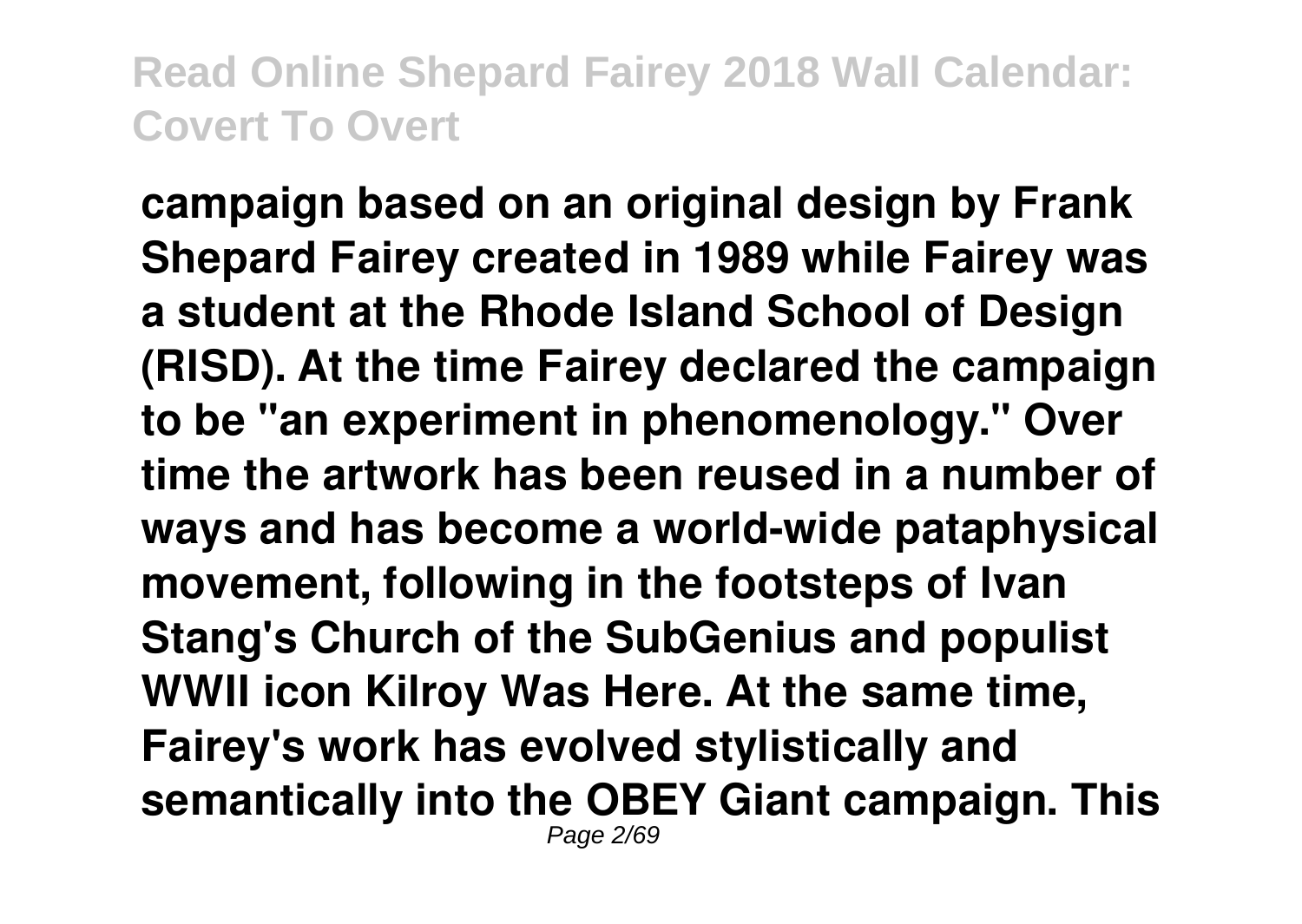**book displays 10 years of graphic evolution from the first photocopied "Andre the Giant" sticker that Shepard Fairey made at RISD to the giant billboard posters you see all around the world. A stunning full-colour documentation of Fairey's T `campaign' of postering and stencils It attempts to simultaneously bring the viewer to question propaganda absorption and to encourage a better use of public space. "Pablo Helguera is the art world's Herblock. His work satirized the hypocrisy in the world of galleries, museums, collectors, and artists and** Page 3/69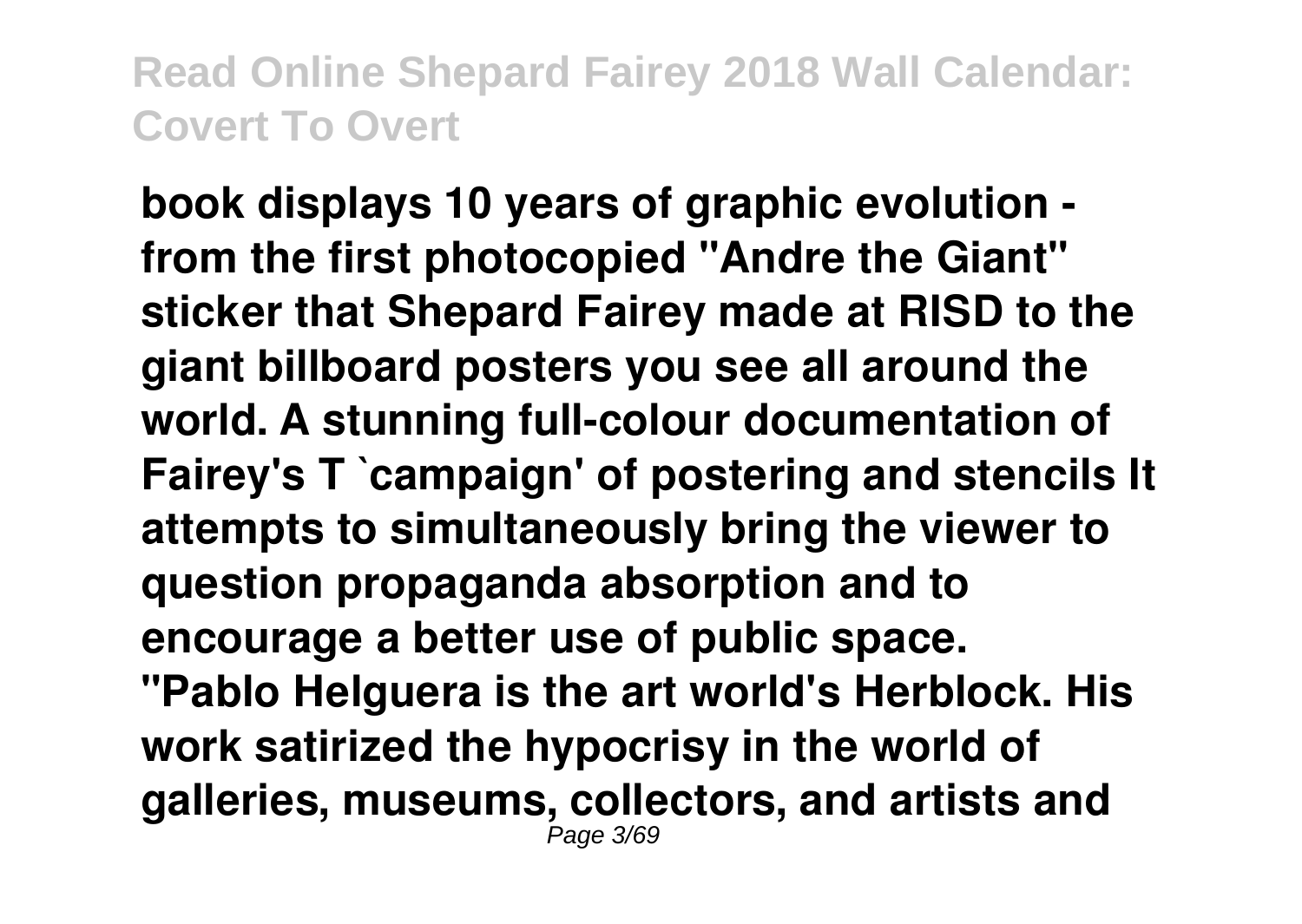**always goes straight to where it hurts the most." --Jens Hoffmann, curator and director of CCA Wattis Institute, San Francisco. The first and only coloring book based on the art of the beloved and acclaimed painter and television personality. This exclusive authorized collection of art, derived directly from Bob Ross's own paintings, offers his legions of fans a contemplative, relaxing, and inspiring way to connect with the work and personality of the pop-culture icon. Featuring many of Ross's most famous quotes and catchphrases about happy** Page 4/69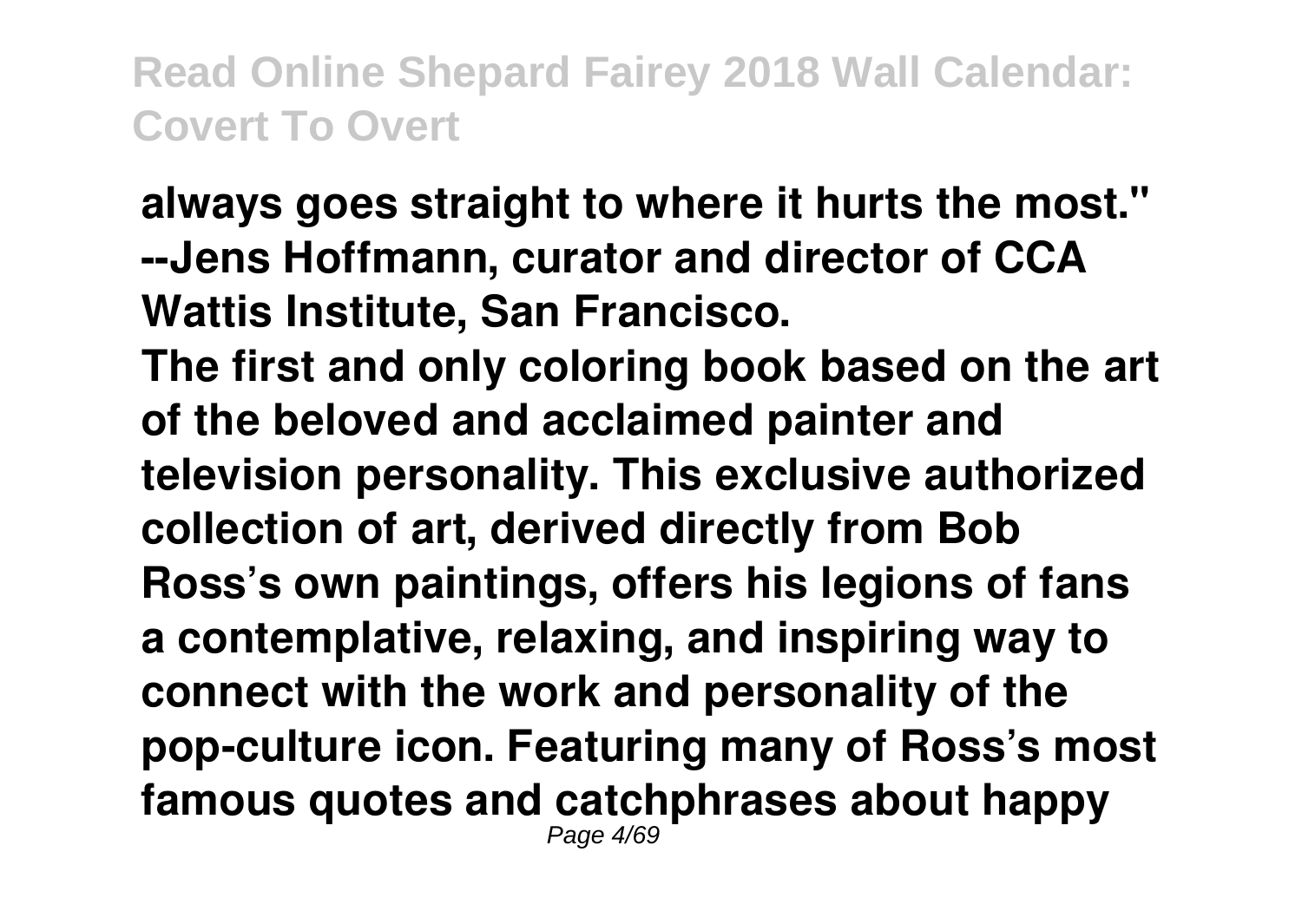**little trees, friendly squirrels, and more, the book also includes a gallery of his original artwork. But as he would no doubt want, coloring fans of all ages are encouraged to make their own decisions, embrace their mistakes, and make each painting their own. Bob Ross is a cult figure around the world among varying age groups, especially Generation X. And everyone agrees he is about more than just painting. His fans—few of whom identify themselves as artists—agree that his quiet, nurturing disposition is a form of therapy, making his work** Page 5/69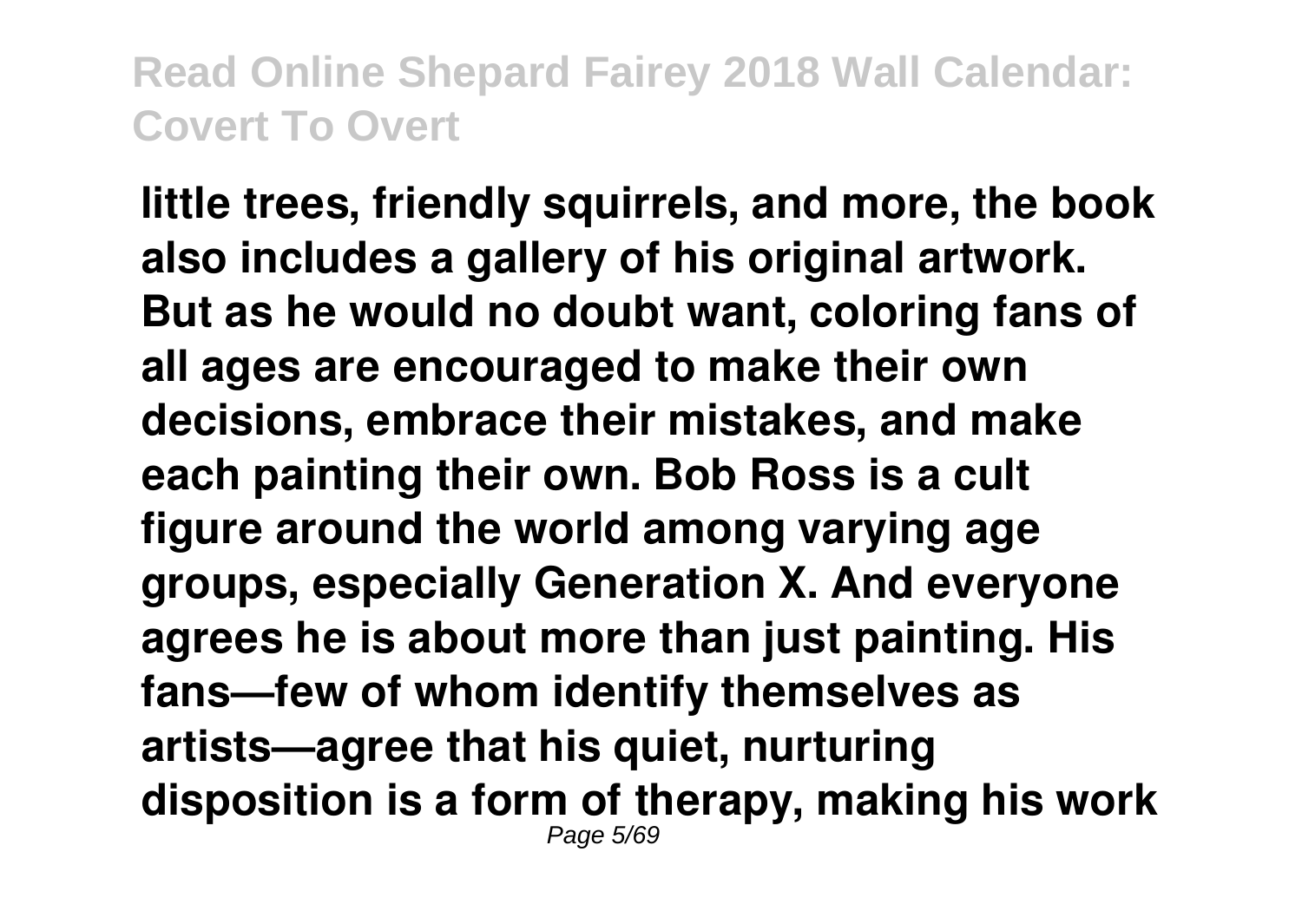**the absolutely perfect subject of an adult coloring book. This coloring book presents more than seventy-five line drawings created from Ross's own artwork. Scuse Me While I Kiss This Guy 50 Years of Iconic Graphic Design A Celebration of Street Art The Enduring Legacy of the Misfits Convivium The Bob Ross Coloring Book** Keith Haring is synonymous with the downtown New York art scene of the 1980's. His artwork-with its Page 6/69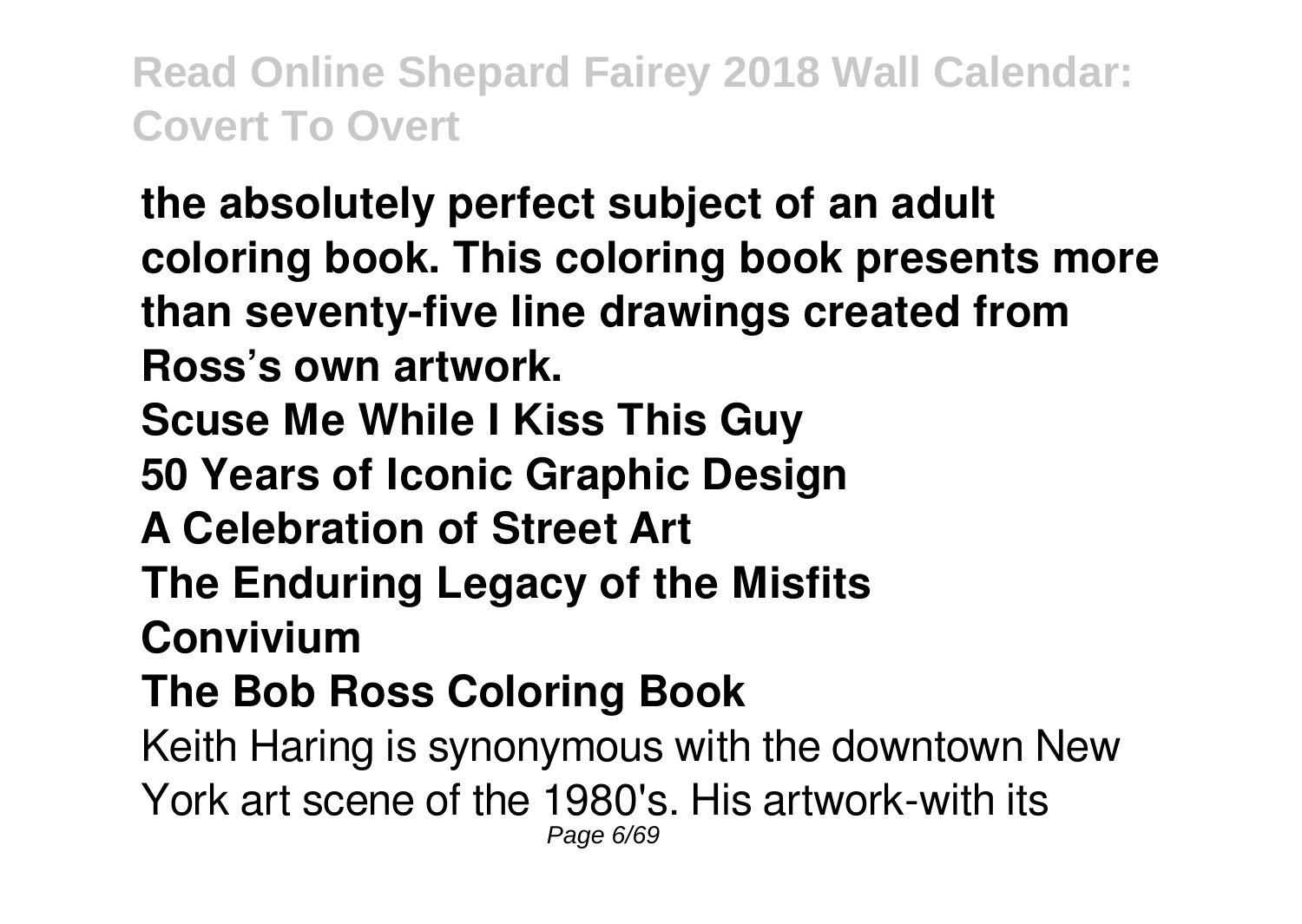simple, bold lines and dynamic figures in motionfiltered in to the world's consciousness and is still instantly recognizable, twenty years after his death. This Penguin Classics Deluxe Edition features ninety black-and-white images of classic artwork and neverbefore-published Polaroid images, and is a remarkable glimpse of a man who, in his quest to become an artist, instead became an icon. For more than seventy years, Penguin has been the leading publisher of classic literature in the English-speaking world. With more than 1,700 titles, Penguin Classics represents a global bookshelf of the best works Page 7/69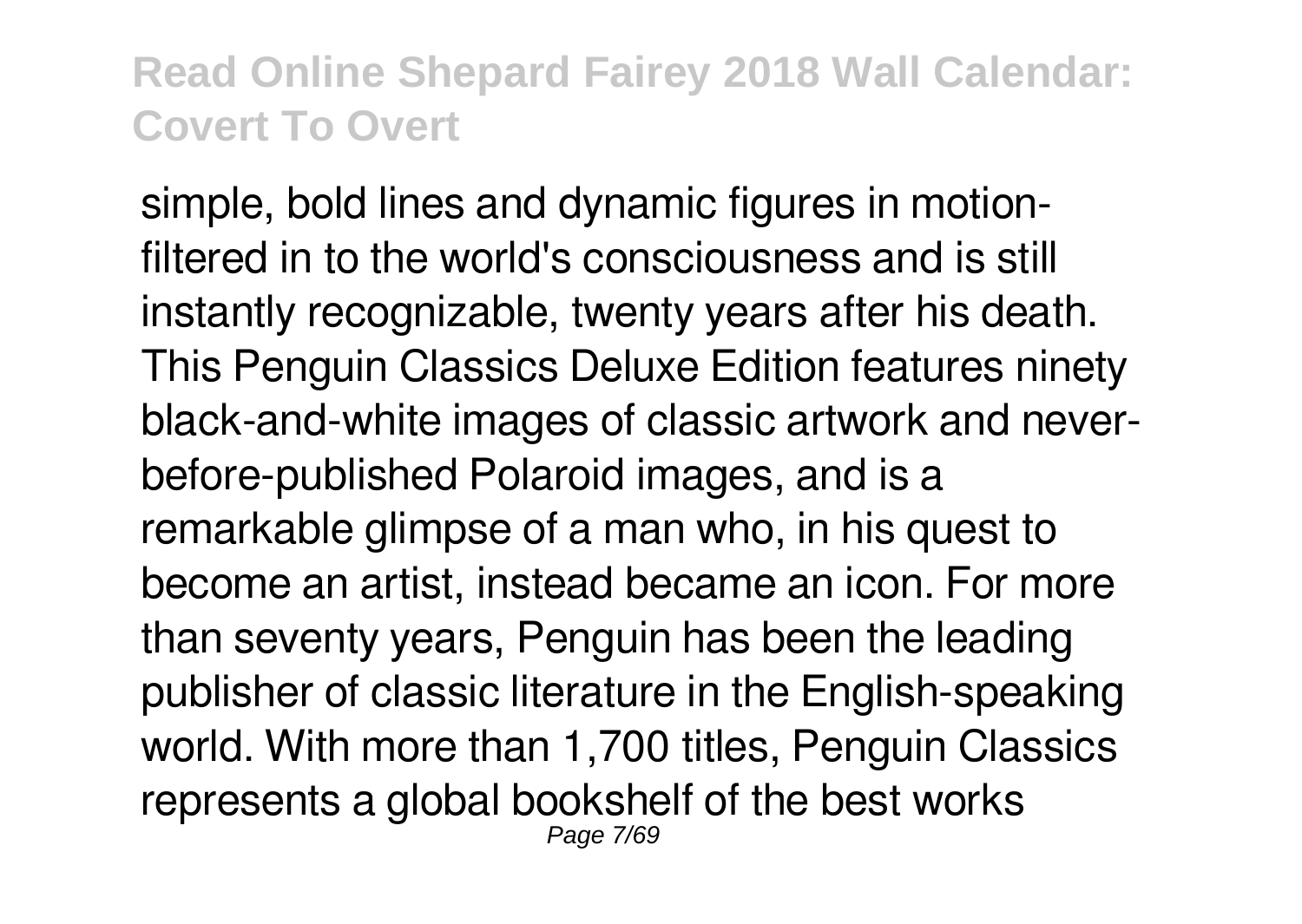throughout history and across genres and disciplines. Readers trust the series to provide authoritative texts enhanced by introductions and notes by distinguished scholars and contemporary authors, as well as up-todate translations by award-winning translators.

\* Documents 150 street artists actively producing work right now\* Photographs by renowned photographer Claudelondon\* Includes new artists as well as some better known street artists, such as Banksy, Invader, and Stik Street art is part of every cityscape. By street art, we mean the crazy and wonderful stencils, paste-ups, paintings and little Page 8/69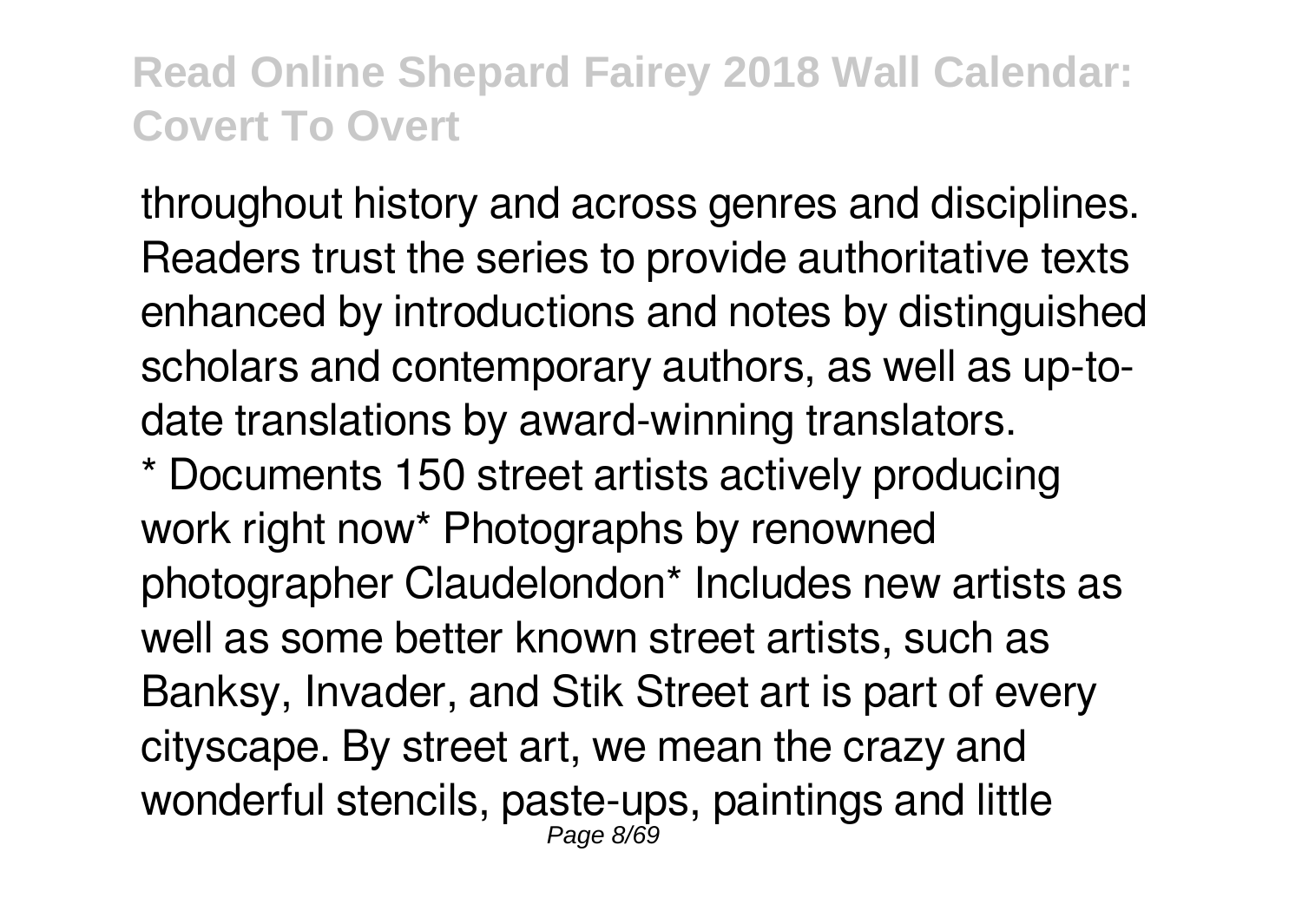sculptures that decorate our urban landscape, catching our eyes and surprising us with their beauty, humor or pithy comment on society. It is, however, ephemeral and the work can disappear very quickly or be damaged by the elements or vandalism. Through his website, Claudelondon has documented thousands of works by artists active in the city. Banksy has already become a household name and the success of his movie Exit Through the Giftshop has raised the profile of street art even further. On a state visit, Prime Minister David Cameron gave President Obama a painting by street artist Eine. The Page 9/69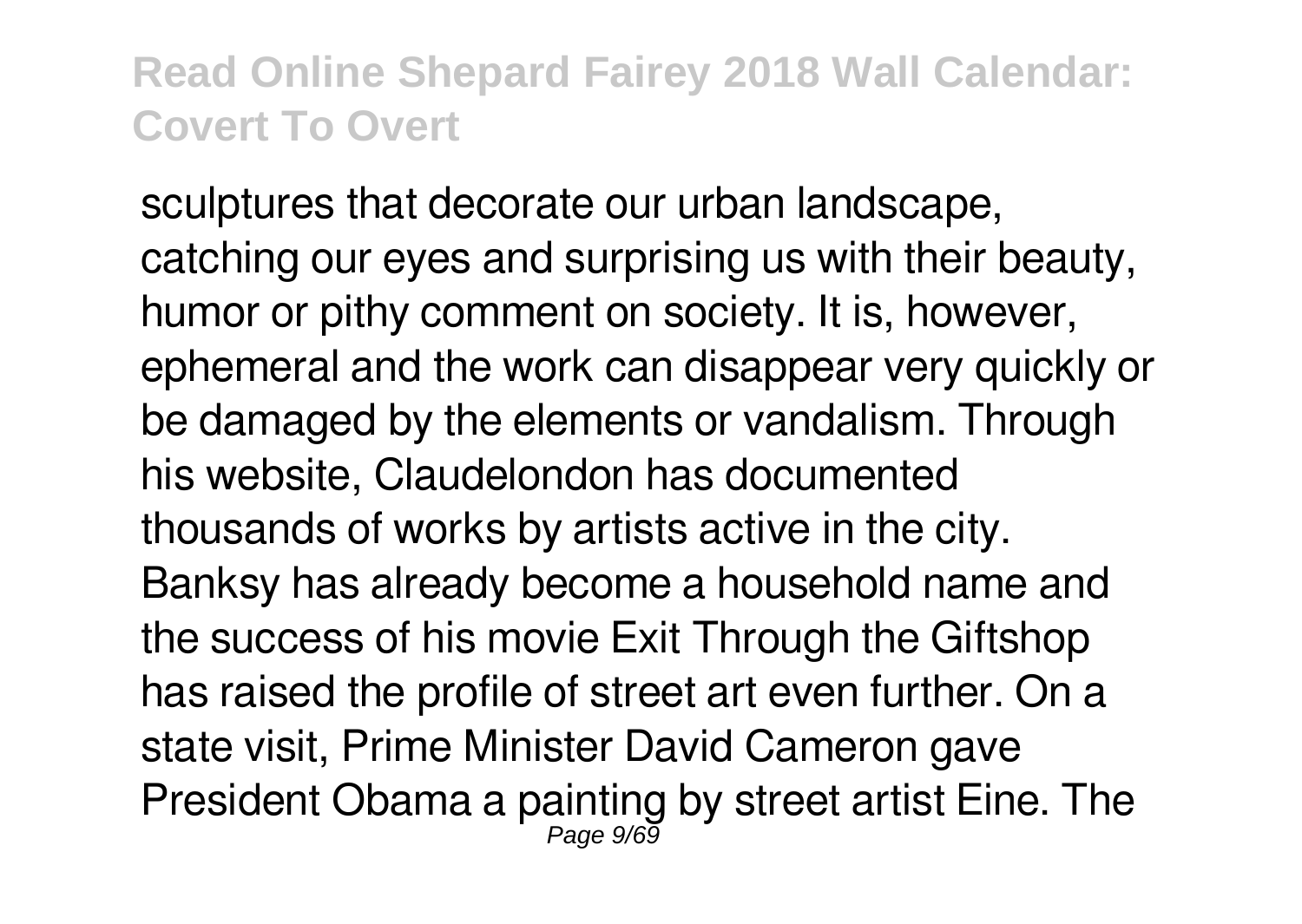street art scene in London is one of the most vibrant in the world attracting not only local artists, but also artists from other countries. Street art galleries are popping up everywhere and attracting lots of visitors. Guided street art walks are appearing in major cities in the UK, the US and other countries.This book will cover over 150 artists and include around 275 photos. While including some of the more established street artists such as Eine, Invader, Banksy, Roa, David Walker and Swoon, the author also includes some of the new generation of street artists like Stik, Public Spirit, Xylo, Elbow Toe, Ludo, T. Wat among others Page 10/69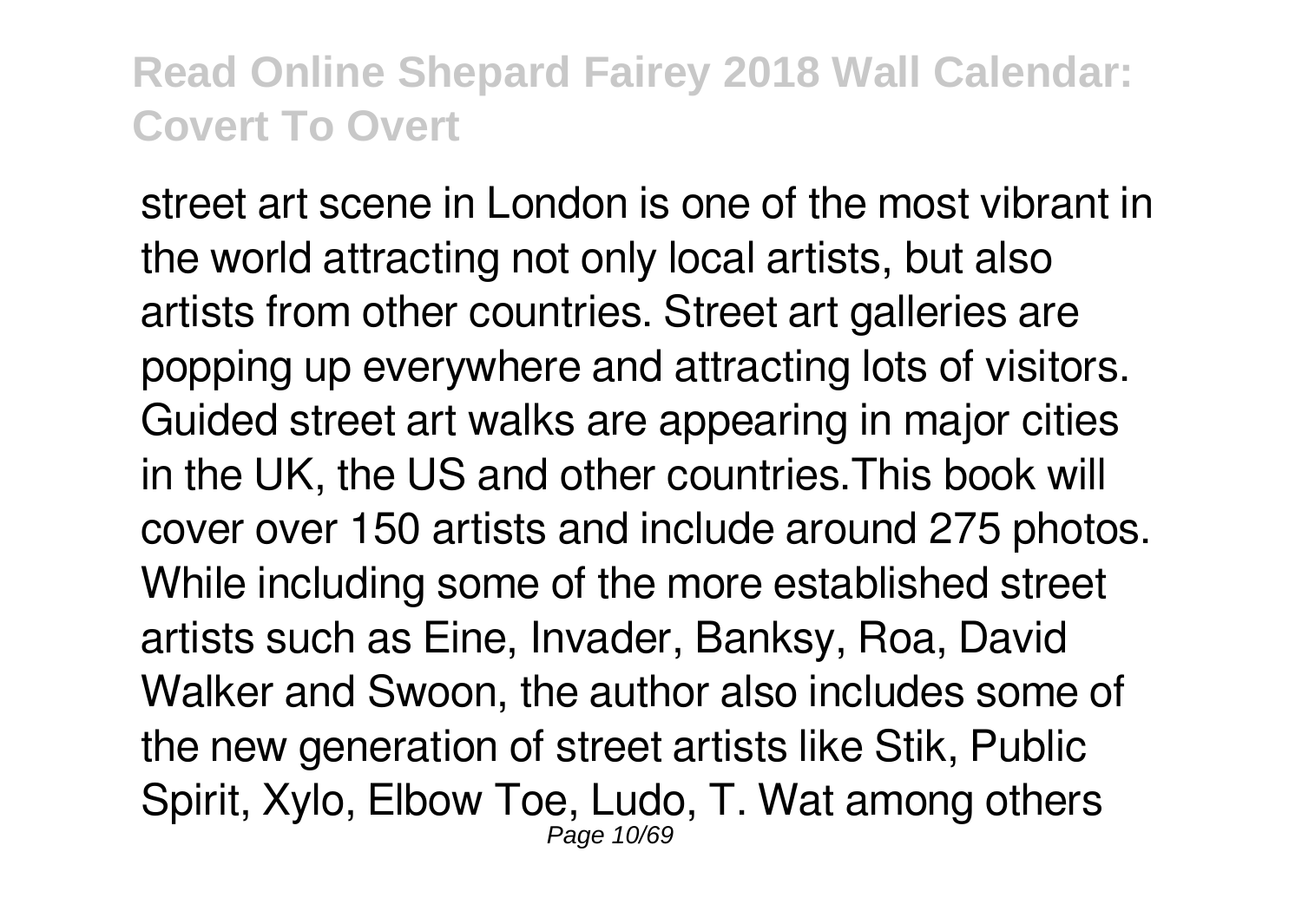who create wonderful quirky pieces that deserve a wider audience. A must have for anyone interested in street art, urban street culture or contemporary art. The blockchain is widely heralded as the new internet - another dimension in an ever-faster, ever-morepowerful interlocking of ideas, actions and values. Principally the blockchain is a ledger distributed across a large array of machines that enables digital ownership and exchange without a central administering body. Within the arts it has profound implications as both a means of organising and distributing material, and as a new subject and Page 11/69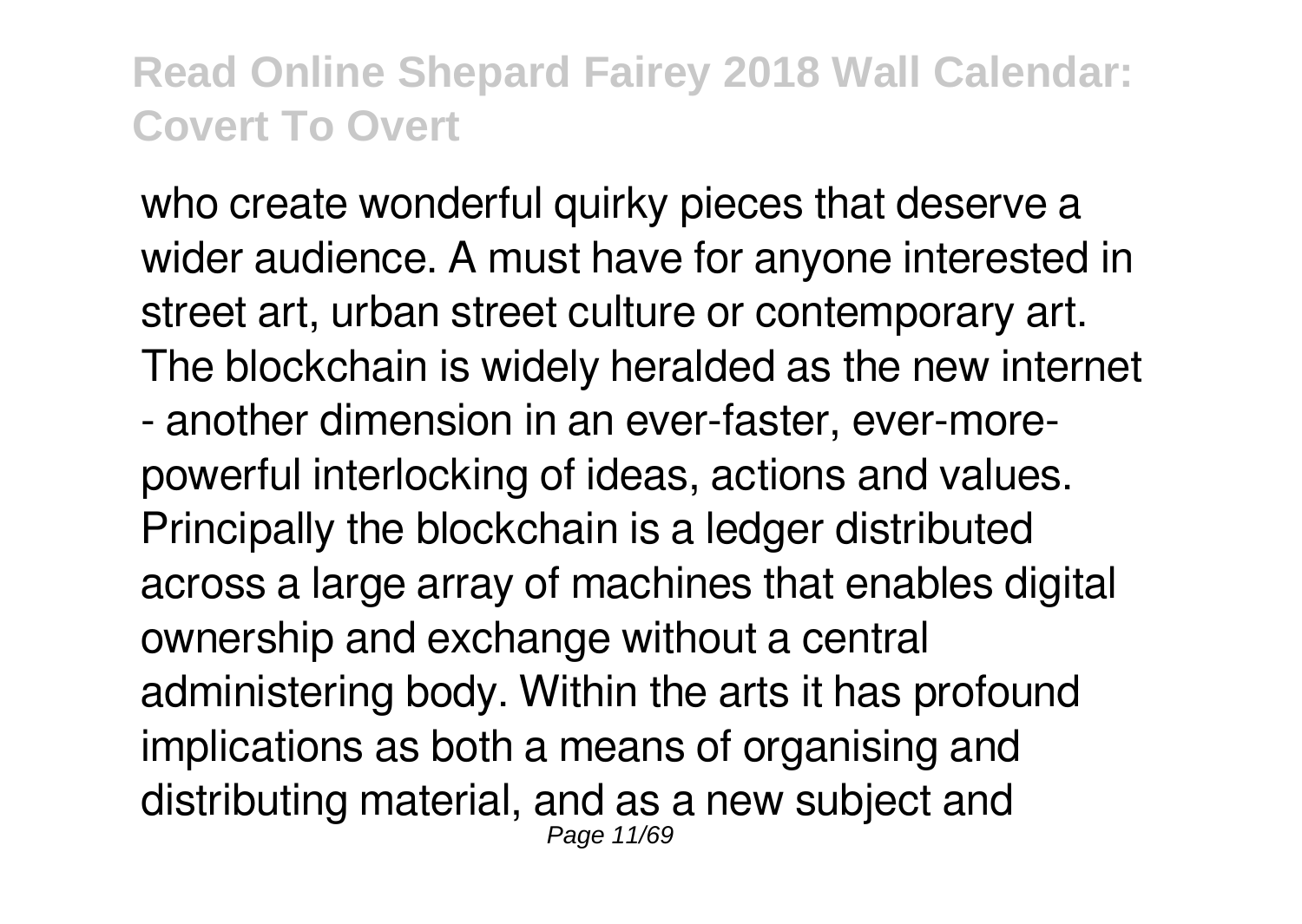medium for artistic exploration. This landmark publication will bring together a diverse array of artists and researchers engaged with the blockchain, unpacking, critiquing and marking the arrival of it on the cultural landscape for a broad readership across the arts and humanities. Contributors: Cesar Escudero Andaluz, Jaya Klara Brekke, Theodoros Chiotis, Ami Clarke, Simon Denny, The Design Informatics Research Centre (Edinburgh), Max Dovey, Mat Dryhurst, Primavera De Filippi, Peter Gomes, Elias Haase, Juhee Hahm, Max Hampshire, Kimberley ter Heerdt, Holly Herndon, Helen Kaplinsky, Paul Kolling, Page 12/69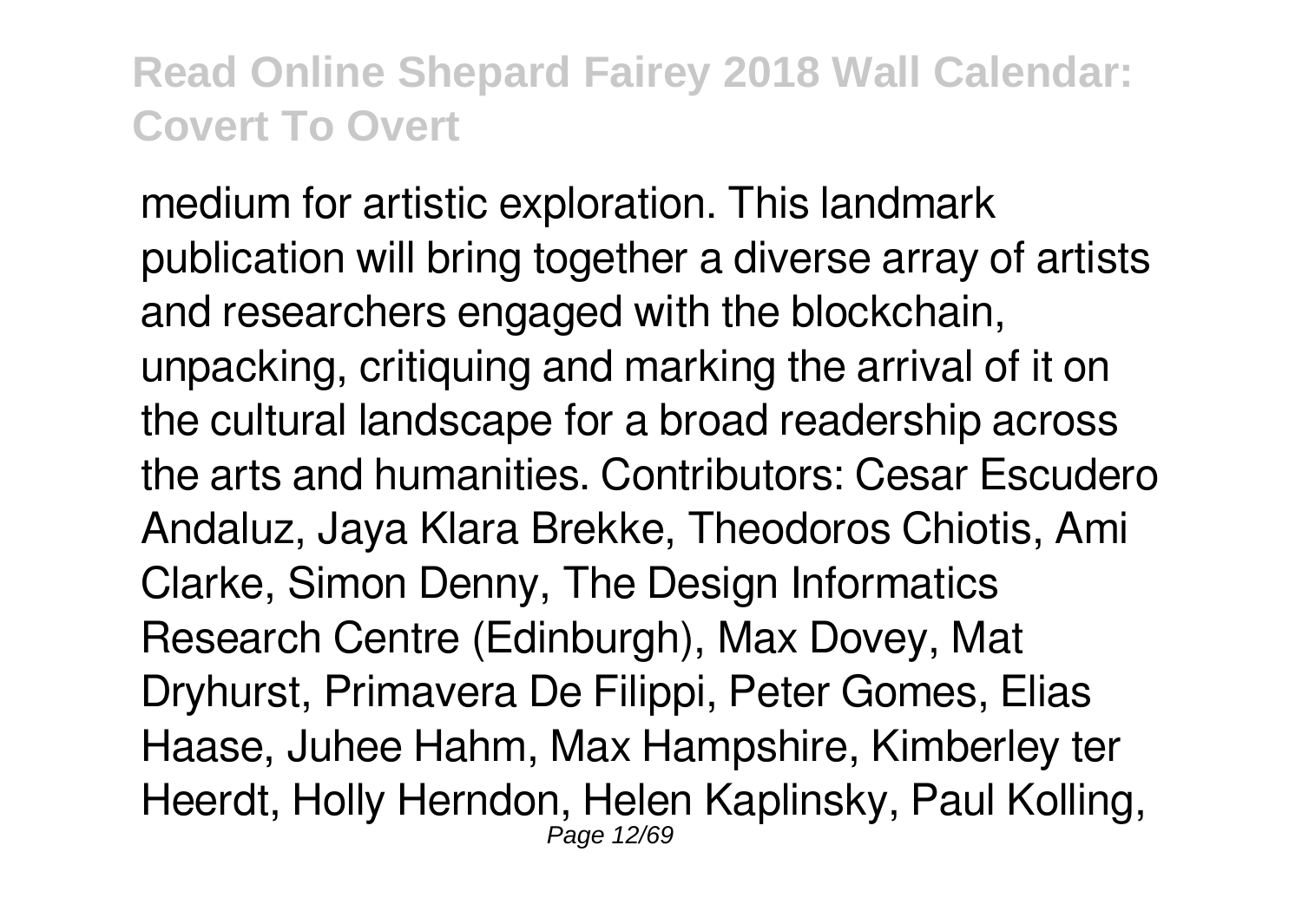Elli Kurus, Nikki Loef, Bjorn Magnhildoen, Rob Myers, Martin Nadal, Rachel O'Dwyer, Edward Picot, Paul Seidler, Hito Steyerl, Surfatial, Lina Theodorou, Pablo Velasco, Ben Vickers, Mark Waugh, Cecilia Wee, and Martin Zeilinger.

A one-of-a kind survey of rap and hip hop history from 1973 to today by Chuck D, arguably the most influential rapper in the world. In the more than 40 years since the days of DJ Kool Herc and "Rapper's Delight," hip hop and rap have become a billion-dollar worldwide phenomenon. Yet there is no definitive history of the genre-until now. Based on Chuck's long-Page 13/69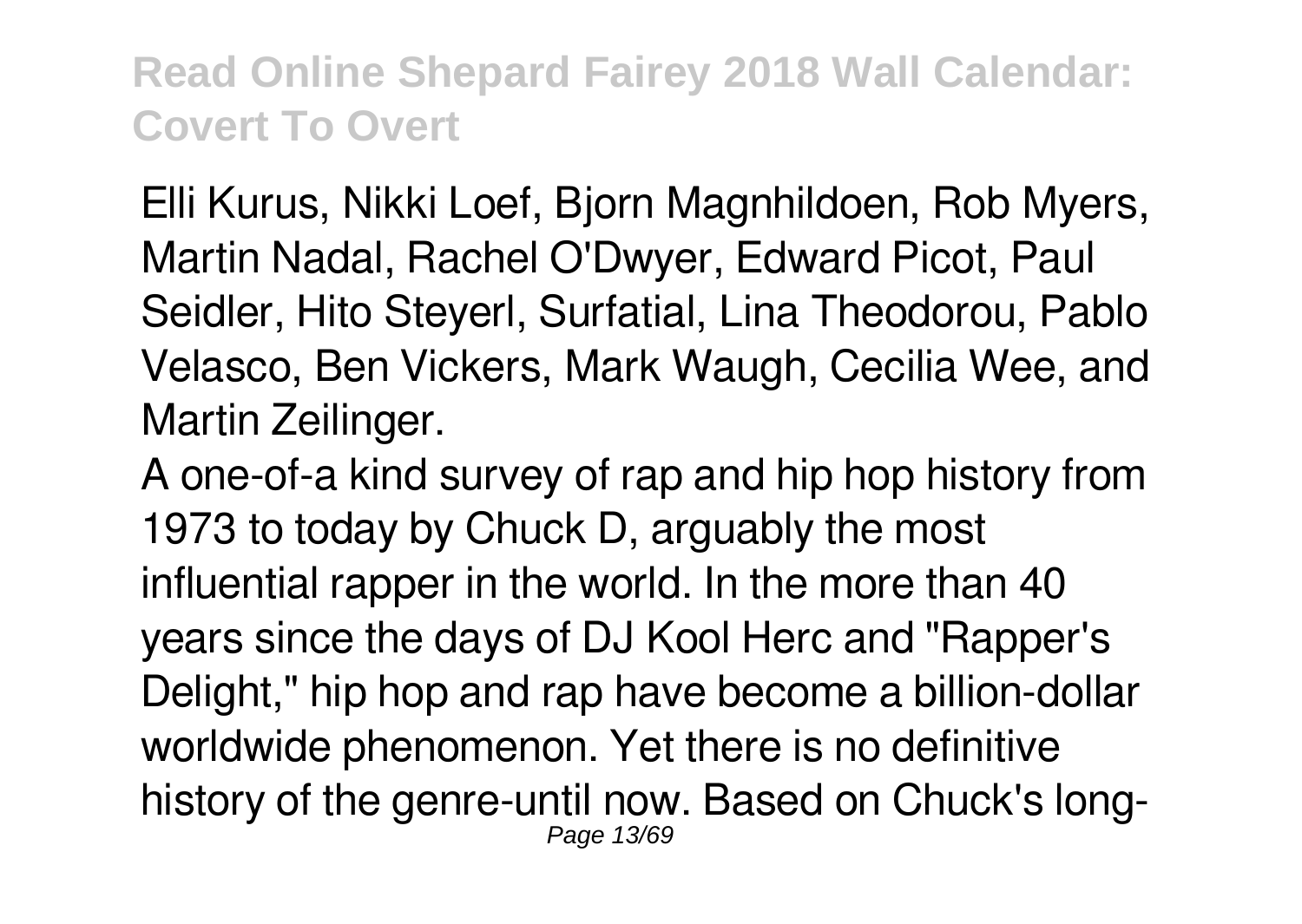running show on Rapstation.com, this massive compendium details the most iconic moments and influential songs in the genre's recorded history, from Kurtis Blow's "Christmas Rappin'" to The Miseducation of Lauryn Hill to Kendrick Lamar's ground-breaking verse on "Control." Also included are key events in hip hop history, from Grandmaster Flash's first scratch through Tupac's holographic appearance at Coachella. Throughout, Chuck offers his insider's perspective on the chart toppers and show stoppers as he lived it. Illustrating the pages are more than 100 portraits from the talented artists Page 14/69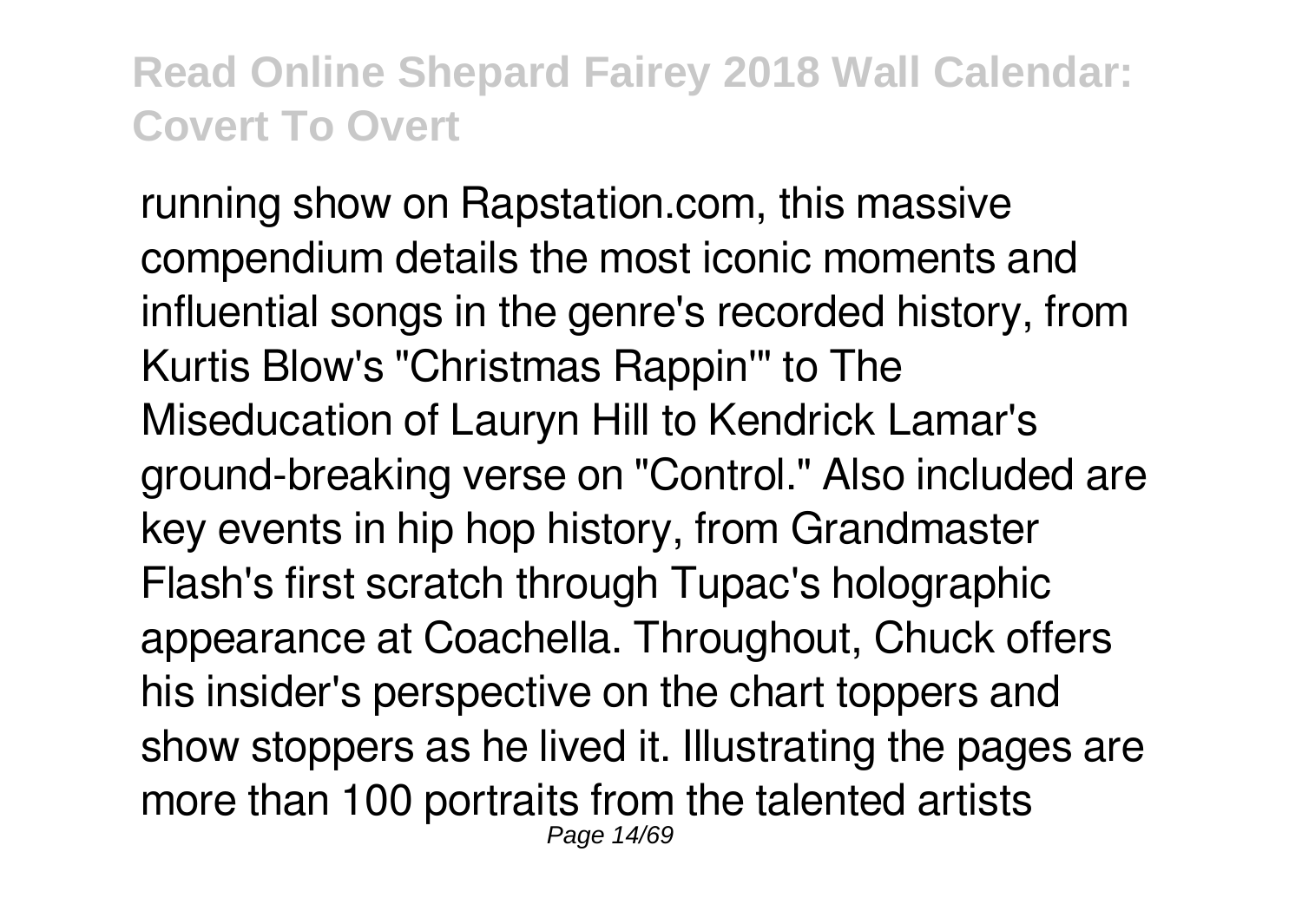specializing in hip hop. A Coloring Book Tear, Paste, Protest New Street Art Herakut Glen E. Friedman Artoons *Shepard Fairey is the most influential artist in the world and this text is a critical examination of his art and life. By digging into to the many layers of being an antimodern artist, much can be learned about the current state of the art world and those that* Page 15/69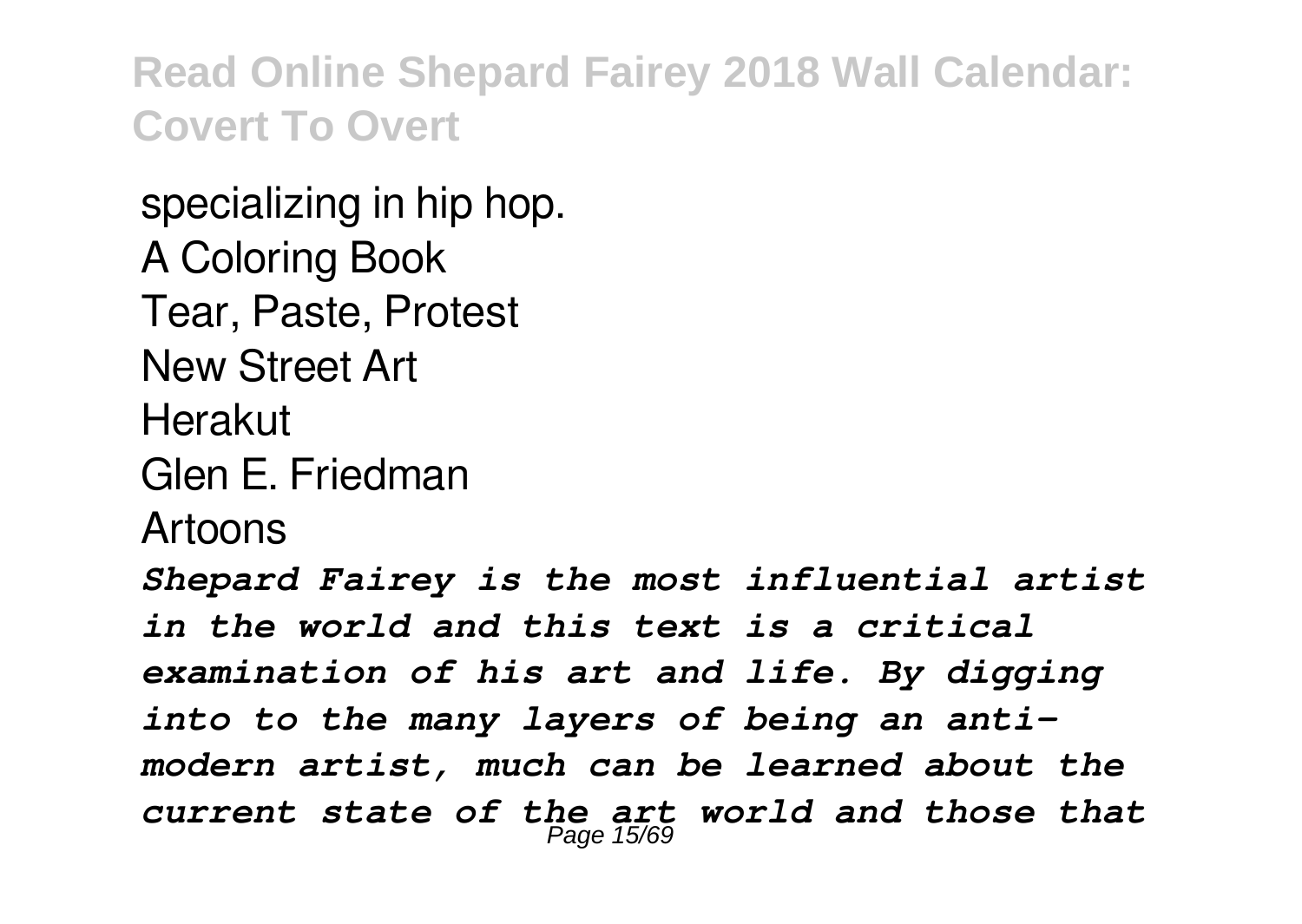*are influenced by the artist. Fairey has challenged conventions, formulas, and traditional borders with much fanfare and criticism. Through the life and art of Fairey, we see paradigms broken and an artist working within an ever-growing platform for making meaningful art.*

*New works from the famed street artist whose bold designs have defined a generation of political iconography For the past 30 years, Shepard Fairey has been using art and graphic design as a means of social interrogation. Drawing from graffiti tradition, Fairey employs a distinctive combination of stylized* Page 16/69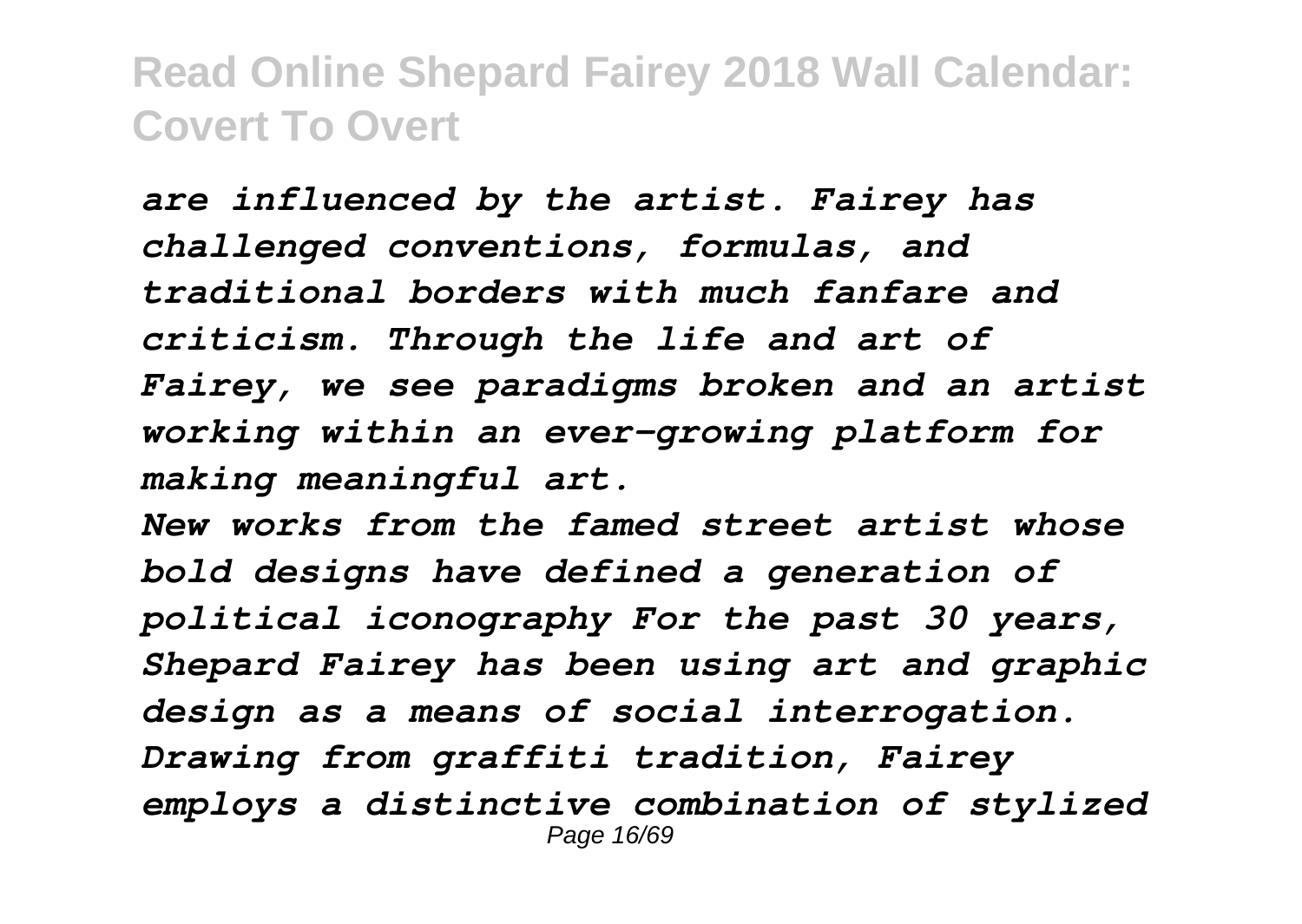*imagery and impactful typography to address a wide range of social and political themes such as anti-violence, racial and gender equality, and environmental protection. Designed specifically for the Gallery of Modern Art in Rome, Italy, this collection presents 30 new works, also placing Fairey's body of work in conversation with the artist's own selections from the contemporary art collection at the Capitoline Superintendency. Through this careful curation, readers are able to appreciate Fairey's ability to hone in on imagery that is both topical and timeless, resulting in* Page 17/69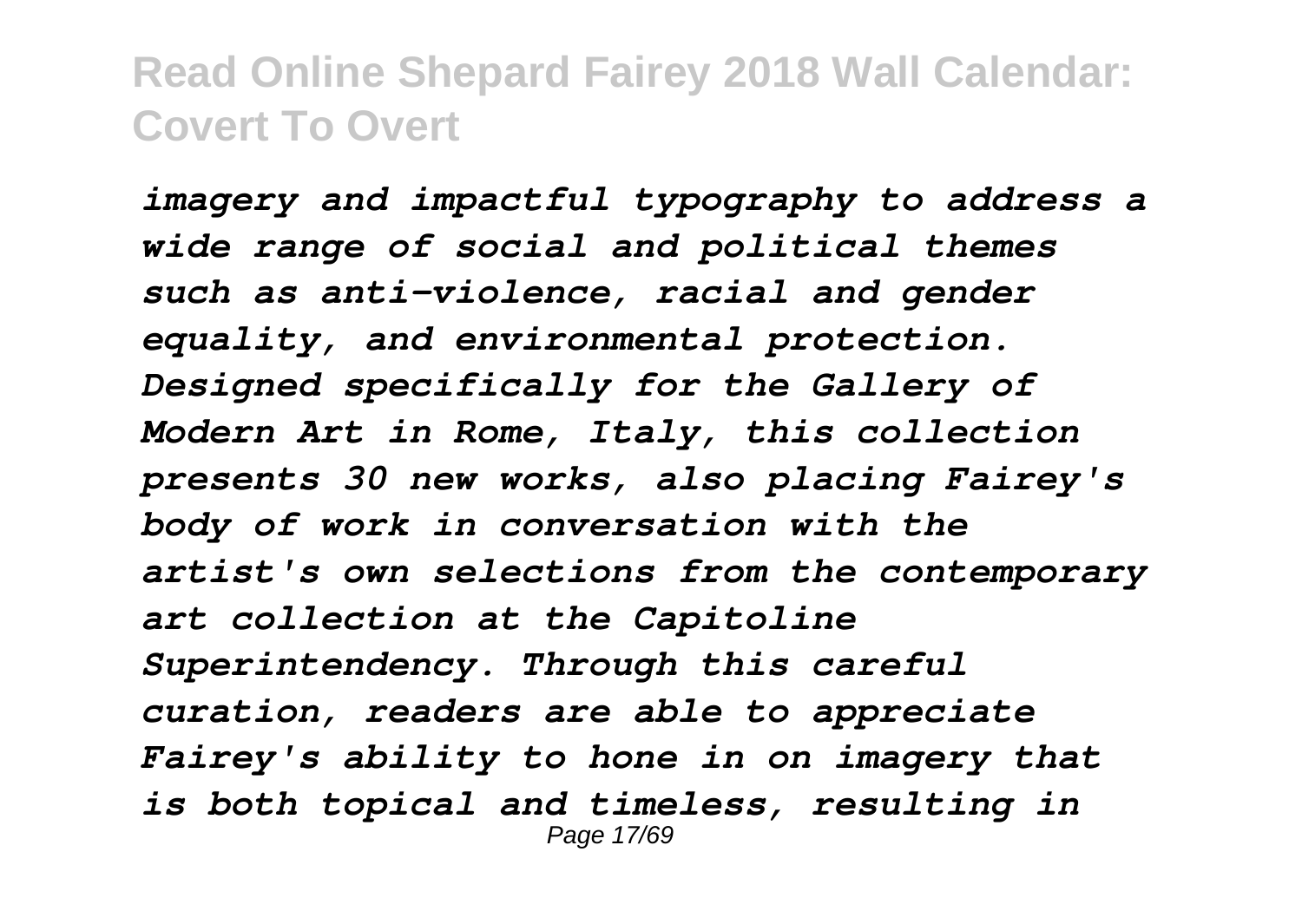*pieces that inform the public discourse as much as they are inspired by it. Los Angelesbased artist Shepard Fairey (born 1970) is considered a protagonist of contemporary street art and street style alike. Many of his designs, such as his 1989 sticker campaign featuring an image of André the Giant and the text "OBEY" or his 2008 portrait of President Obama with the caption "HOPE," are instantly recognizable the world over.*

*"Portrait of a Generation" features more than 150 of today's most interesting and influential young artists pairing off and* Page 18/69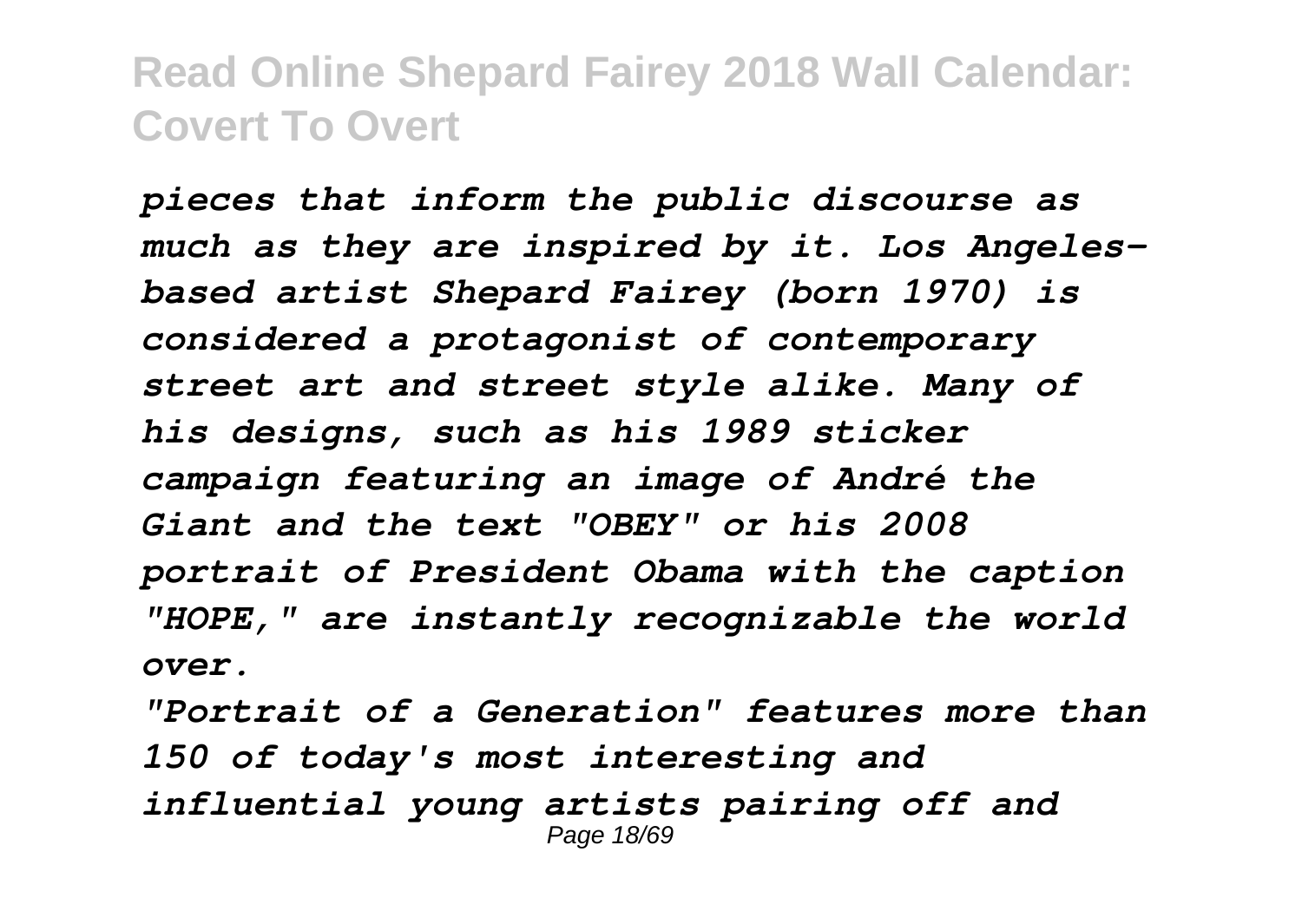*exchanging unique portraits of each other. This catalogue, which accompanied the exhibition held at The Hole in New York, illuminates the aesthetic and nature of the current young art scene, rendered by artists themselves in their own styles and hands, to create a juicy and illustrious yearbook, a who's who of the art world at this time. The collection features an astounding array of artists, including Assume Vivid Astro Focus, Donald Baechler, Allison Schulnik, Andre Saravia, Andrew Jeffrey Wright, Aurel Schmidt, Slater Bradley, Jo Bradley, Jim Drain, Fab Five Freddy, Chris Johanson, Barry* Page 19/69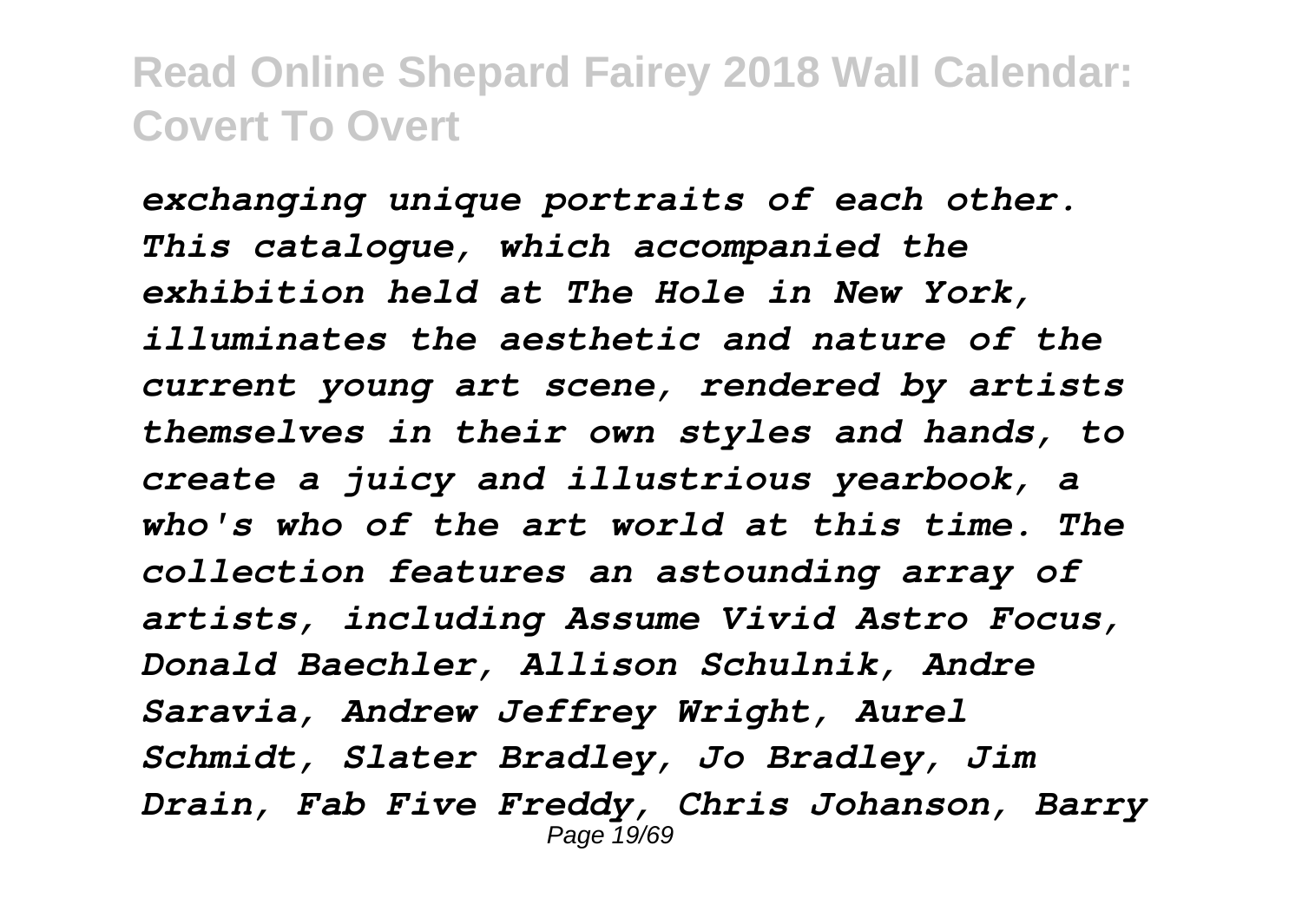*McGee, Ben Jones, Bijou Altimirano, Dash Snow, Robert Lazzarini, Ryan McGinley, Tim Noble, Yoko Ono, Eddie Martinez, Eric Yahnker, Lola Schnabel, Raymond Pettibon, Matthew Stone, Terence Koh, Kenny Scharf, Sue Webster and others.*

*A tale of two Pop artists in 1960s New York This book charts the emergence of Marisol Escobar (1930-2016) and Andy Warhol (1928-87) in New York during the dawn of Pop art in the early 1960s. Through essays, interviews and prose, the book explores the artists' parallel rise to success, the formation of their artistic personas, their savvy* Page 20/69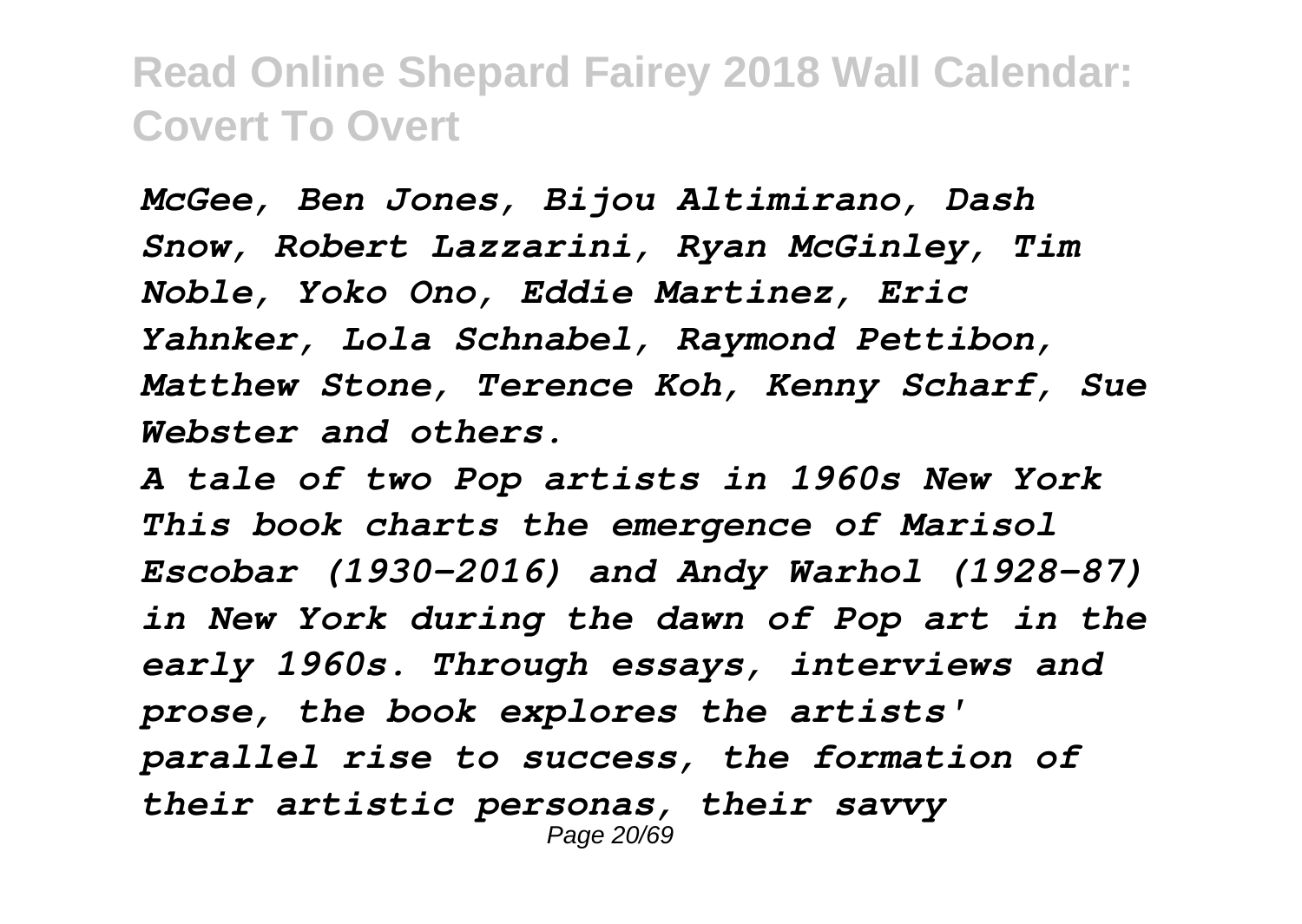*navigation of gallery relationships and the blossoming of their early artistic practices from 1960 to 1968. The exhibition features key loans of Marisol's work from major global collections, along with iconic works and rarely seen films and archival materials from the Andy Warhol Museum's collection. By situating Marisol's work in dialogue with Warhol's, this new collection of writing seeks to reclaim the importance of her art; reframe the strength, originality and daring nature of her work; and reconsider her as one of the leading figures of the Pop era. Pictures of Walls*

Page 21/69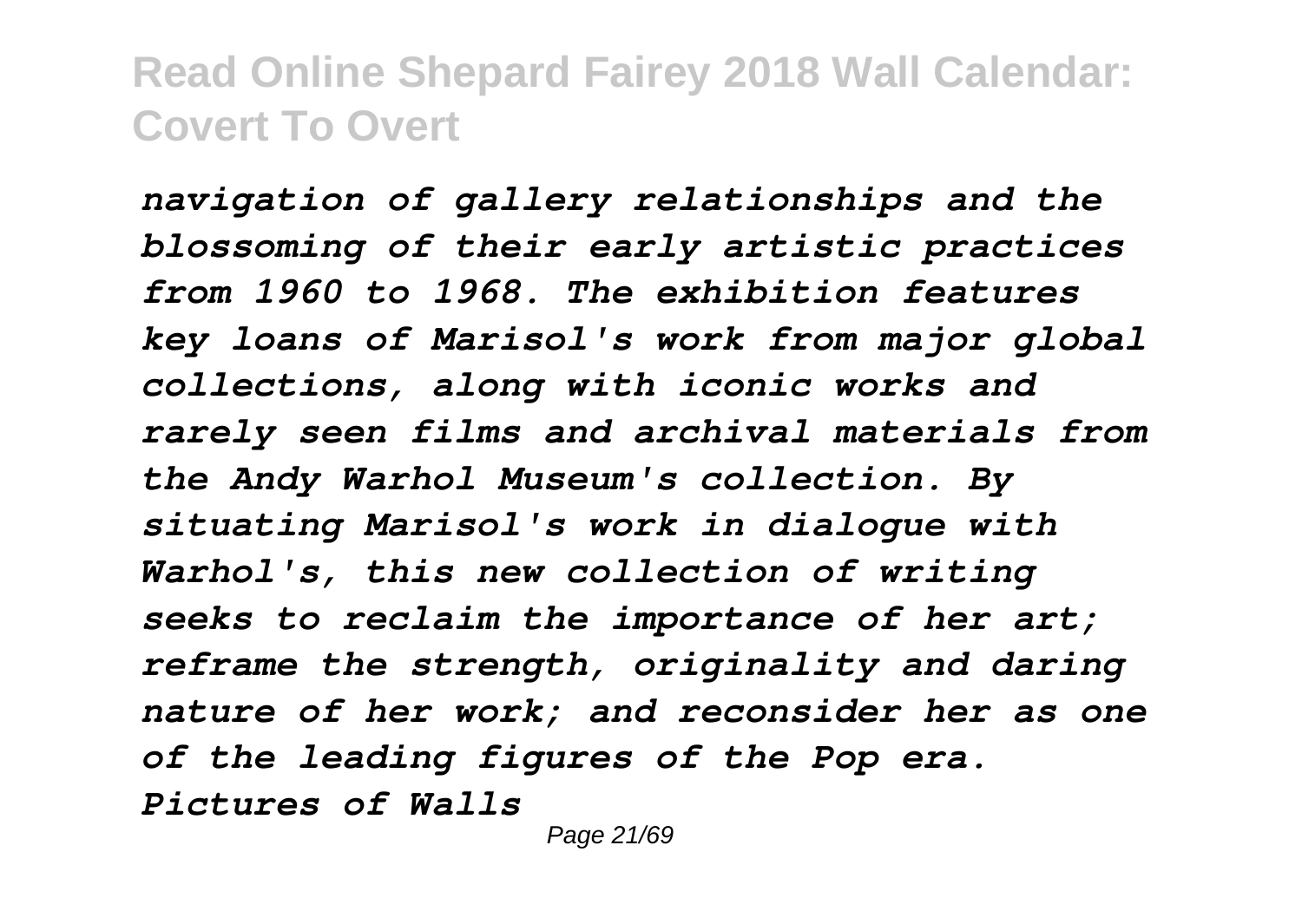*Poster Man*

*War Cut*

*Supply & Demand : the Art of Shepard Fairey The Alleged Gallery*

#### *Marisol and Warhol Take New York*

This latest addition to Prestel's acclaimed Street Art series takes the train to Brooklyn to present a dizzying collection of urban images that gives testament to the vibrant culture in Germany City s largest borough. From the warehouses of ultrahip Williamsburg to the brick facades of Bushwick tenements and DUMBO S waterfront cool, the 150 images in this book by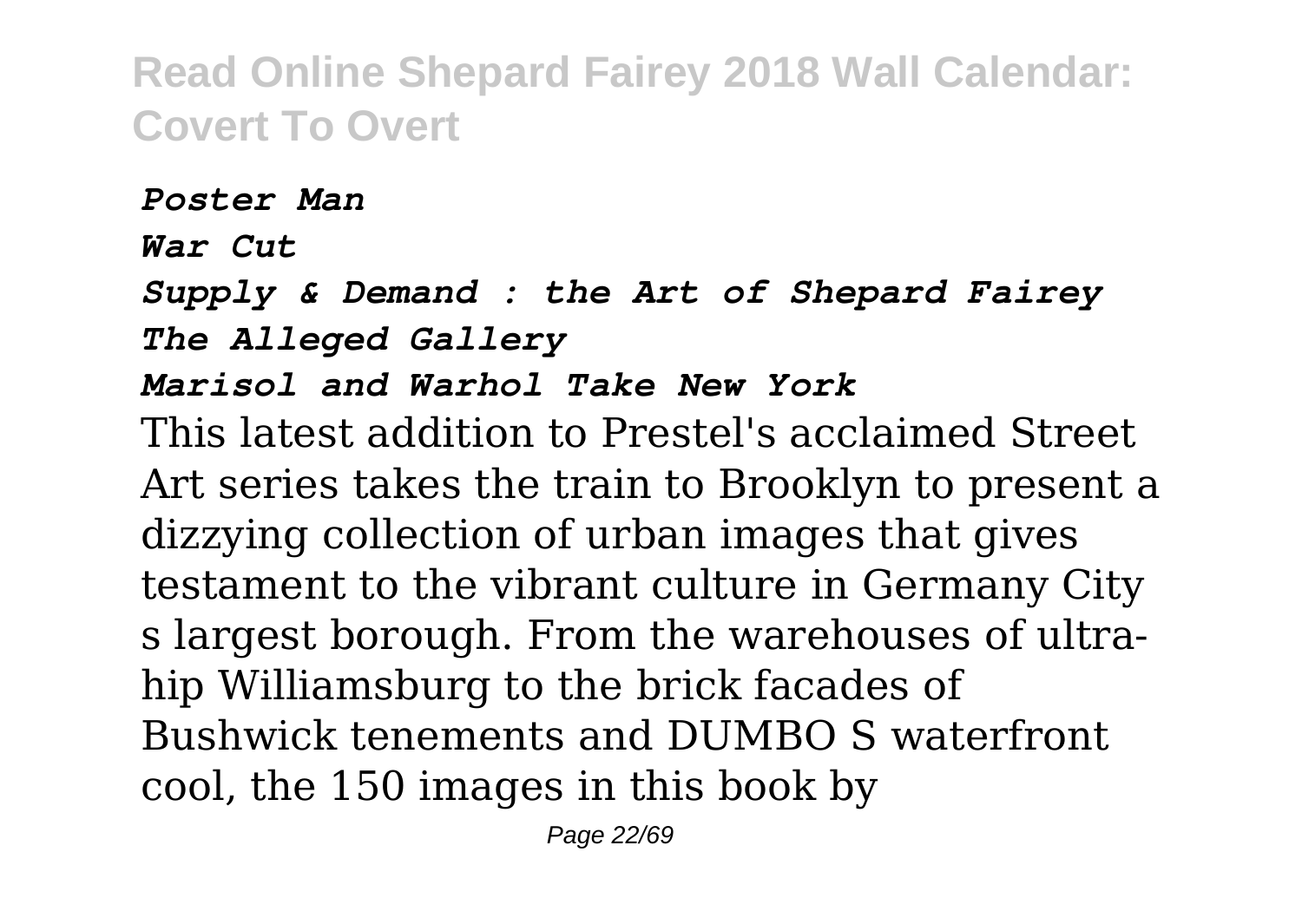photographer Jaime Rojo capture the wide range of mediums and styles of today s exciting street artists. Presented as full-page images, this selection of Brooklyn street art celebrates free expression. The result is a collection of art that brilliantly reflects Brooklyn s unique energy and dynamic population.

D\*Face has been a leading figure in urban art for well over a decade. A contemporary of Banksy, he is at the forefront of the urban art movement and has had a constant presence throughout its meteoric rise into popular culture. This longawaited monograph shows the development of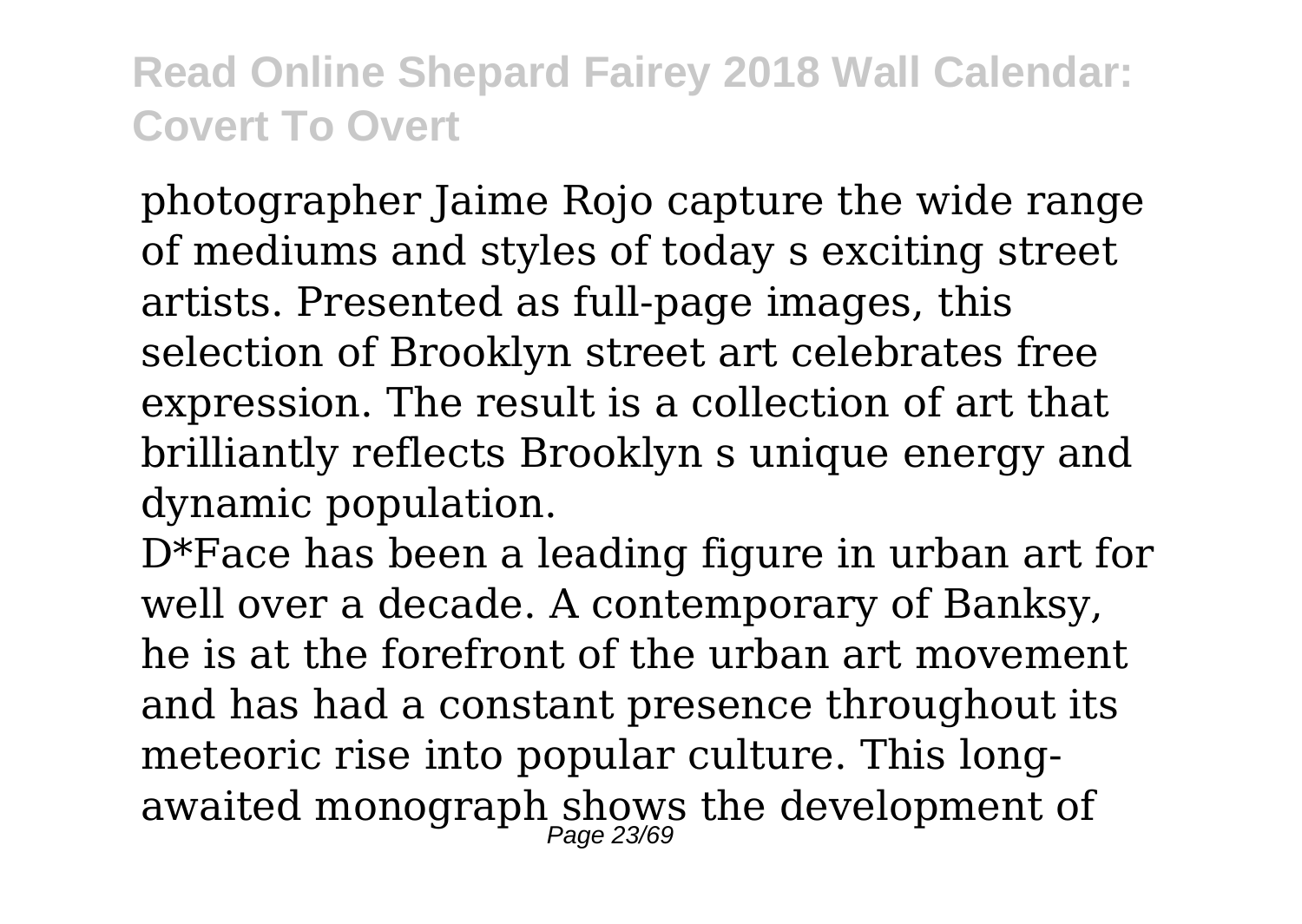his career as an artist to date, encompassing his continuing street work and the path that led him from the early beginnings of the street art genre to multiple sell-out solo exhibitions around the world. Containing previously unseen images of his working processes and studio as well as firsthand anecdotes and the stories behind his extraordinary work, the book provides an insider's view of one of Britain's most important urban artists. "D\*Face is one of Britain's leading 'newbrow' artists, and damn if he isn't as sharp and clever - if not quite as surreptitious - as Banksy (and sharper and cleverer by half than<br> $P_{\sf age}$  24/69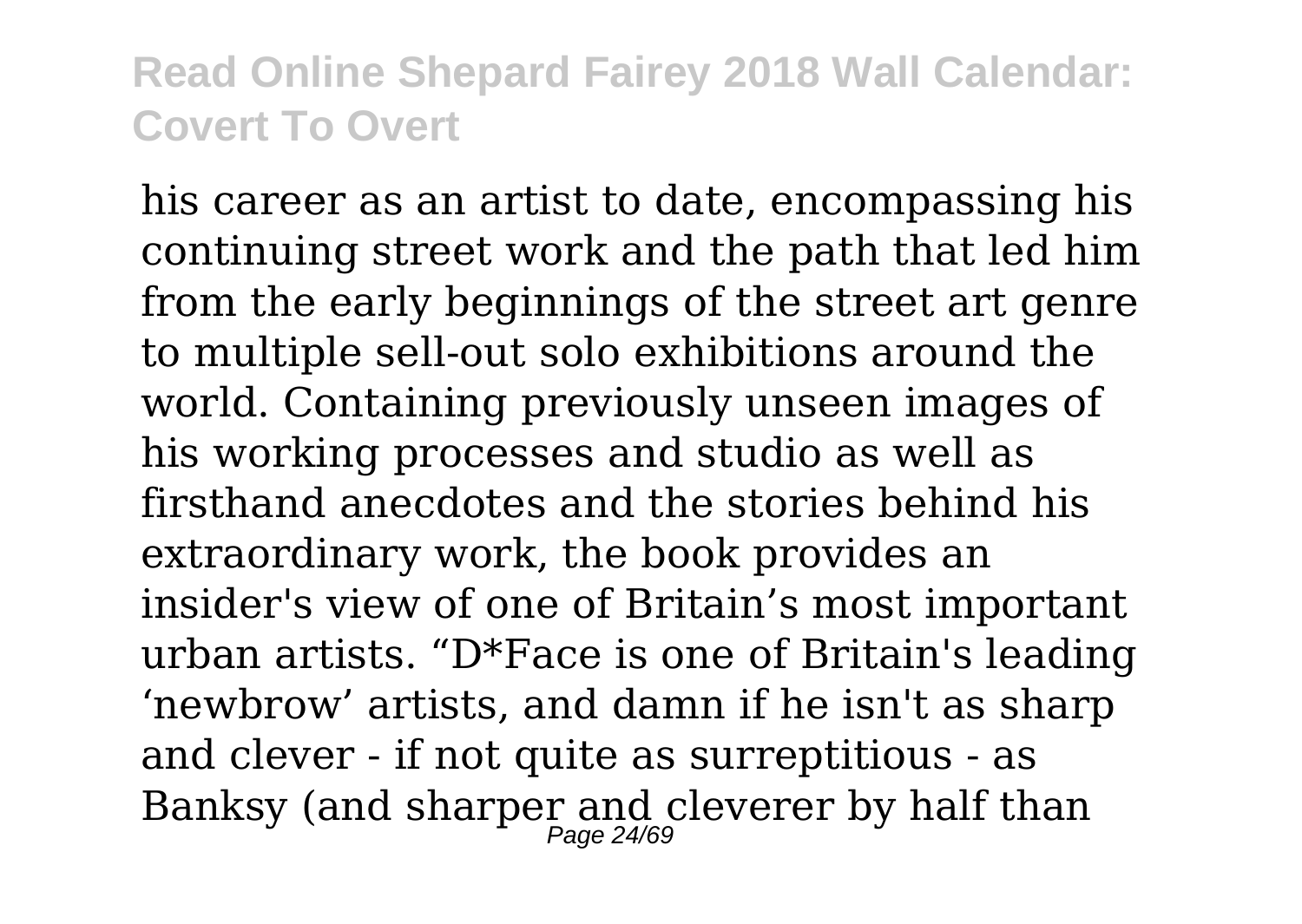#### Damien Hirst)." - Peter Frank, Los Angeles Art Critic, 2011

Accompanied by one thousand full-color illustrations, a definitive history of a lively art form provides insight into the vast graffiti subculture, its art, and its practitioners, with more than 125 interviews with train artists, a history of the style's origins and evolution, and its influence on contemporary art. Original. The definitive monograph of Glen E. Friedman, a pioneer of skate, punk, and hip-hop photography, including much never-before-published work. Glen E. Friedman is best known for his work Page 25/69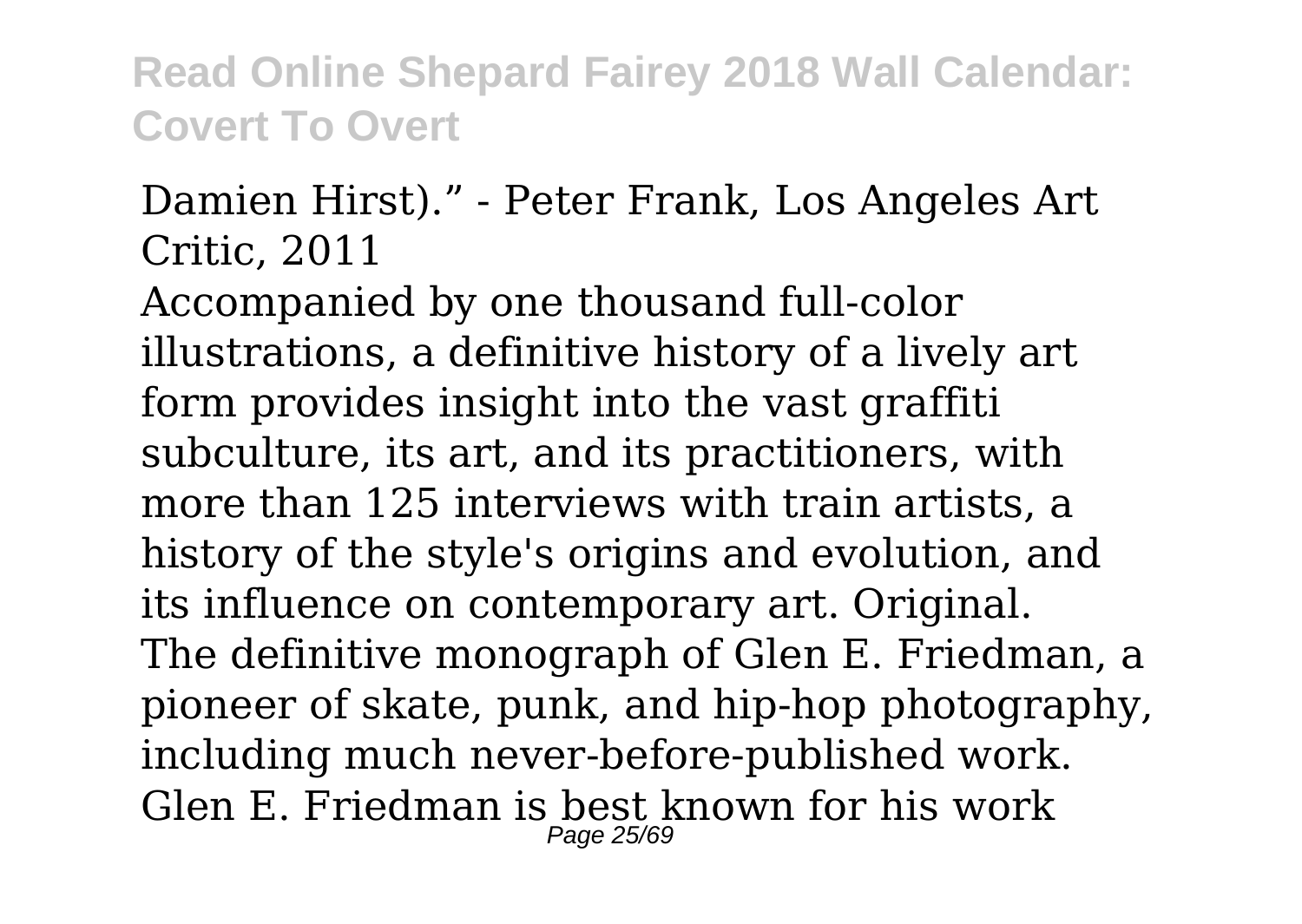capturing and promoting rebellion in his portraits of artists such as Fugazi, Black Flag, Ice-T, Dead Kennedys, Minor Threat, The Misfits, Bad Brains, Beastie Boys, Run-D.M.C., and Public Enemy, as well as classic skateboarding originators such as Tony Alva, Jay Adams, Alan "Ollie" Gelfand, Duane Peters, and Stacy Peralta, and a very young Tony Hawk. Designed in association with celebrated street and graphic artist Shepard Fairey, this monograph captures the most important and influential underground heroes of skateboarding, punk, and hip-hop cultures. My Rules is an unprecedented window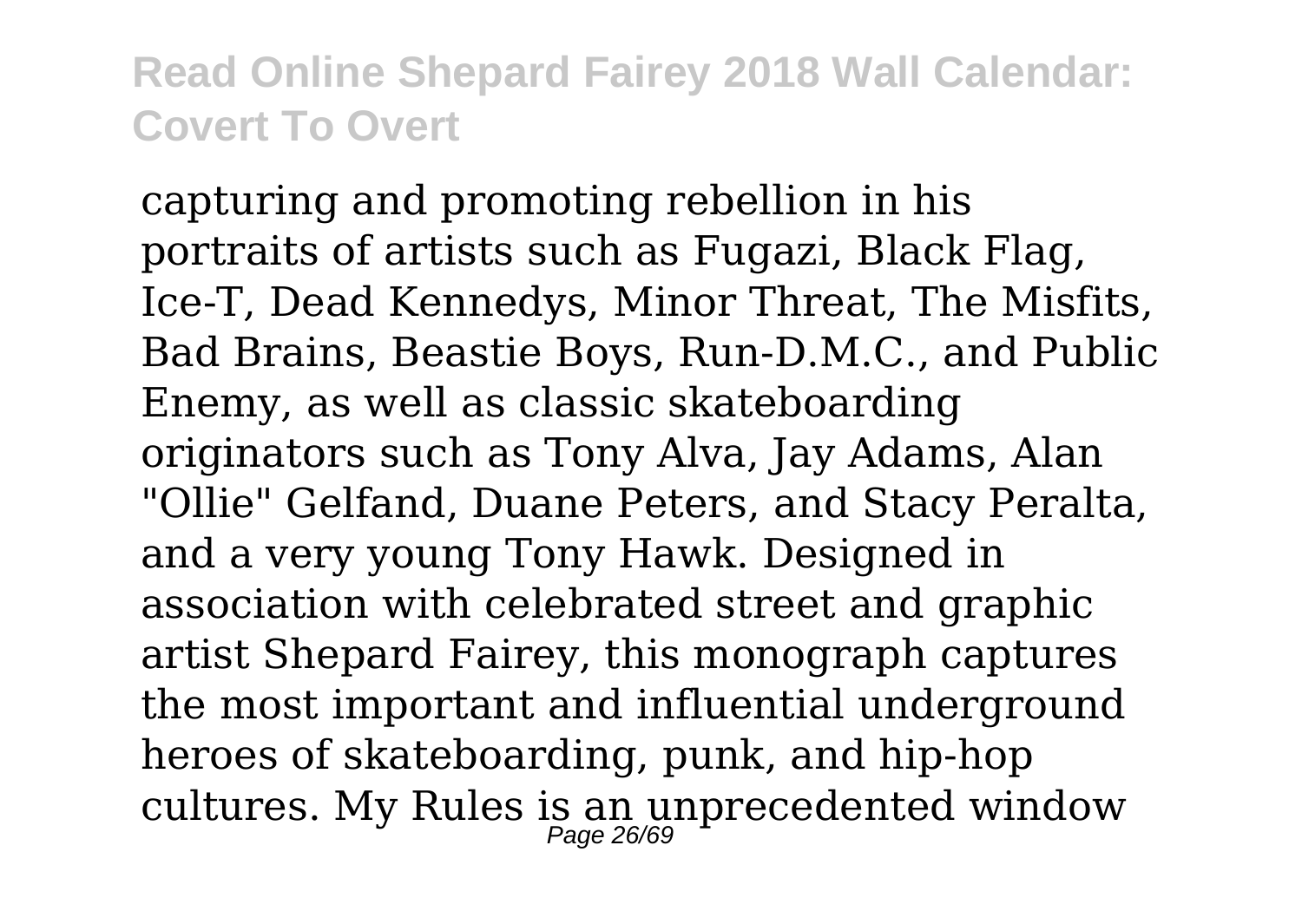into the three most significant countercultures of the last quarter of the twentieth century, and Friedman's photographs define those important movements that he helped shape. A remarkable chronicle and a primer about the origins of radical street cultures, My Rules is also a statement of artistic inspiration for those influenced by these countercultures. Gerhard Richter Eleven Spring Ltd Ed: Shepard Fairey Greed, Nationalism, Alternative Facts, and the Resistance Artists Re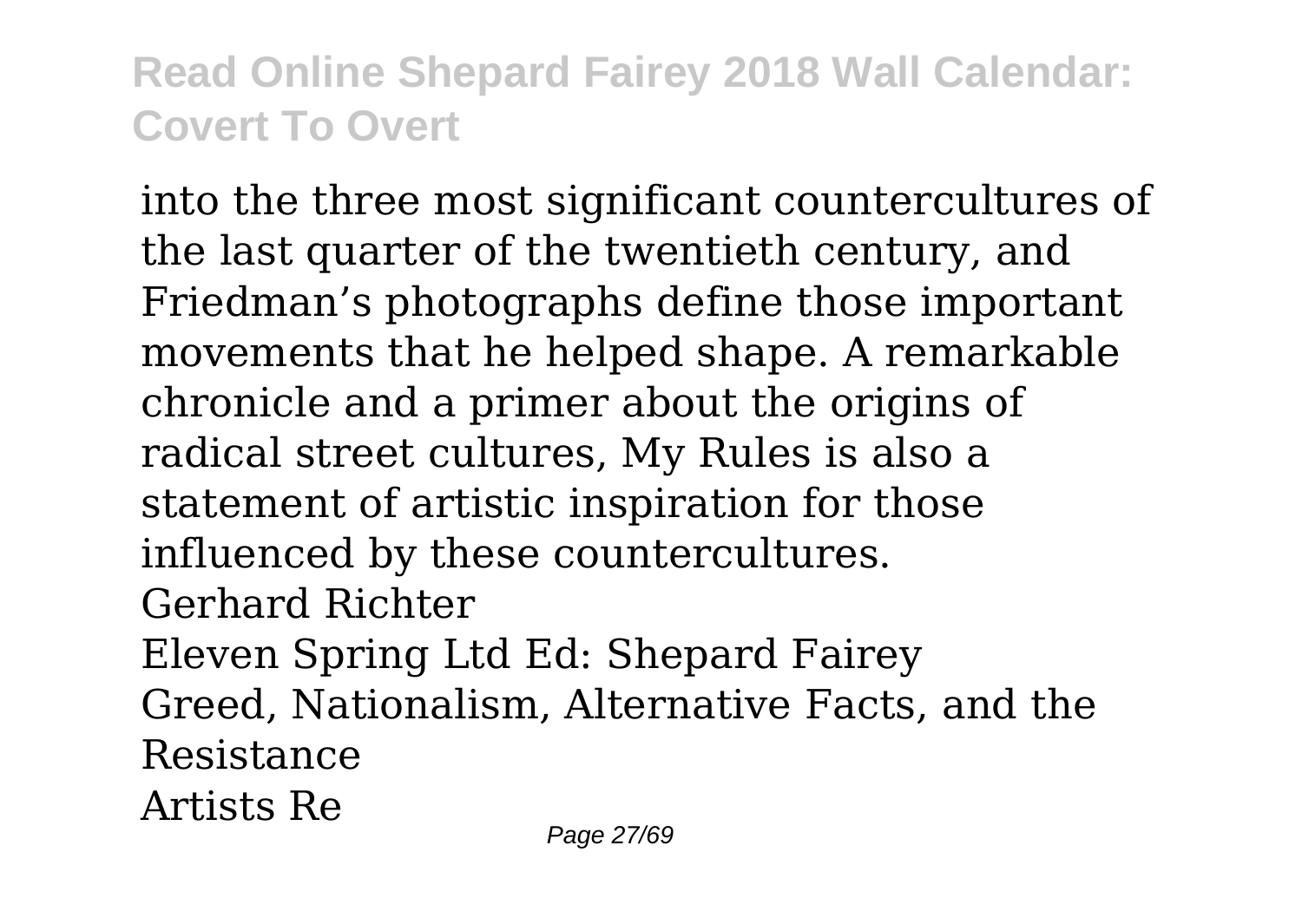#### Brooklyn Street Art Chuck D Presents This Day in Rap and Hip-Hop History

**"Dissent is an essential part of keeping democratic societies healthy, and our ability as citizens to voice our opinions is not only our privilege, it is our responsibility. Most importantly, it is a human right, one which must be fervently fought for, protected, and defended. Many of the issues and conflicts visited in the first edition of this book remain vividly present today. They are reminders of how democracy and social change**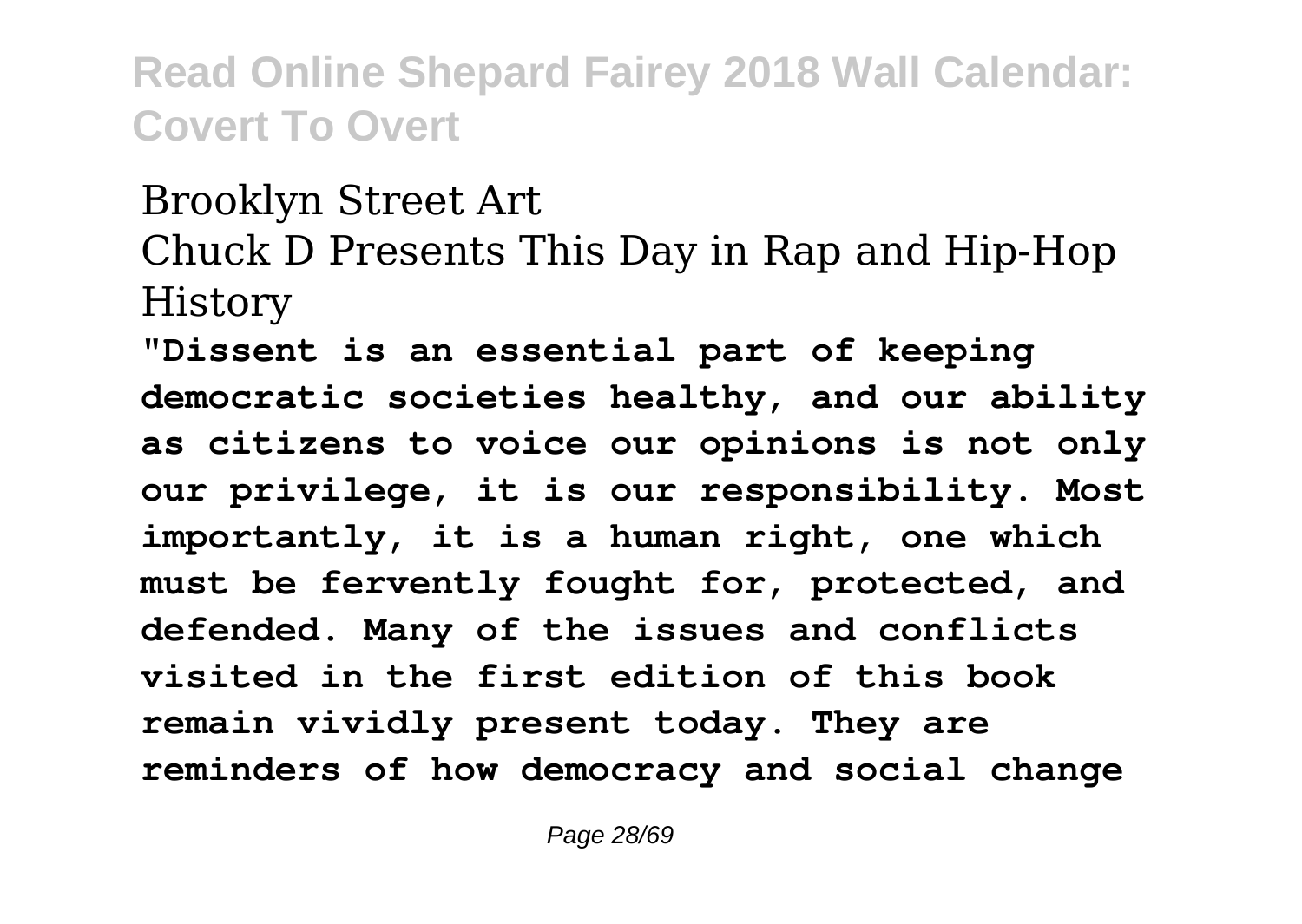**are often incremental, requiring patience, diligence, hope, and the continuing brave voices of designers whose skillful imagery emboldens in the face of struggle. The 160-plus new works in this edition document the Arab Spring, the Obama presidency, Occupy Wall Street, Black Lives Matter, the election of Donald Trump, Vladimir Putin's continuing influence, the Women's March, the ongoing refugee crises, the environment, and much more. This powerful collection, totaling well over 550 images, stands not only as a testament to the power of imagery, but also as an urgent call to action. This edition** Page 29/69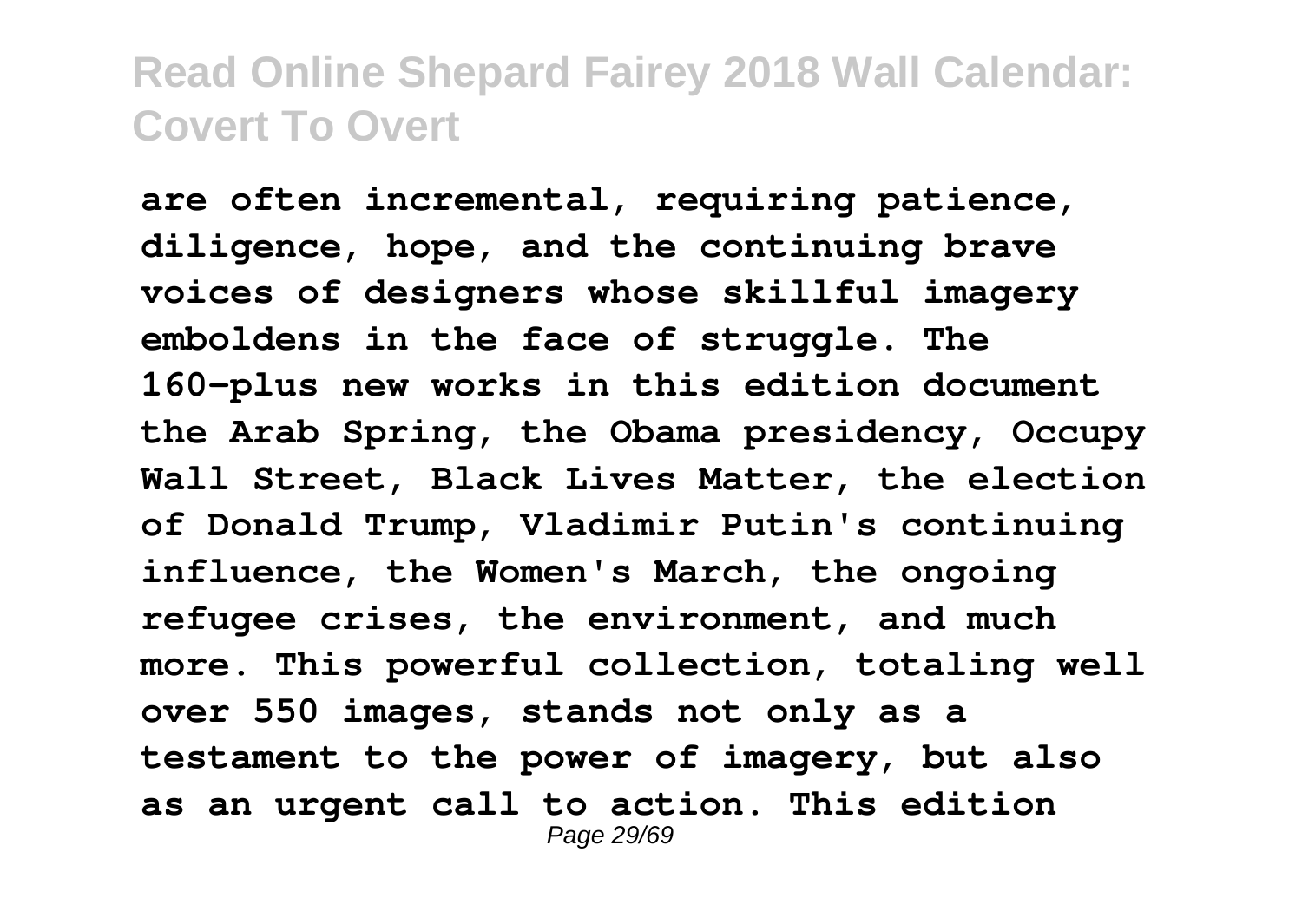**includes the original Foreword by Tony Kushner as well as Steven Heller's interview of Milton Glaser entitled, "Dissenting Conditions.""--provided by Amazon.com. INDIEFAB Book of the Year Awards -- 2014 Finalist On the occasion of Blondie's fortieth anniversary, Chris Stein shares his iconic and mostly unpublished photographs of Debbie Harry and the cool creatures of the '70s and '80s New York rock scene. While a student at the School of Visual Arts, Chris Stein photographed the downtown New York scene of the early '70s, where he met Deborah Harry and cofounded Blondie. Their blend of** Page 30/69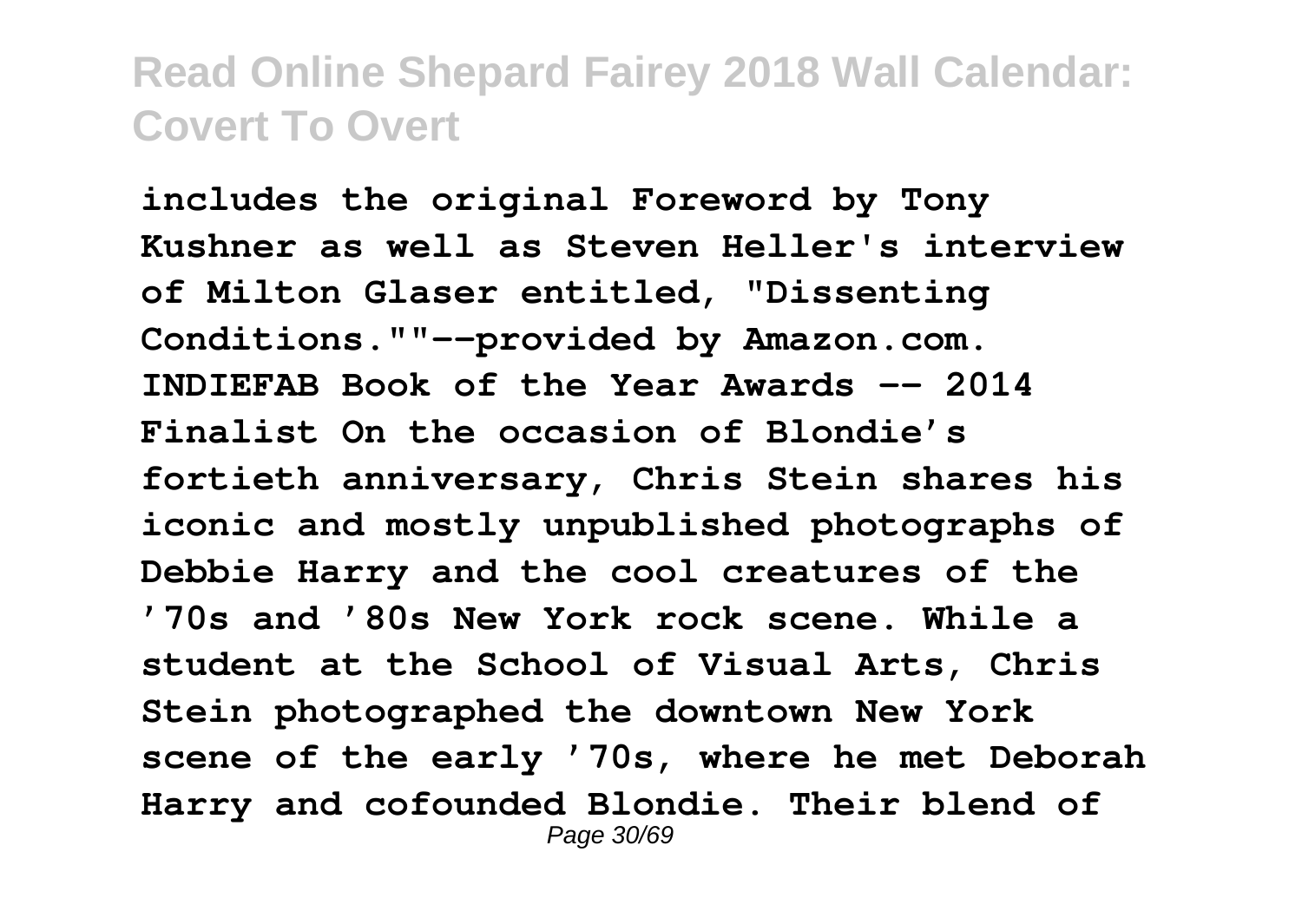**punk, dance, and hip-hop spawned a totally new sound, and Stein's photographs helped establish Harry as an international fashion and music icon. In photos and stories direct from Stein, brilliant writer of hits like "Rapture" and "Heart of Glass," this book provides a fascinating snapshot of the period before and during Blondie's huge rise, by someone who was part of and who helped to shape the early punk music scene—at CBGB, Andy Warhol's Factory, and early Bowery. Stars such as David Bowie, the Ramones, Joan Jett, and Iggy Pop were part of Stein's world, as were fascinating downtown** Page 31/69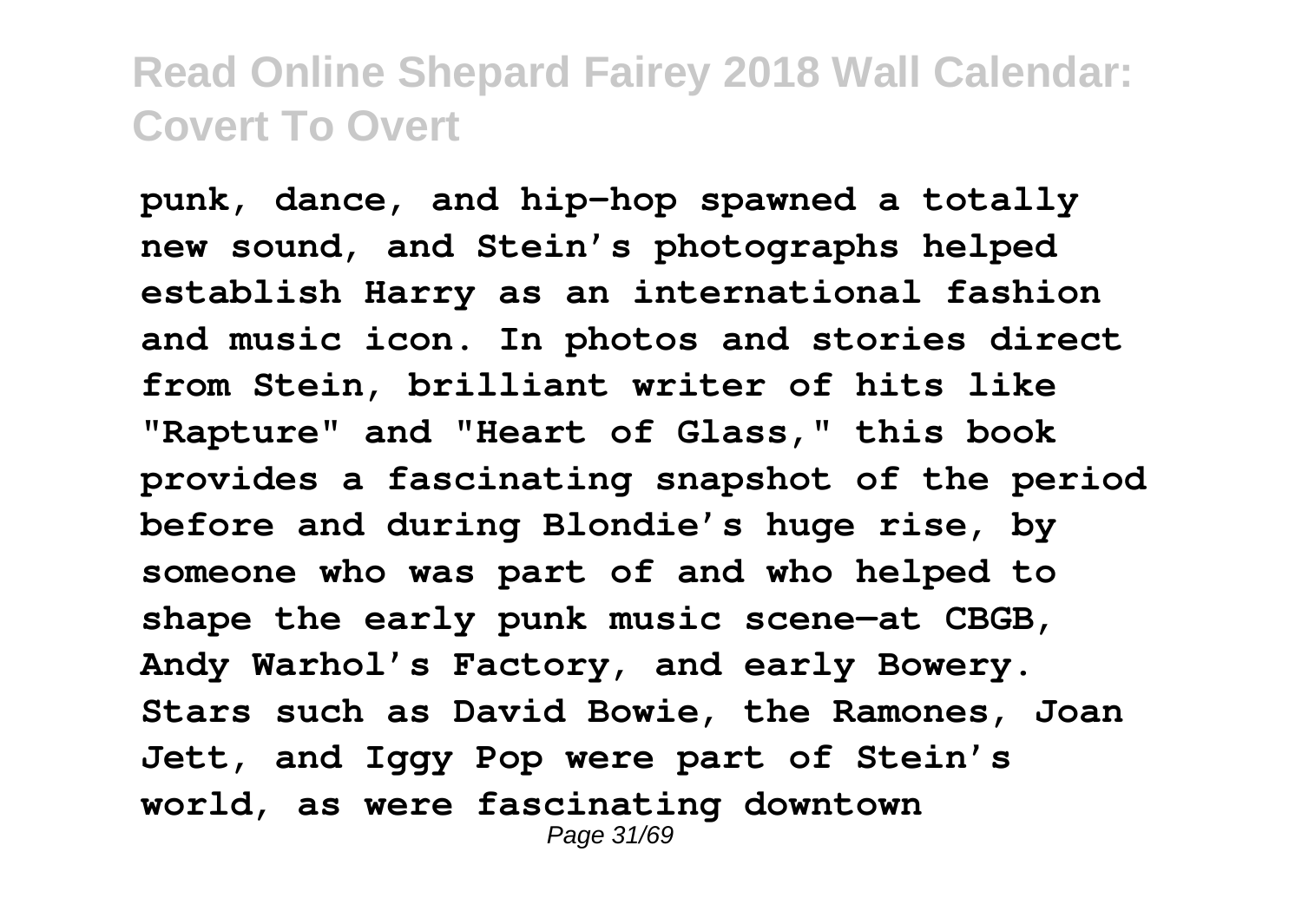**characters like Jean-Michel Basquiat, Richard Hell, Stephen Sprouse, Anya Phillips, Divine, and many others. As captured by one of its greatest artists and instigators, and designed by Shepard Fairey, this book is a must-have celebration of the new-wave and punk scene, whose influence on music and fashion is just as relevant today as it was four decades ago.**

**Tracing 40 years of Street Art, the walls of Art Science Museum located at the iconic Marina Bay Singapore will be invaded for a period of five months. The exhibition catalogue by curator and street art expert** Page 32/69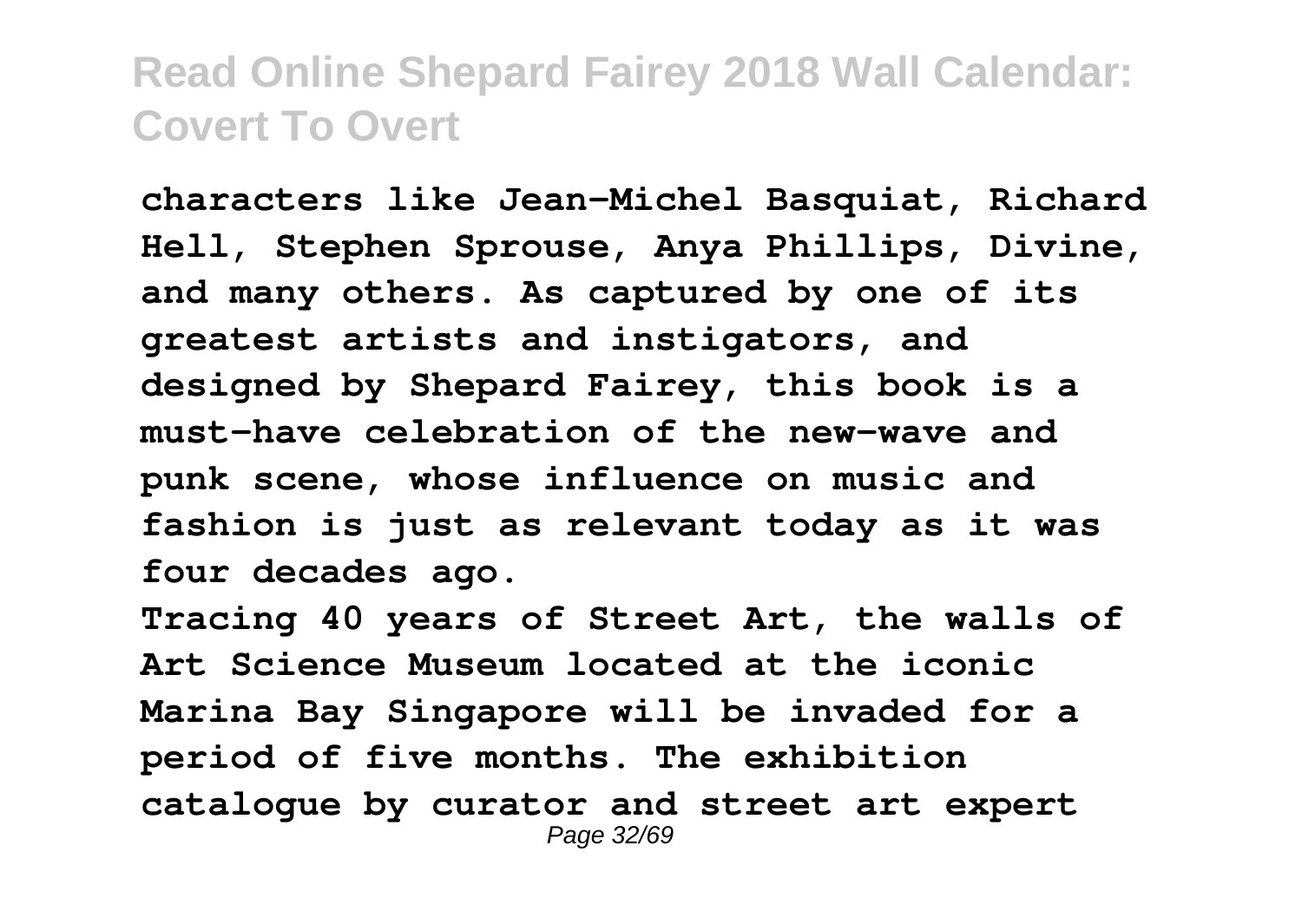**Magda Danysz introduces the reader to the most important street artists worldwide and gives an overview to the most important styles and techniques used in the art form. Enjoy this stunning limited edition, including an exclusive 8 x 10 inches digital print signed by Shepard Fairey "Artists covered the interior walls with their latest, most ambitious efforts, transforming a casual auld-lang-syne get-together into a state-ofthe-art statement that ranged from classic tagging to new adventures in papering, printing, varnishing, installation and, in one impressive instance, crayon. There were** Page 33/69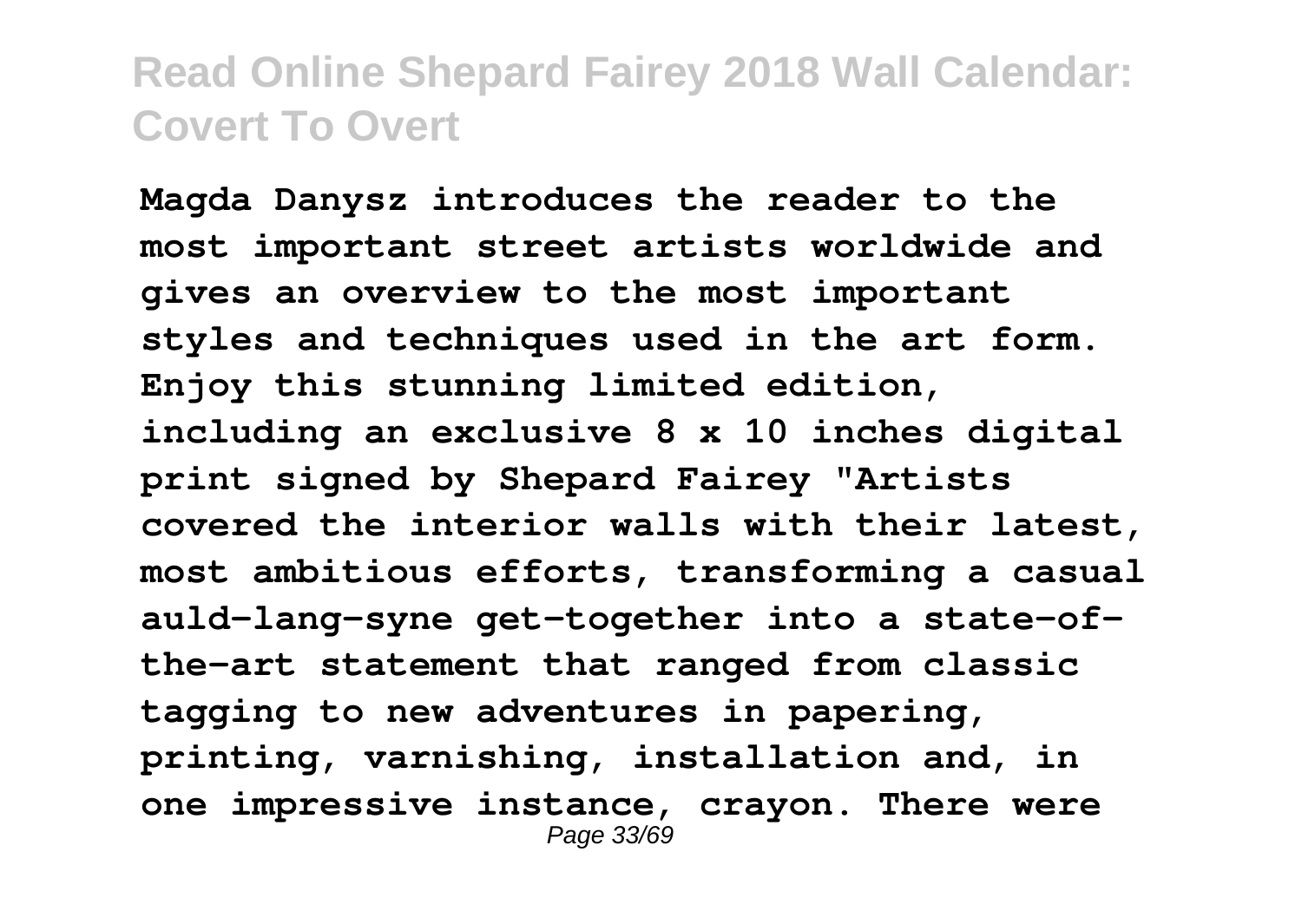**lines around the block." Roberta Smith, The New York Times In December of 2006, an unlikely group of nearly 100 street artists from all over the world came together to participate in an art show celebrating Eleven Spring Street, long a premiere destination on the international Street Art map. The New York Times wrote, "One of the best shows of the season flamed past just before Christmas: a weekend long display of graffiti created by artists from around the world at, and in honor of, 11 Spring Street." The methodology was mixed media to the max: Wheat paste, paper, spray paint, house paint, markers,** Page 34/69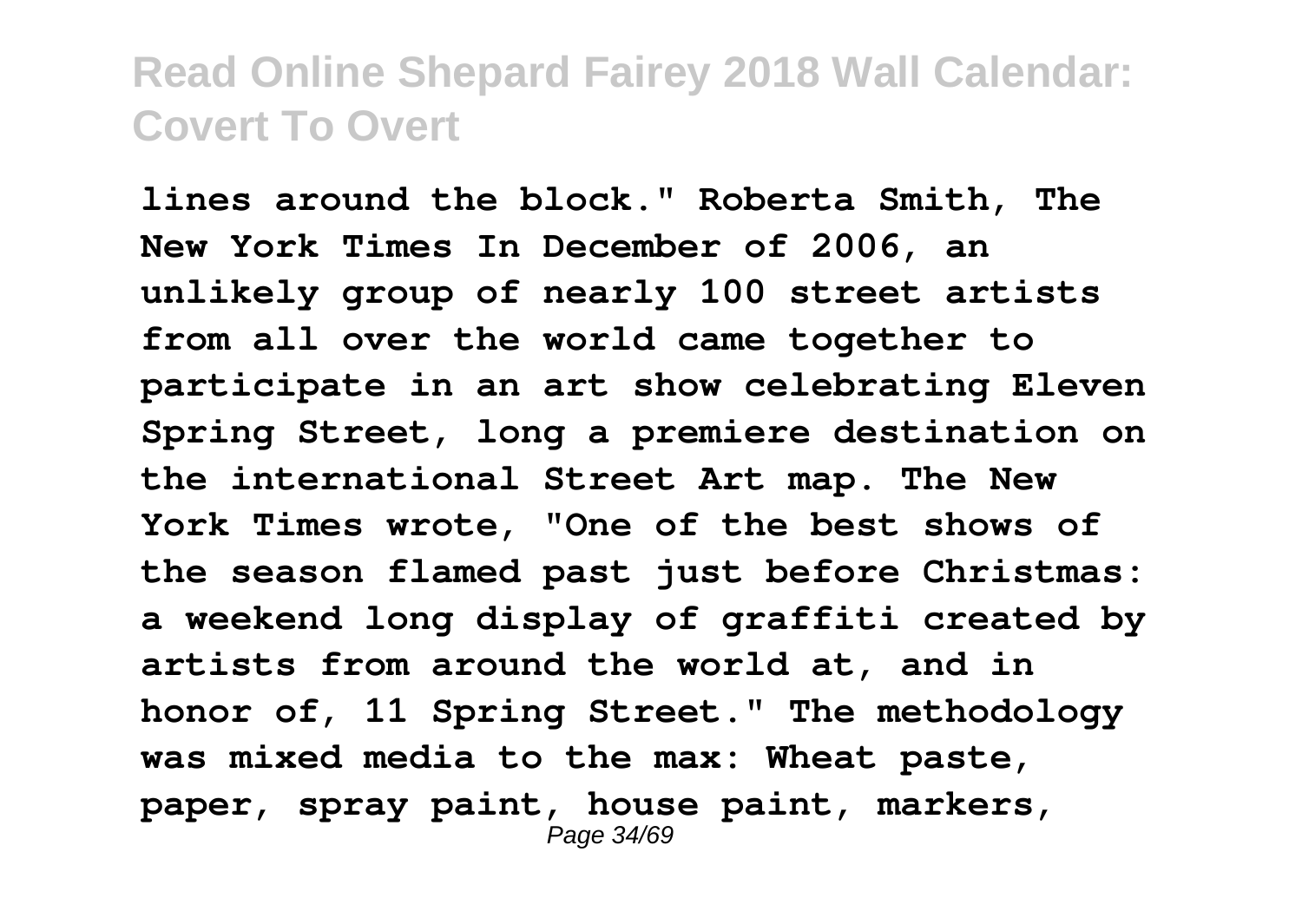**metal objects, found objects the result was chaotic yet undeniably arresting. Marc and Sara Schiller of the Wooster Collective curated the three-day event, calling the show Wooster on Spring. It featured street art superstars like Shepard Fairey and Swoon as well as emergent talents including JR, Prune, and Doze Green. The result was a potent mix of artists who brought the street inside by re-claiming the walls for themselves, and a tipping point for what has become an international art world phenomenon. The threeday public viewing session was a landmark downtown event that drew crowds in the** Page 35/69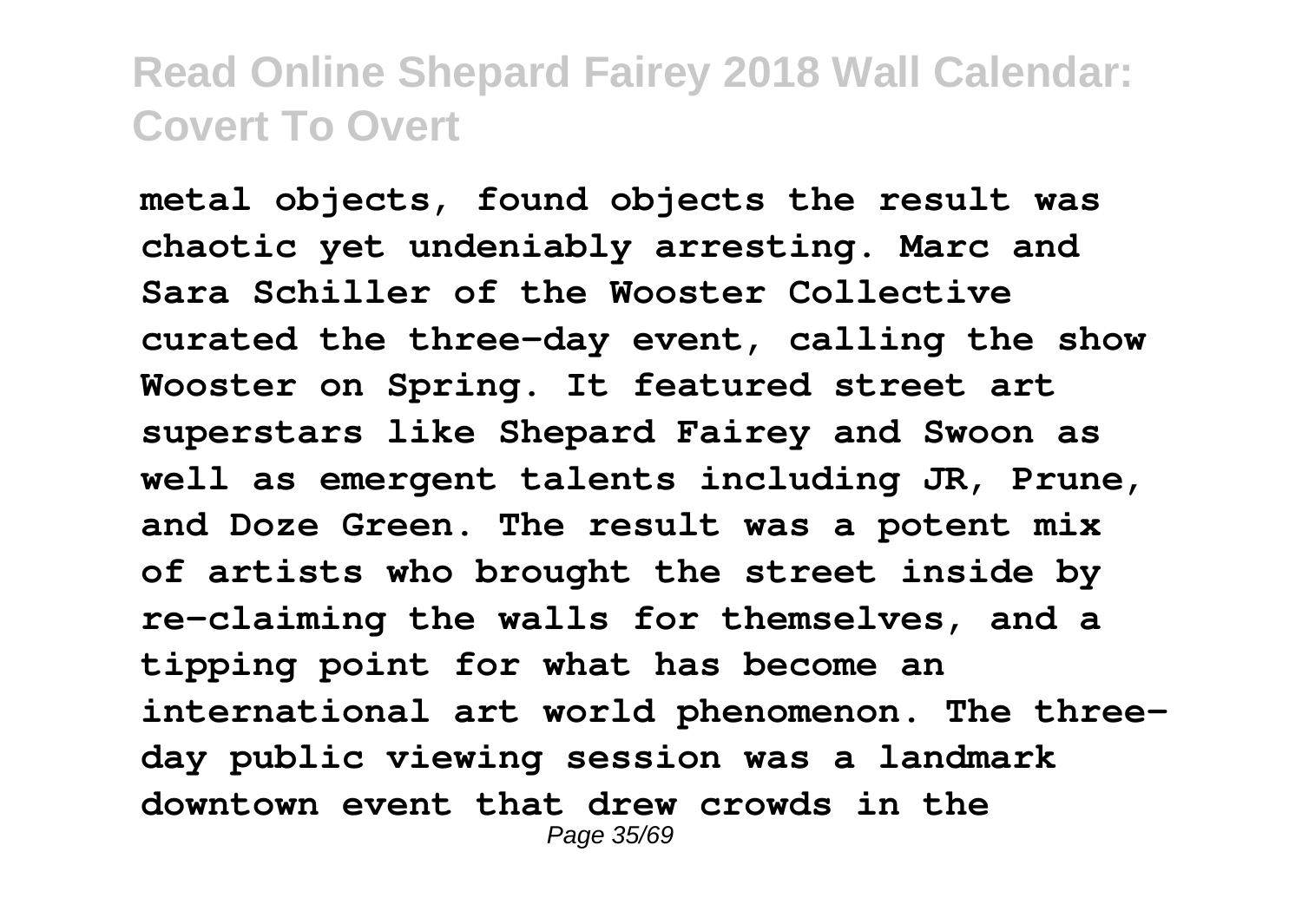**thousands, with people waiting up to five hours to get inside. With an Introduction by Shepard Fairey, an Afterword by JR, and an essay from Randy Kennedy of The New York Times, Eleven Spring captures an important moment in Street Art s history. All the works that were created for the show were subsequently covered up or destroyed by renovation. Eleven Spring allows these vibrant works to live again, ready for a new generation of admirers to enjoy and celebrate."**

**Obey Giant**

**The Illustrated History of Skateboard Apparel** Page 36/69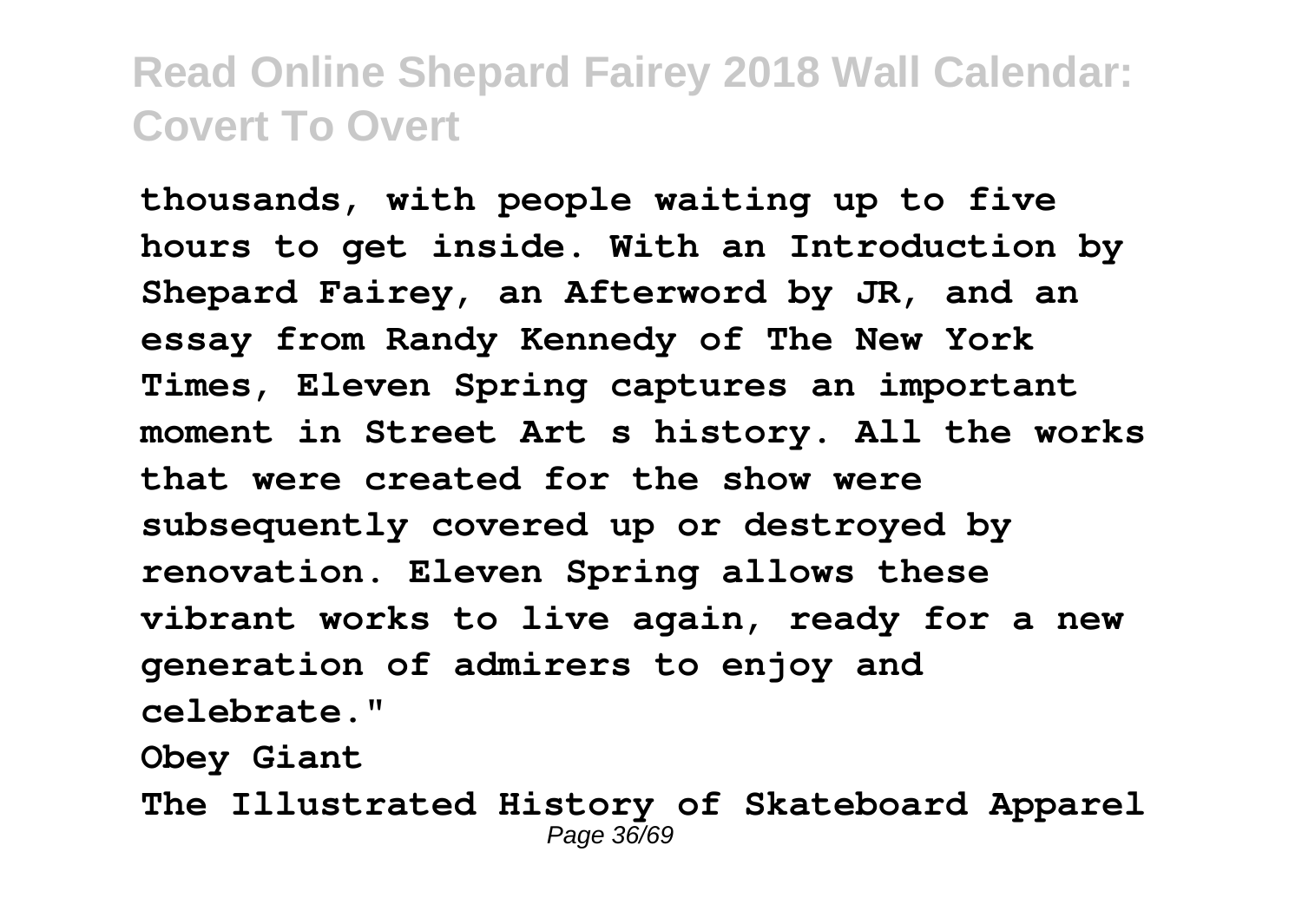#### **Portrait of a Generation Graffiti Art Coloring Book Chris Stein / Negative**

A creative and mind-blowing coloring book by YouTube and Instagram artist, Vexx Explore your creativity in this incredible collection of critters and creatures, featuring the signature street-art style of popular artist, Vexx. From fierce tigers to serene turtles, there are dozens of pages to get crazy with color--and there are even a few collaboration pages for aspiring artists to doodle-in and share. Fans of adult coloring books will love the combination of intricate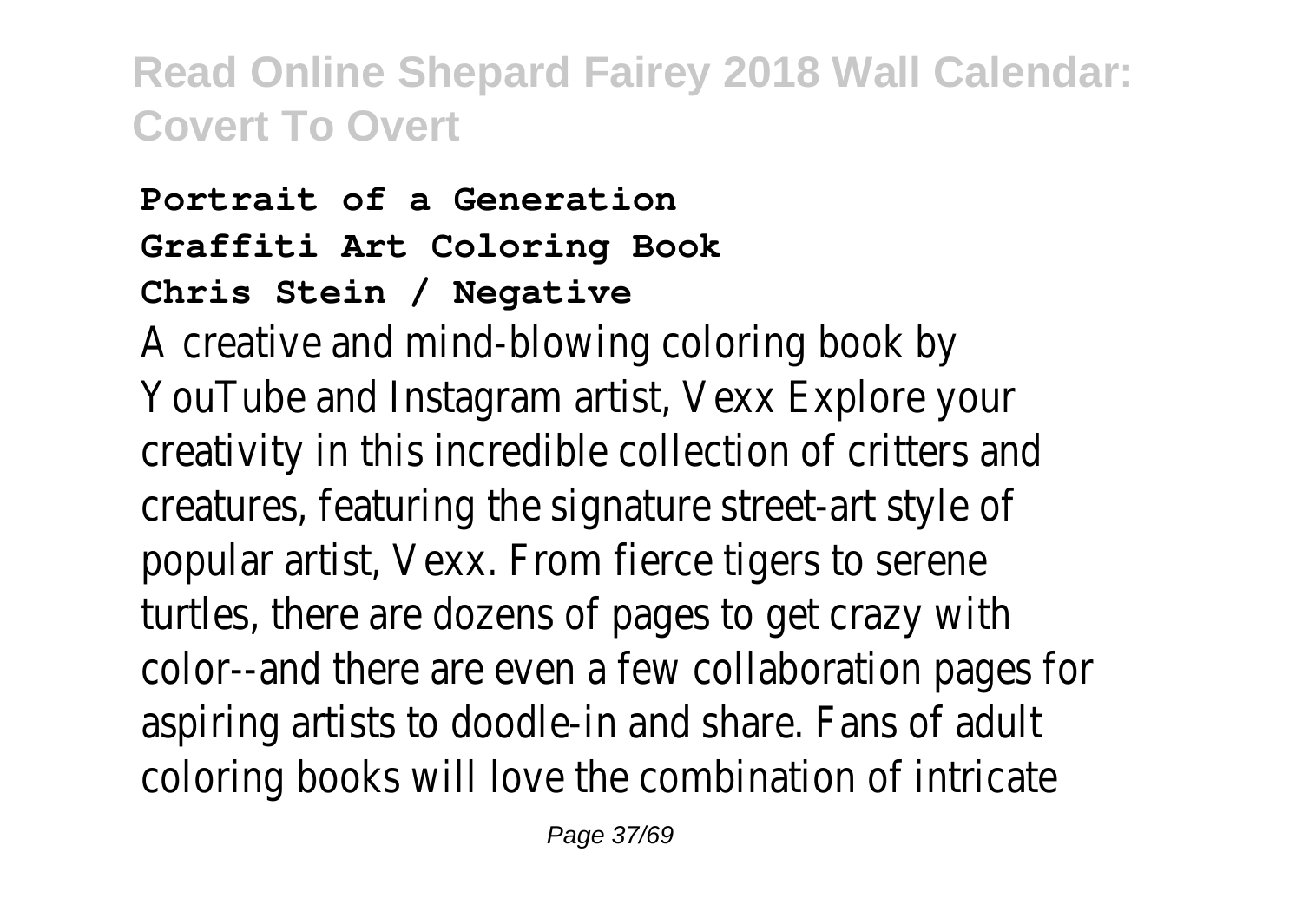line art with bubbly characters, all on single-sided pages. Equal parts relaxing and challenging, this book is perfect for zenning out and inspiring your inner artist.

Featuring designs by some of the most prominent graphic designers and artists at work in the world today, Green Patriot Posters has grown out of the successful website greenpatriotposters.org, which invites designers and artists to submit posters dealing with environmental issues. Containing 50 detachable, ready-to-hang posters, the book has been printed in the most sustainable way possible: the trim size has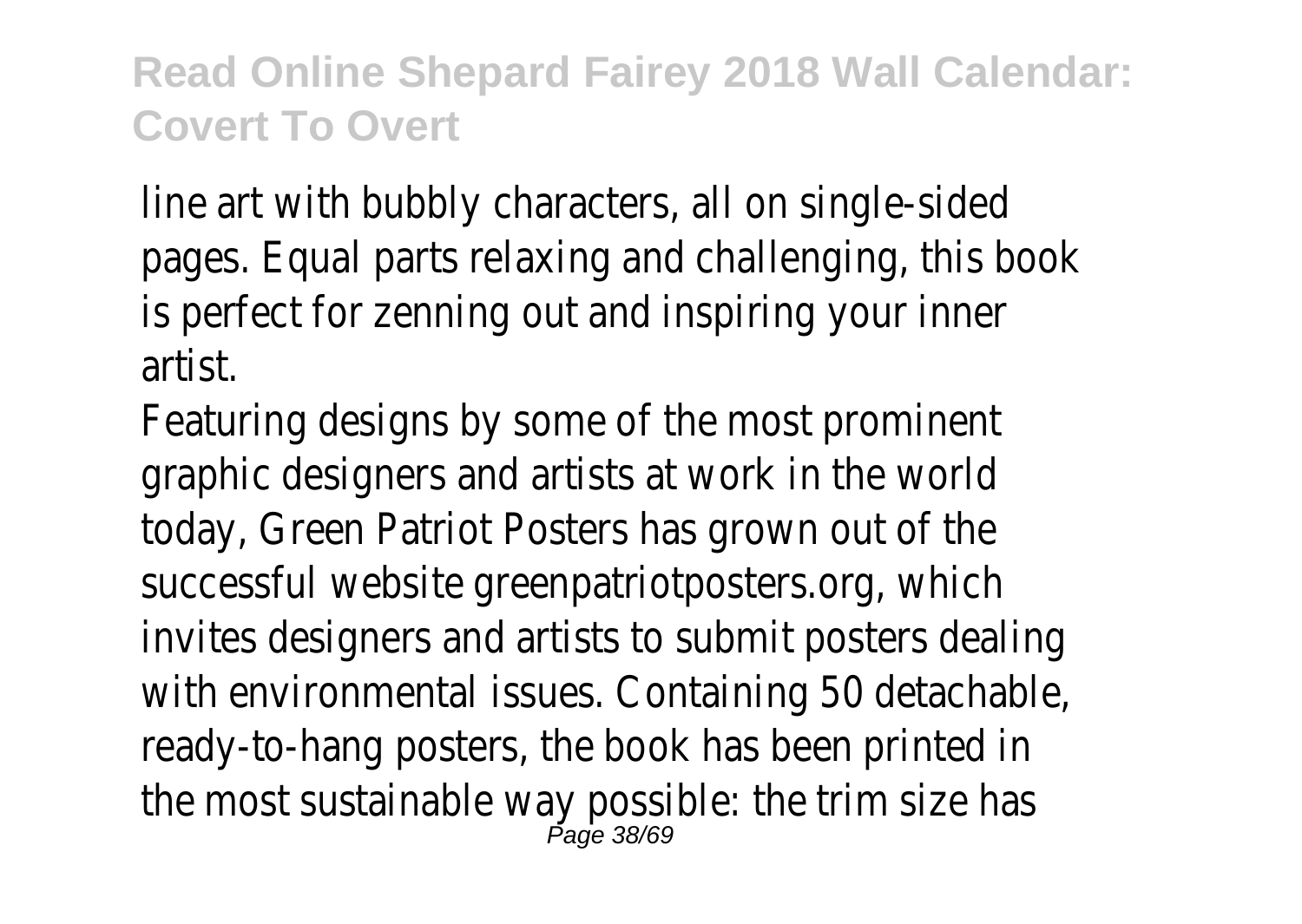been designed to minimize waste, and it has been printed using 100% recycled paper and 100% wind power.

The US presidential election in 2016 brought to a head myriad political activism around the world, around the rights of minorities, women, the LGBTQ community, and the environment. In the midst of this turmoil, nearly 300 designers from around the world answered the call to create this collection of 50 tear-out posters for people who want to make their voices heard in a time of unprecedented uncertainty and apprehension. A foreword by Avram Finkelstein, a Page 39/69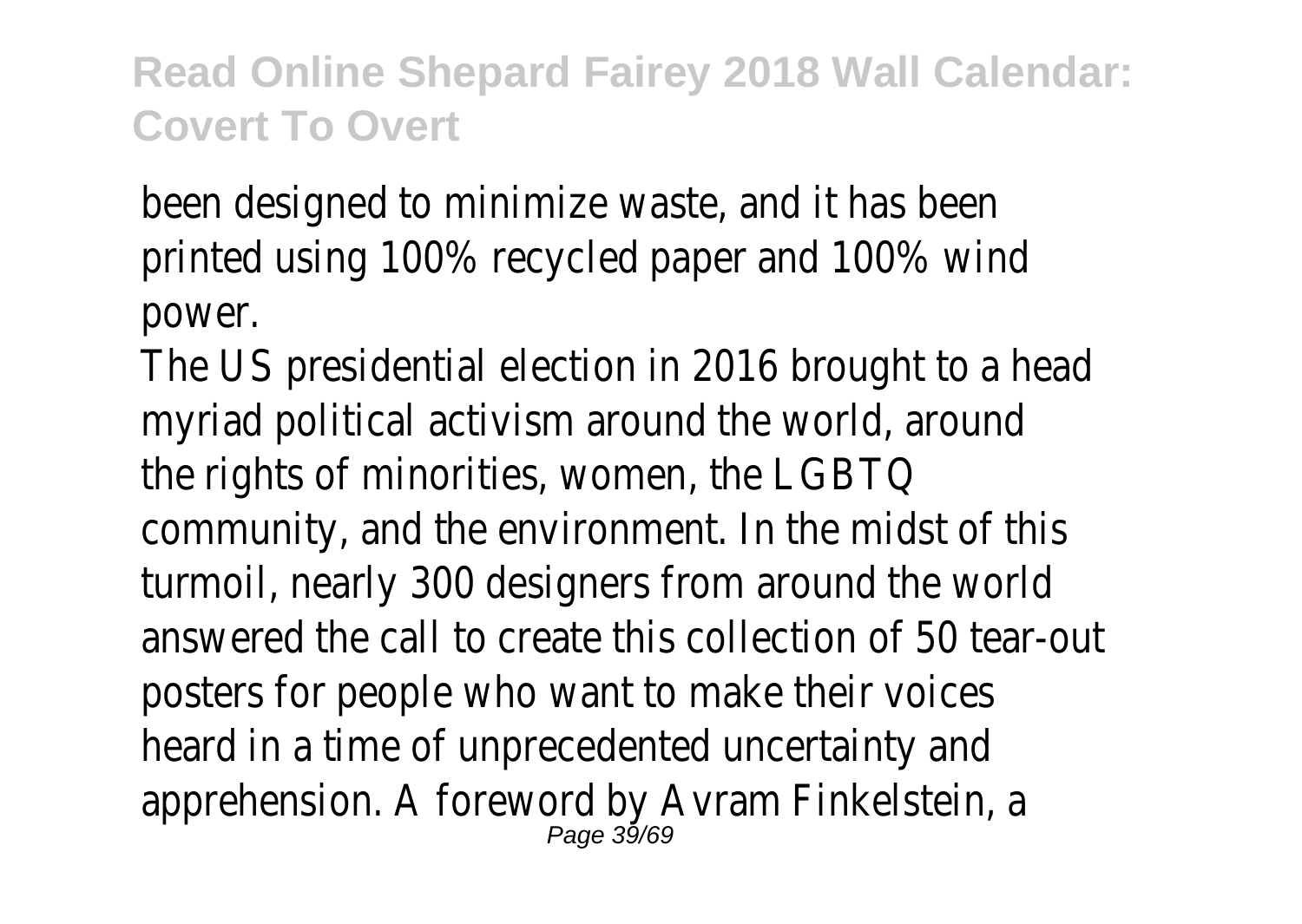designer for the AIDS art activist collective Gran Fury, looks at the crucial role of graphic activism in the current political climate.

The seminal artist's recent art and poster works, and his triumphant return to his street-art roots with murals, all in work never before published. ?Shepard Fairey rose out of the skateboarding scene, creating his "Andre the Giant Has a Posse" sticker campaign in the late '80s, and has since achieved a mainstream recognition that most street artists never find. Fairey's "Hope" poster, created during Obama's 2008 presidential campaign, is arguably the most iconid<br>Page 40/69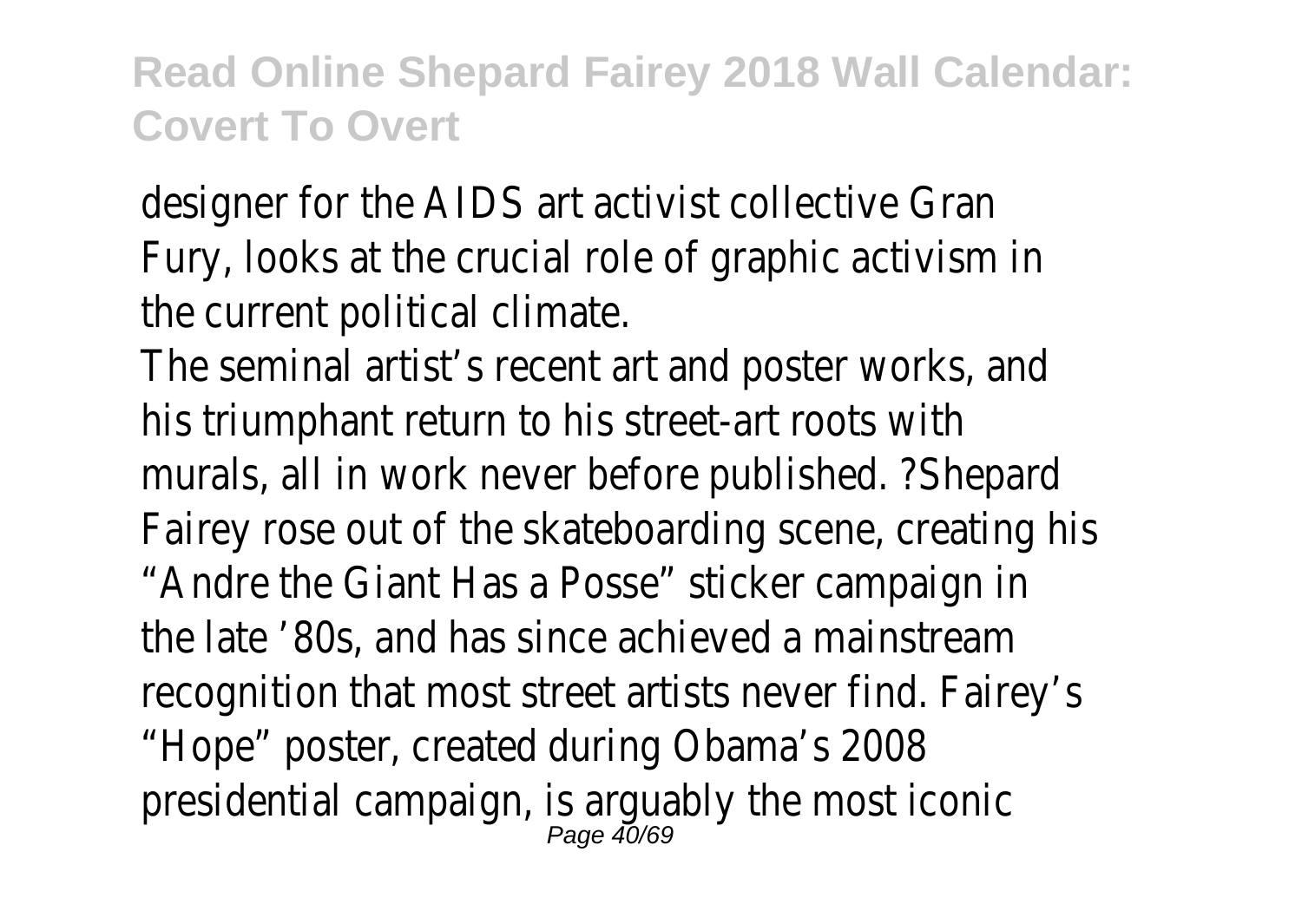American image since Uncle Sam. Fairey has become a pop-culture icon himself, though he has remained true to his street-art roots. OBEY: Covert to Overt showcases his most recent evolution from works on paper to grander art installations, cross-cultural artworks, and music/art collaborations. The book also includes his ubiquitous streetwear and chronicles his return to public artworks. His signature blend of politics, street culture, and art makes Fairey unlike any other subculture/street artist working today. This book showcases the significant amount of art he has created the last several years: street murals, mixed-Page 41/69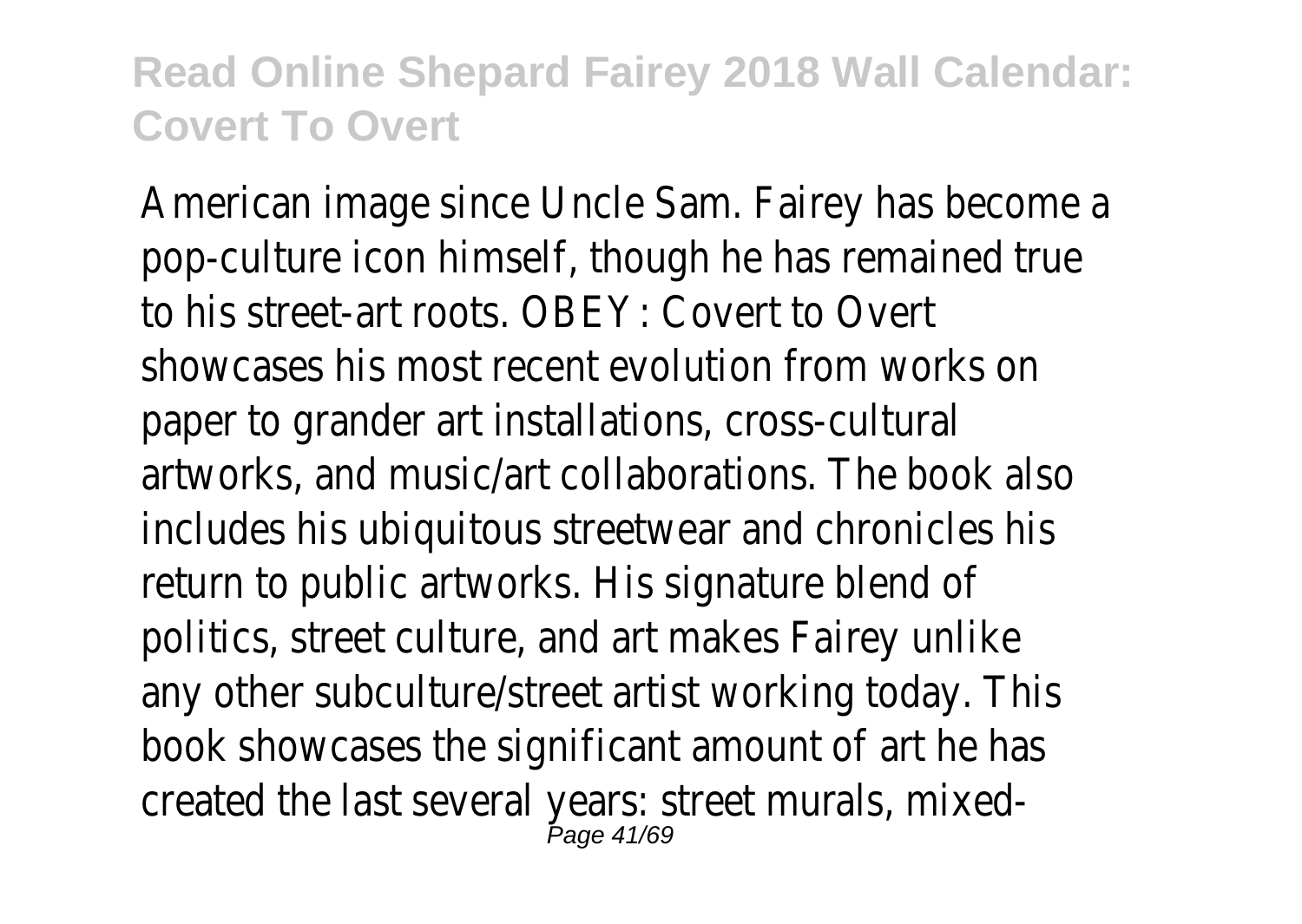media installations, art/music events, countless silk screens, and work from his extremely successful OBEY brand. A Promised Land My Rules The Art of Jonathan Green The Perfect Merge Thinking the Blockchain The Under/Overground Art of Shepard Fairey **What began as stray doodles on scraps of paper became an internet sensation when Catana Chetwynd's boyfriend shared her drawings**

Page 42/69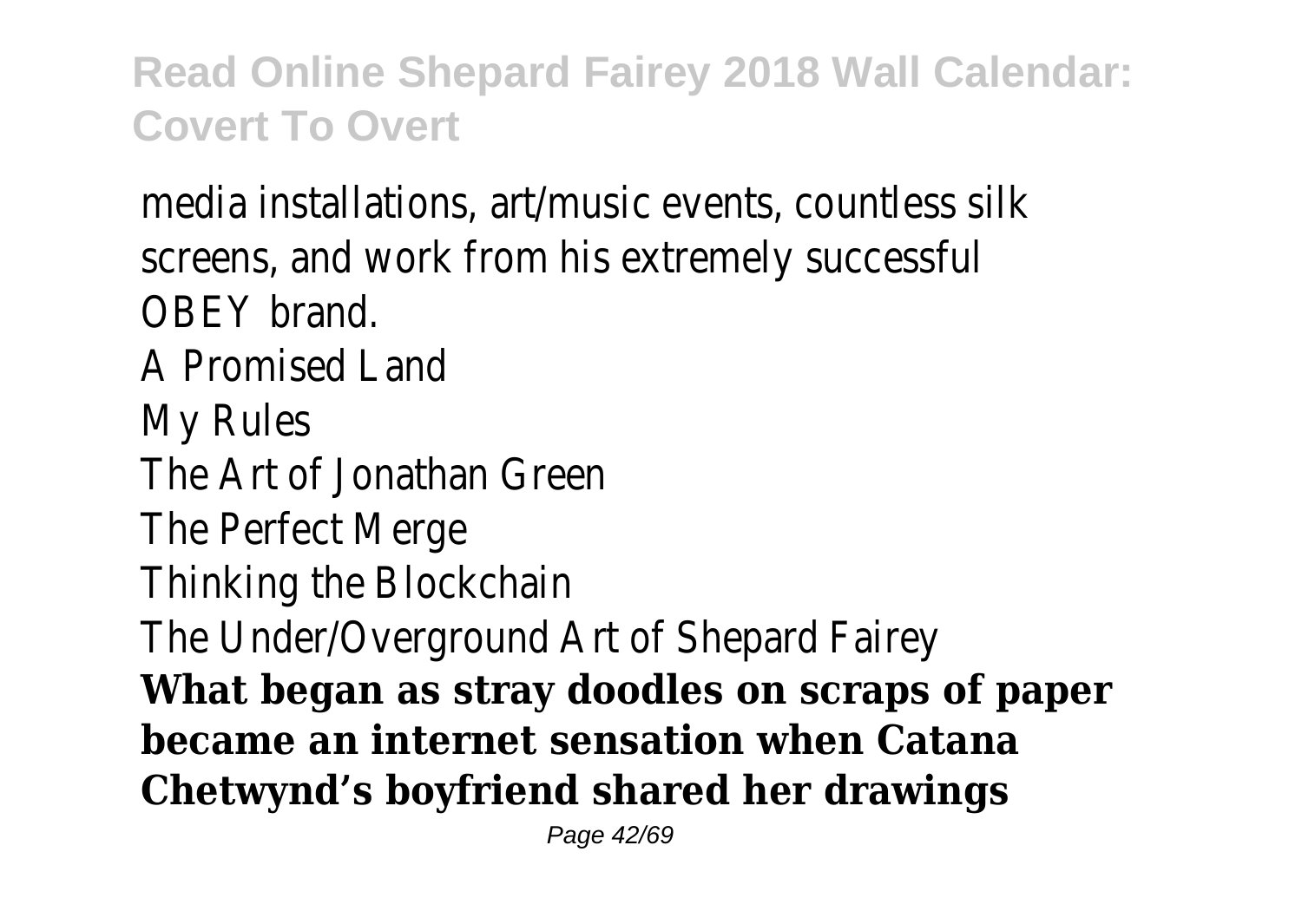**online. Now, Catana Comics touches millions of readers with its sweet, relatable humor. Little Moments of Love collects just that – the little moments that are the best parts of being with the person you love.**

**In 1988, Gerhard Richter created one of the most controversial and fascinating political paintingcycles of all time, with his Baader-Meinhof series. In 2002, he returned to the theme of media and political truth with his artist's book War Cut. For this project, Richter photographed 216 details of his abstract painting "No. 648-2" (1987), and, working on a long table over a period of several** Page 43/69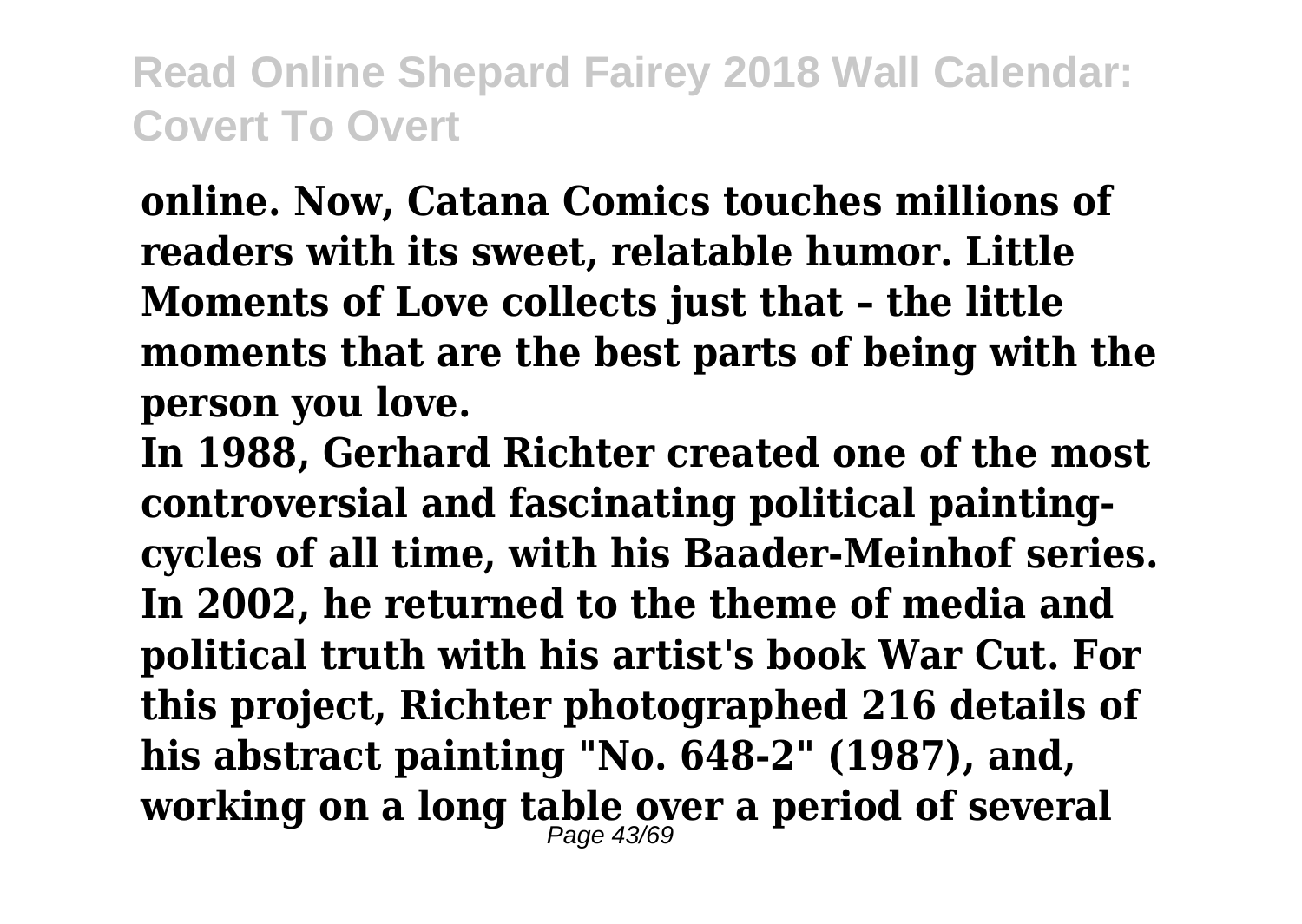**weeks, combined these 4 x 6-inch details with 165 texts on the Iraq war, published in the German Frankfurter Allgemeine Zeitungnewspaper on the dates of the war's outbreak (March 20 and 21, 2003). "My method was to attach a number of texts to a number of images without having to think about whether something would be better positioned to the left or the right, above or below," Richter told an interviewer, for a New York Timesfeature on the publication. "I placed these images so that a connection develops in terms of colors, structures and other characteristics. . . . Some** Page 44/69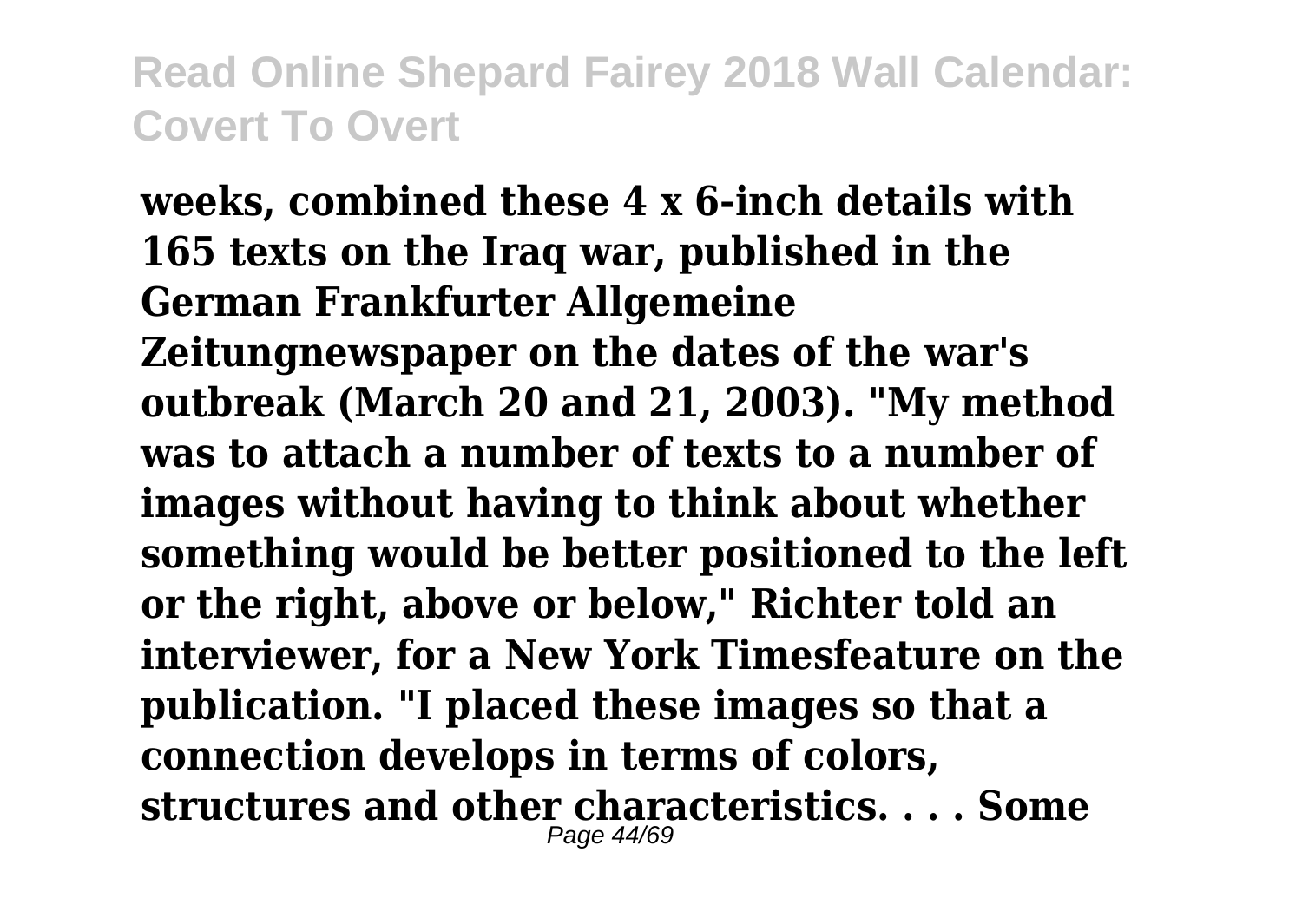**images match the cruelty and the madness described in the texts shockingly well. And others can even serve as illustrations when the texts speak of deserts and other landscapes." Originally published only in German in 2004, this long-awaited English version of this important artist's book presents Richter's powerful attempt to accommodate the extremity of war. For this edition, Richter applied the same process of text selection to The New York Times, using the same dates of the war's outbreak.**

**Presents a humorous collection of over 275 lines people believe they have heard in popular songs** Page 45/69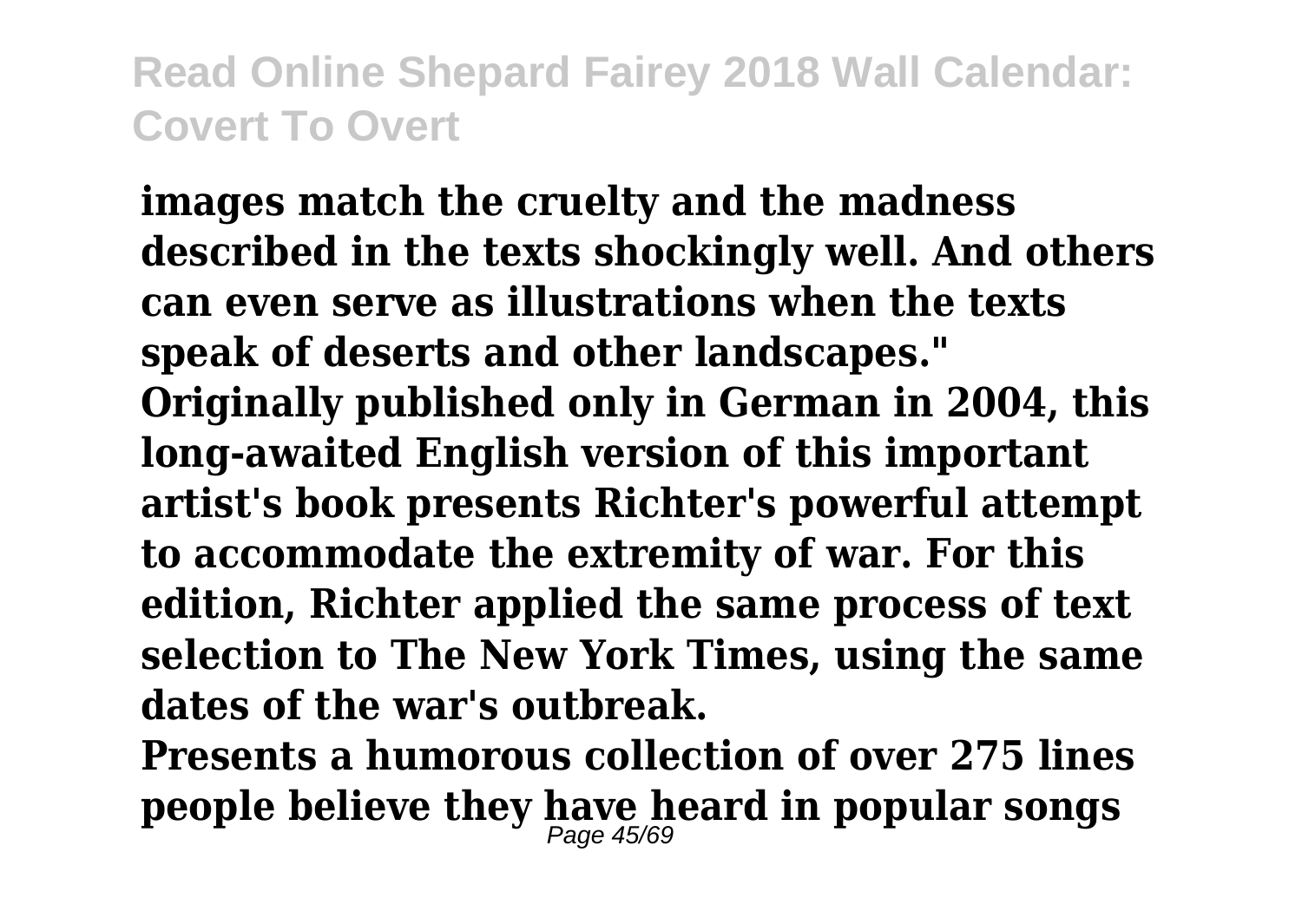**from the 1960s to the 1990s. Showcasing Fairey's entire body of work, from his early OBEY Giant campaign to his prodigious print output, increasingly ambitious large scale street work and beyond, this massive retrospective covers 20 colourful years. Fairey helped catalyse a movement from his unique vantage at the intersection of art, popular culture and Design and this tome documents it all. Through the lens of esteemed writers and critics such as Carlo McCormick, Steven Heller, Henry Rollins, Rob Walker, Roger Gastman and more, readers can learn about Shepard Fairey and his** Page 46/69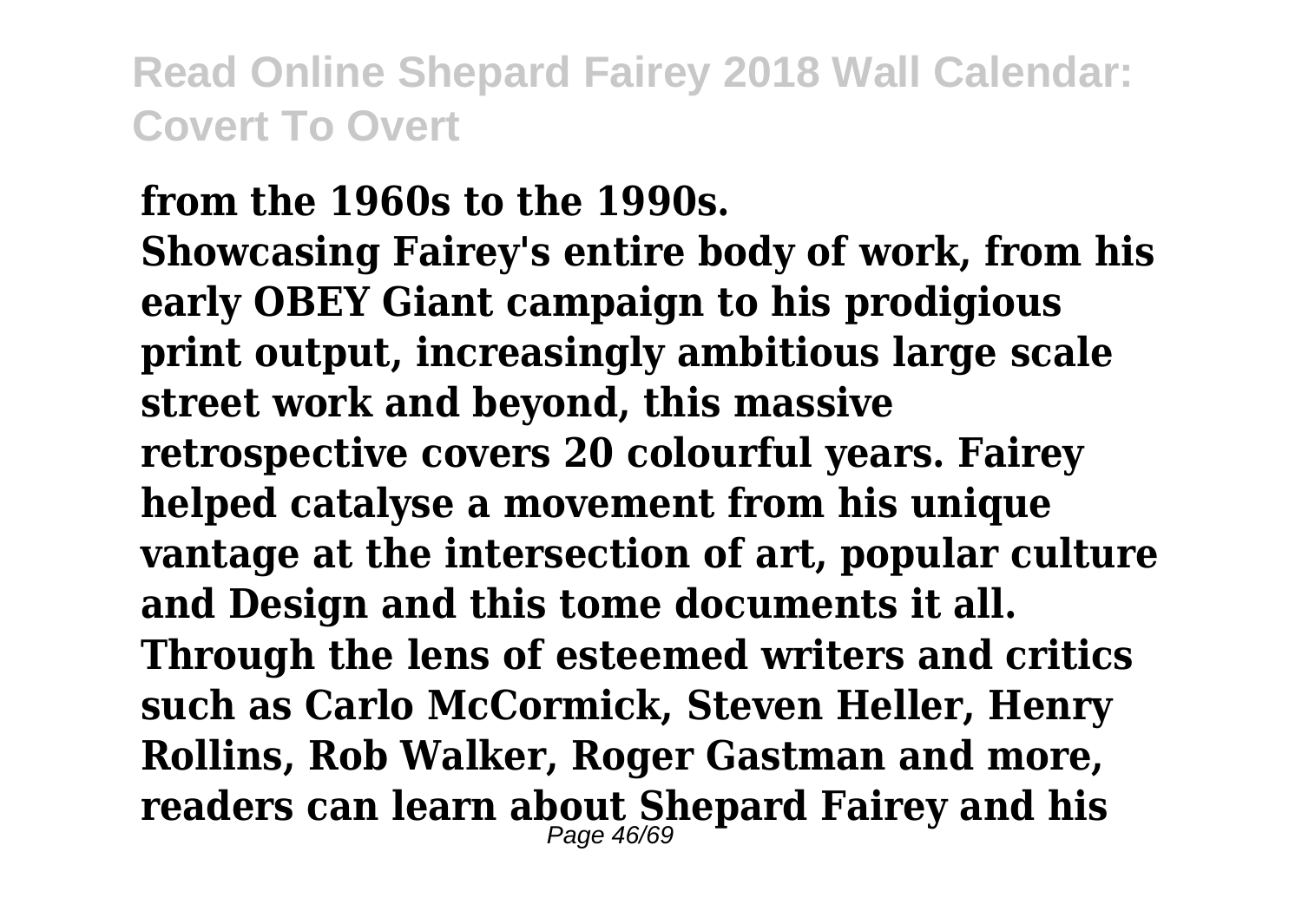**groundbreaking work. Shepard Fairey Inc. Me, Blondie, and the Advent of Punk Keith Haring Journals Freight Train Graffiti Skateboarding Is Not a Fashion Little Moments of Love** Green Patriot PostersGraphics for a Sustainable Community Color in your very own graffiti masterpieces, sourced from the original artists. From bestselling coloring book author Aye Jay Morano,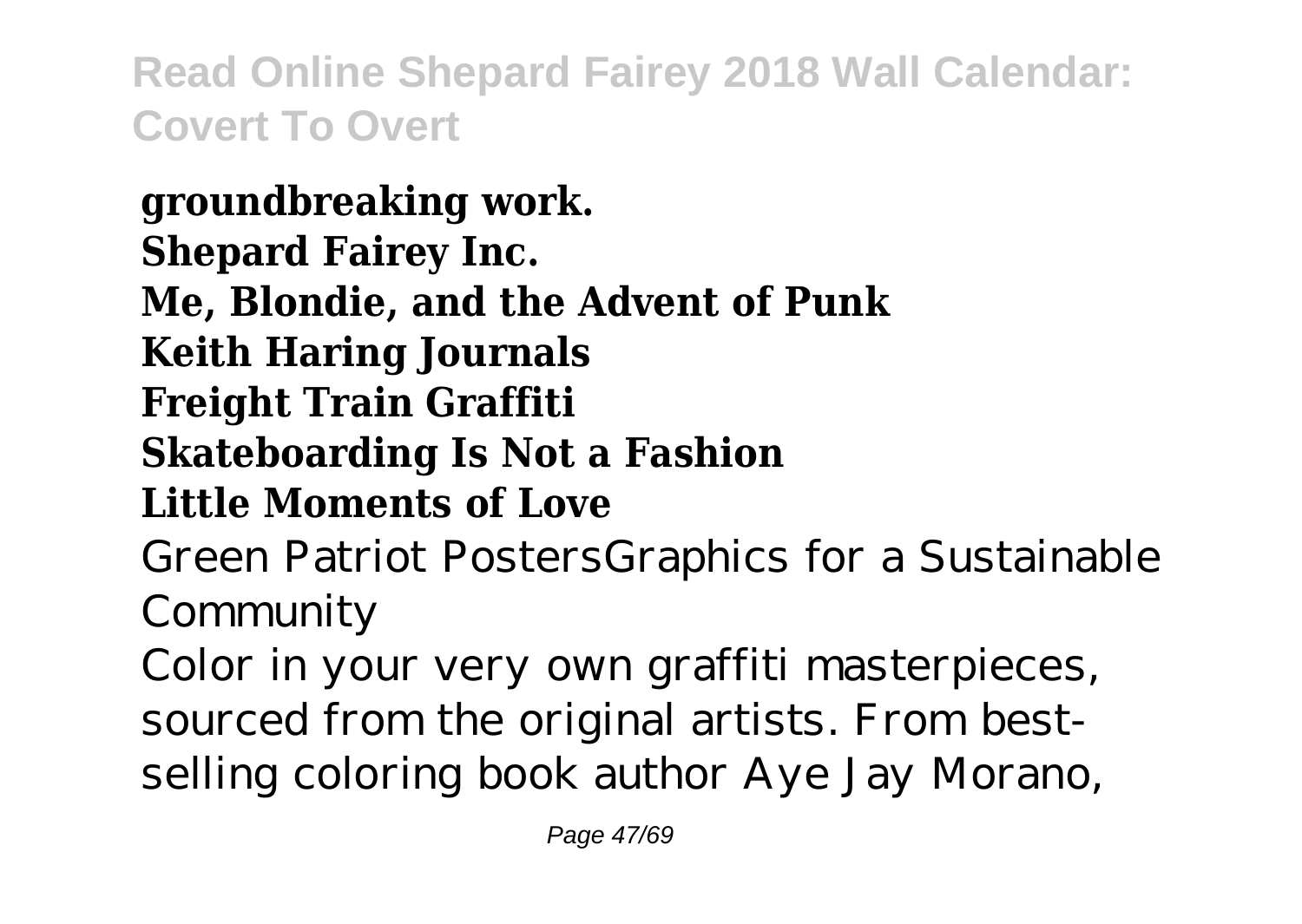this action-packed graffiti coloring book features 30 images from some of the hottest street artists and taggers working today. Including pages illustrated by Dondi, Lady Pink, Dalek, and Shepard Fairey—this book offers hours of entertainment for artists, hipsters, and graffiti art fans of all ages. Super cool! Convivium is a collaboration between visual artist Jessica Jackson Hutchins (who was recently selected for the 2010 Whitney Biennial) and poet Tom Fisher, comprising photographs of Hutchins's sculpture, texts Page 48/69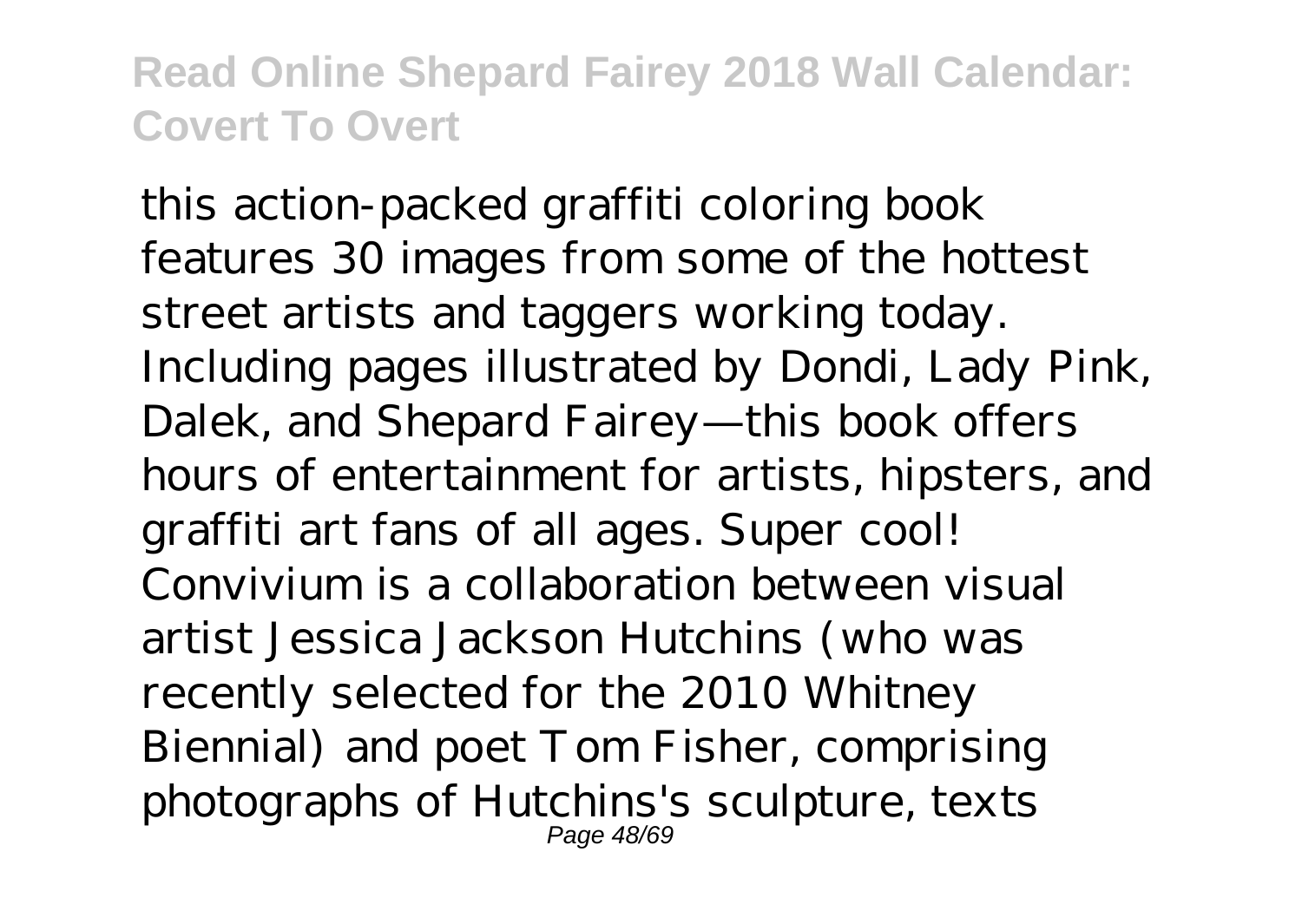written by Fisher, and fragments of other texts selected by Fisher and Hutchins. The book changes occasionally, as Hutchins and Fisher feel moved or find time to change it. The way apparel has been worn and created by skateboarders over the past 50 years has had a tremendous impact on popular culture at large. In Skateboarding Is Not A Fashion, the authors have taken great effort to document all aspects of this aesthetic movement; from its roots in the 1950s as an offshoot of surfing culture, through the early 1980s when skateboarding Page 49/69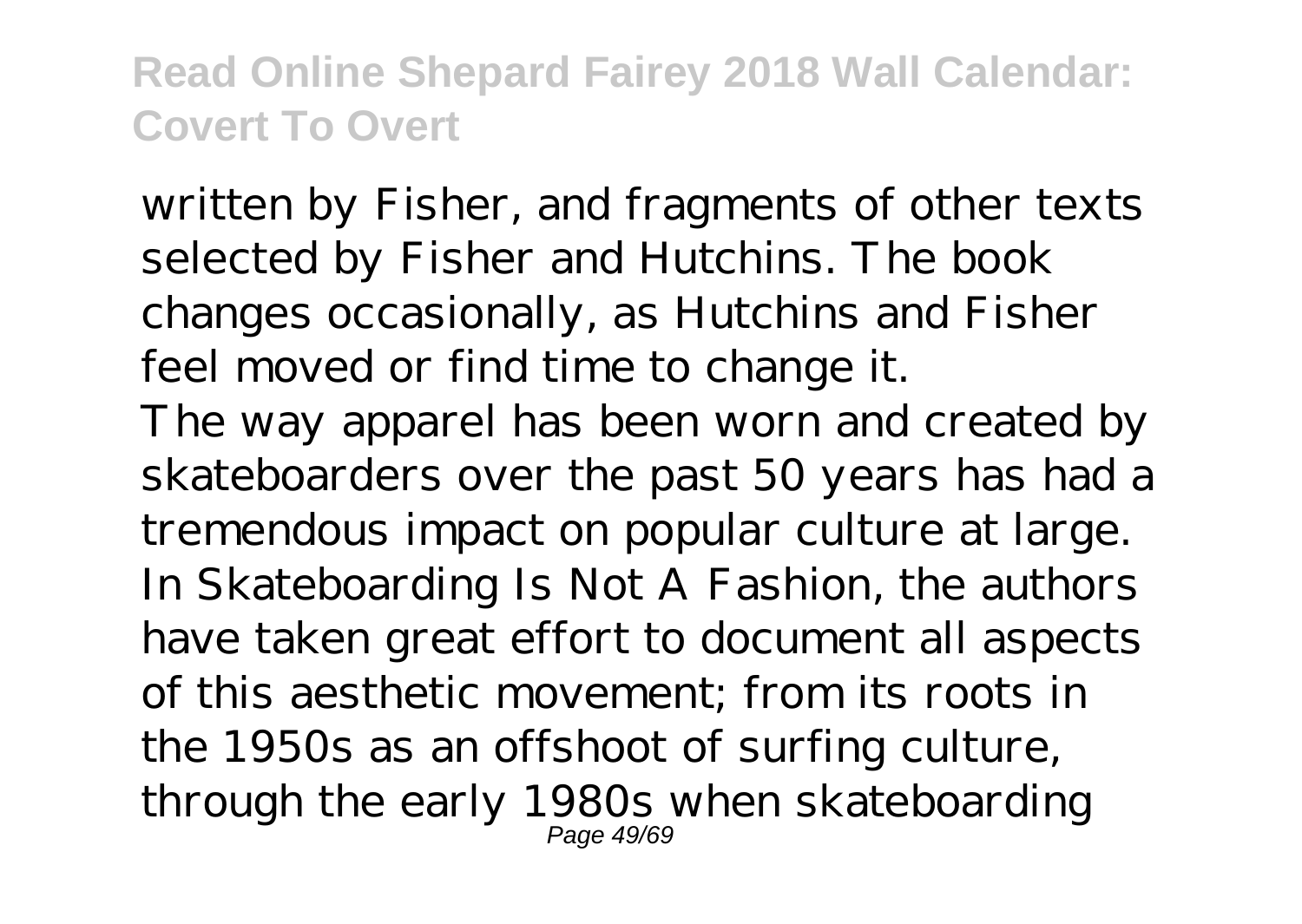"found itself" after a crucial underground period of soul searching and DIY expressions of individuality. Early generations of surfers and skaters wore coastal lifestyle brands such as Jantzen, Hang Ten, Jams, Vans and Hobie. As the culture progressed and developed its own distinct identity, brands core to the scene such as Vans, Santa Cruz, Powell-Peralta, Sims, Alva, Jimmy'Z and many more jumped into the fray with their own apparel. Nearly every area of garment design was touched by skate wear's aesthetic-- influencing the design and fashion of Page 50/69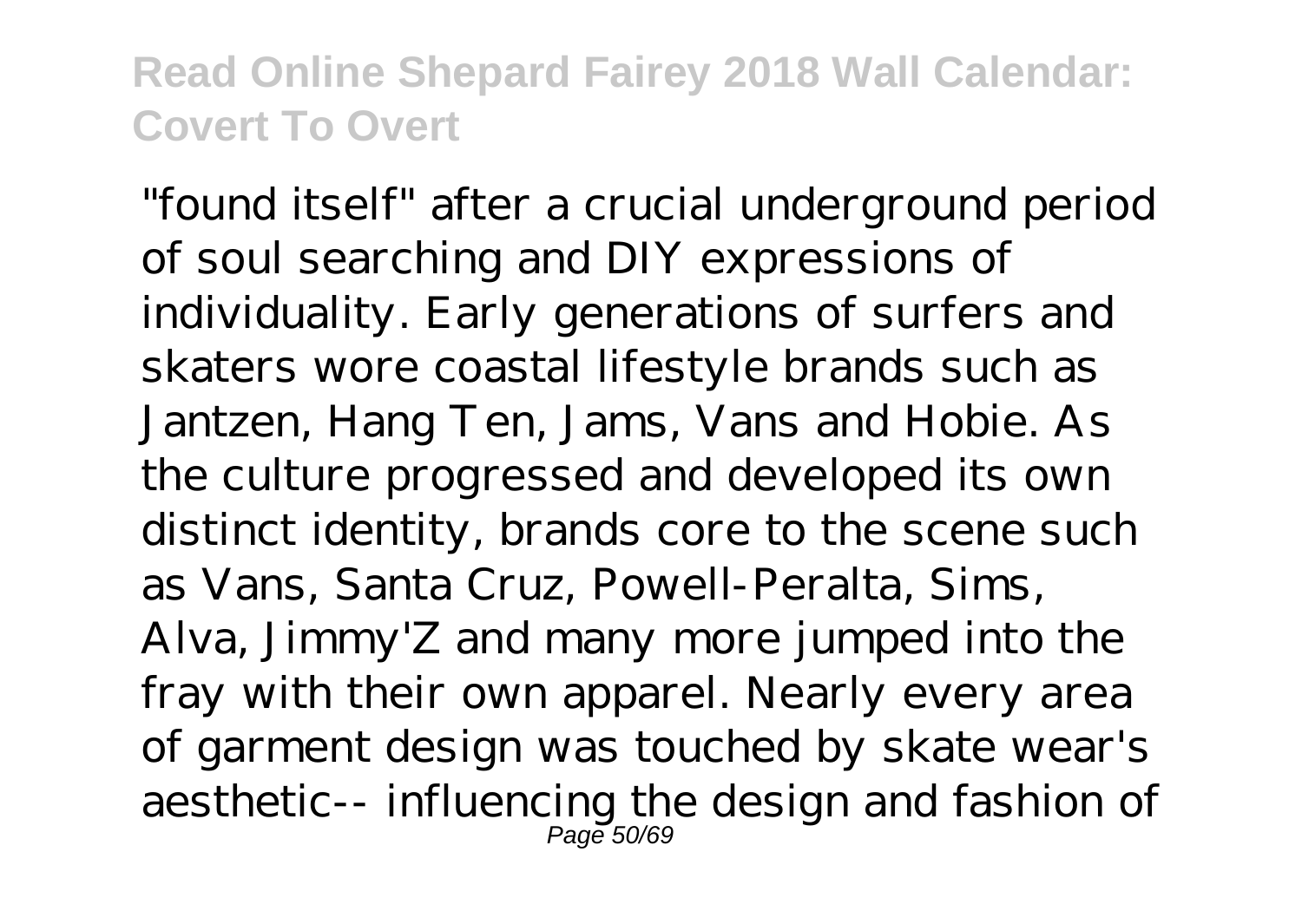innumerable media from printed T-shirts to board shorts and denim to track suits along the way. Telling the inside story of skate couture in the words of those who lived it Skateboarding Is Not A Fashion features original commentary from designers, company founders, and pro skateboarders who have defined skateboarding's look for entire generations. Skate personalities we meet include Stacy Peralta, Lance Mountain, Tony Alva, Brad Bowman, Steve Olson, Steve Caballero, Steve Van Doren, and many more. Page 51/69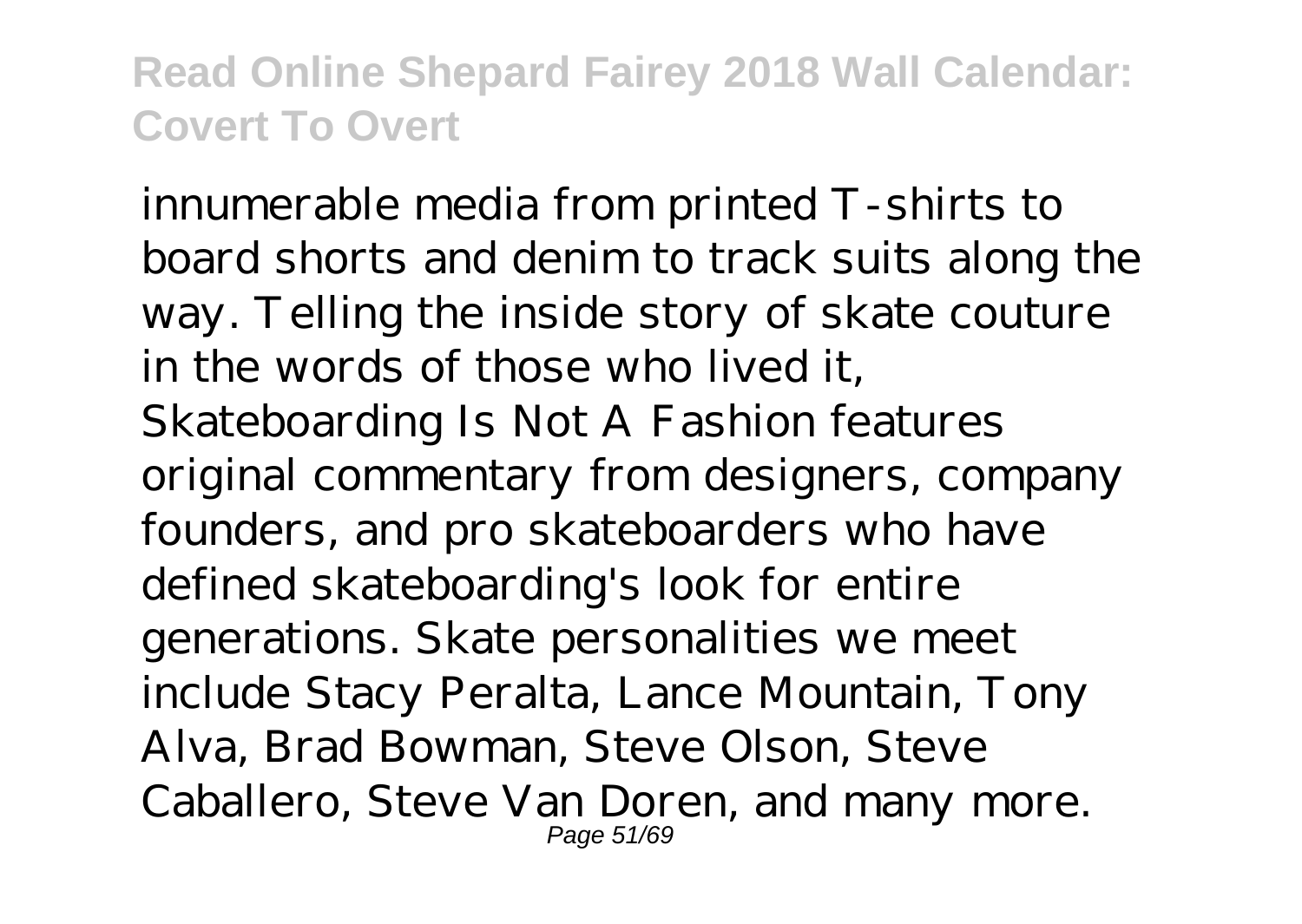Skateboarding Is Not A Fashion even addresses the design influence of accessories and safety gear ranging from helmets to kneepads and gloves, not to mention accessories such as bags. Skateboarding's unique attitude and style have captured the imagination of millions over the decades--and Skateboarding Is Not A Fashion Vol 1. is the culture's magnum opus lookbook.

Green Patriot Posters

Obey

The Art of D\*Face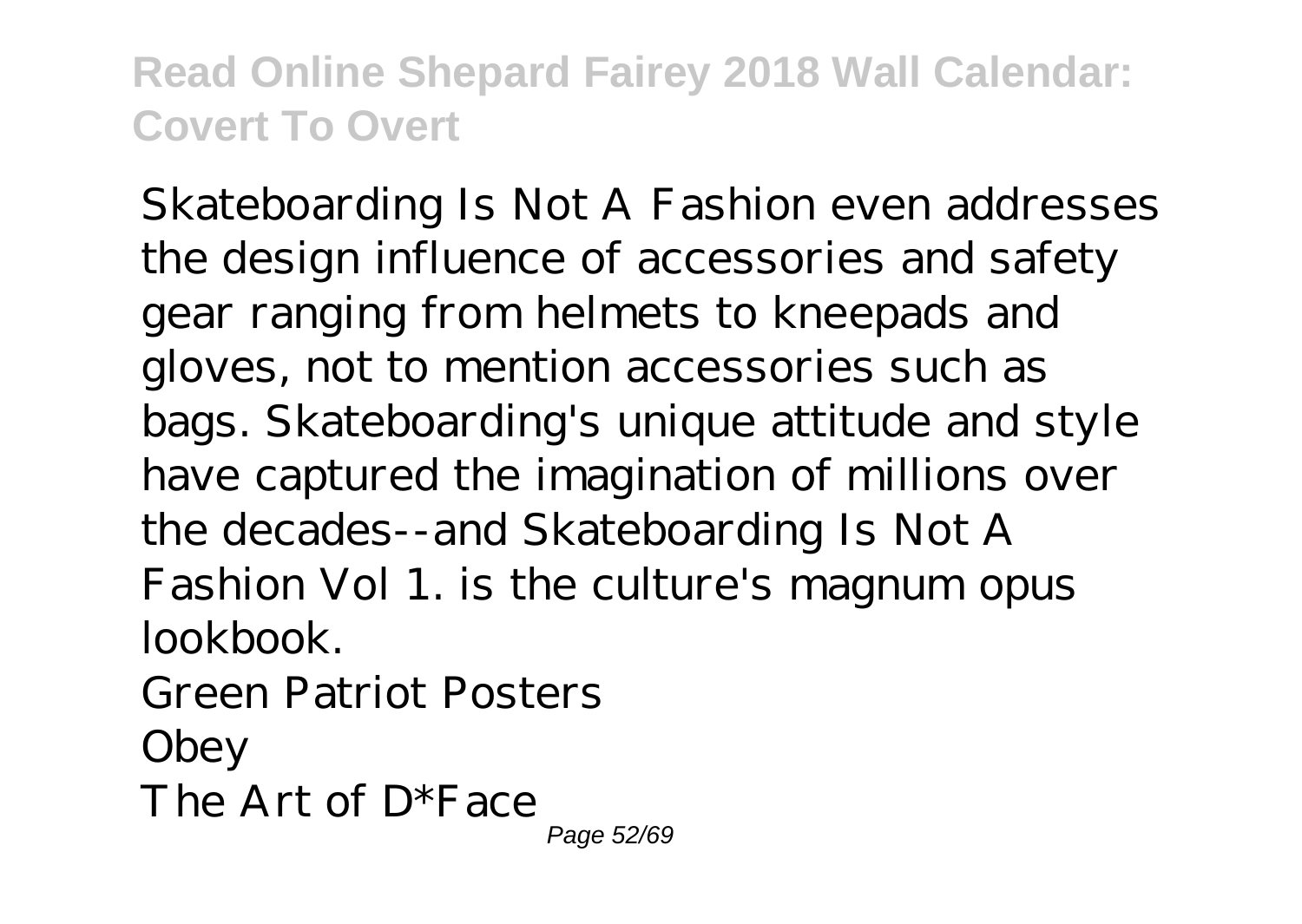One Man and His Dog Miniature Final Fantasy Posters for Change *This collection of over 140 curated posters by the revolutionary graphic artist Seymour Chwast provides context and insight into not only his five-decade career, but the poster genre itself. Since founding Push Pin Studios alongside Milton Glaser and Edward Sorel in the 1950s, Chwast's posters have been widely celebrated for their combination* Page 53/69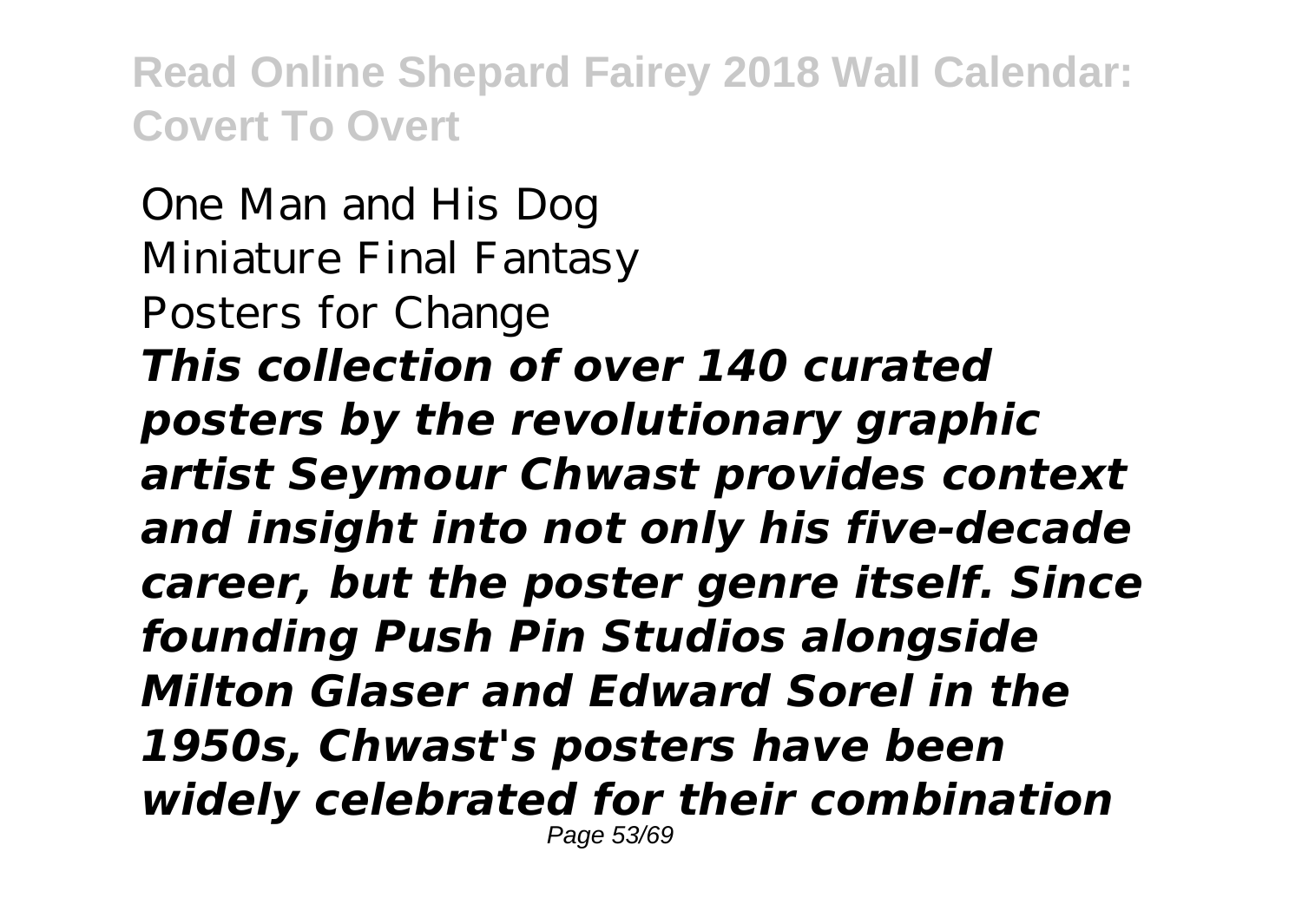*of subversive style and strong political satire. His caustic humor, graphic hand, and visual commentary cleverly synthesize in a way that is both wry and immediately understandable. Posters are arranged by type--Causes, Commerce, Information, Exhibits, and Lectures--rather than chronology, which, along with the large format, invites readers to engage thematically with the designs. Commentary on each poster makes this a valuable resource for* Page 54/69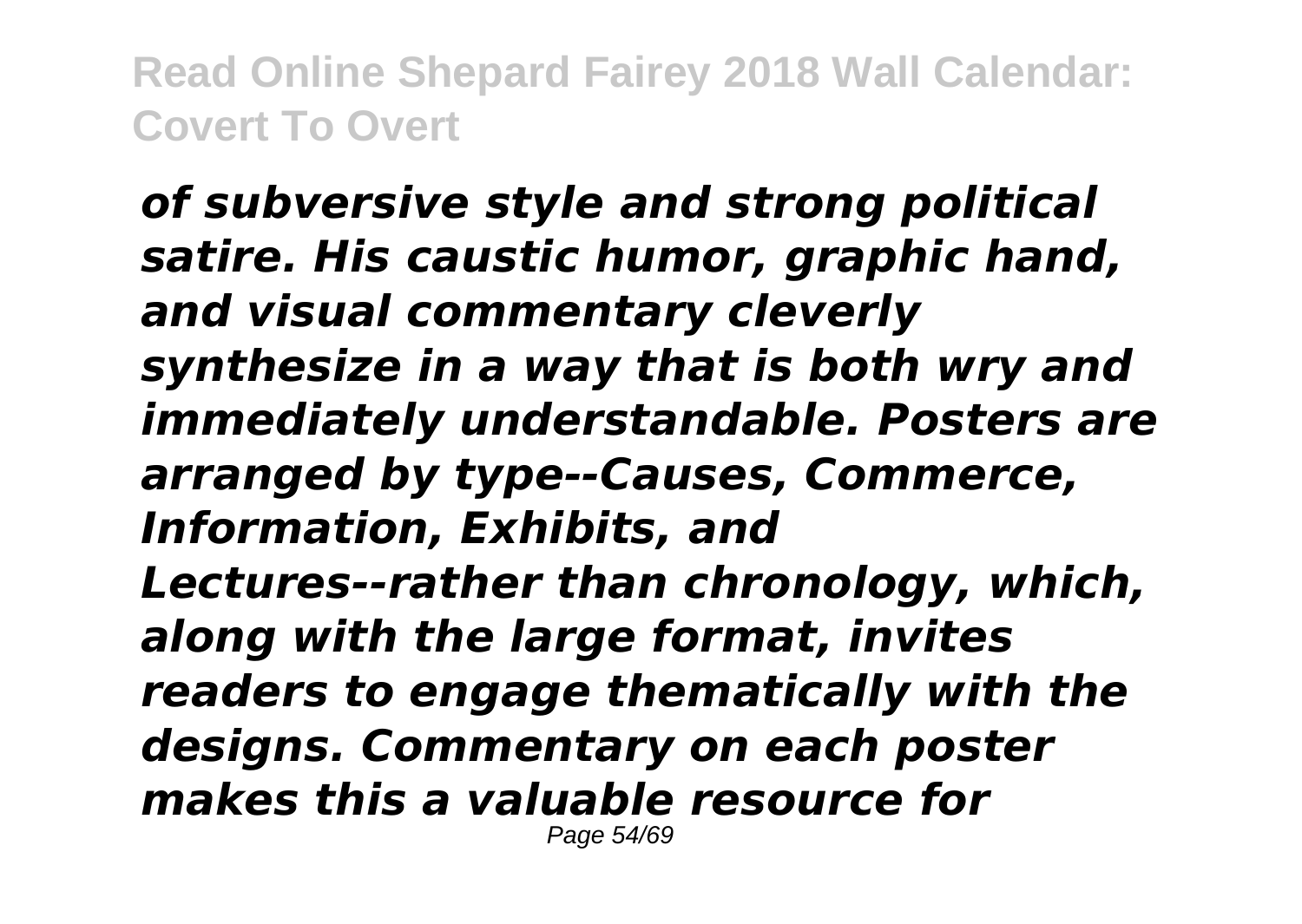*students, educators, historians, and all who appreciate the unique ability of posters to subvert notions of popular culture, politics, and design at once. Essays by Shepard Fairey and Steven Heller contextualize Chwast's impact on 20th-century design. THE #1 SUNDAY TIMES BESTSELLER A riveting, deeply personal account of history in the making-from the president who inspired us to believe in the power of democracy - and the perfect gift this* Page 55/69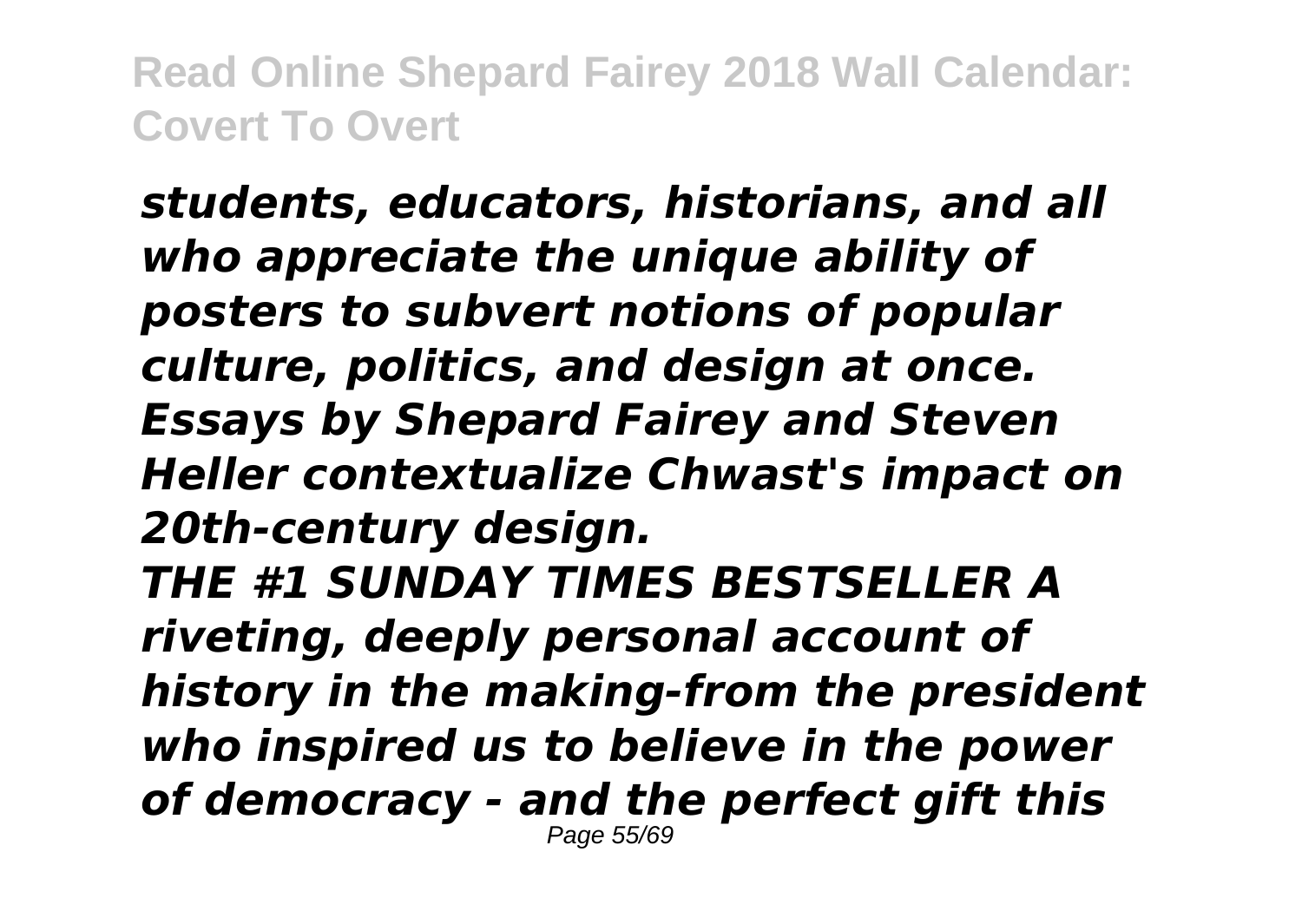*Christmas! 'Gorgeously written, humorous, compelling, life affirming' Justin Webb, Mail on Sunday In the stirring, highly anticipated first volume of his presidential memoirs, Barack Obama tells the story of his improbable odyssey from young man searching for his identity to leader of the free world, describing in strikingly personal detail both his political education and the landmark moments of the first term of his historic presidency-a time of* Page 56/69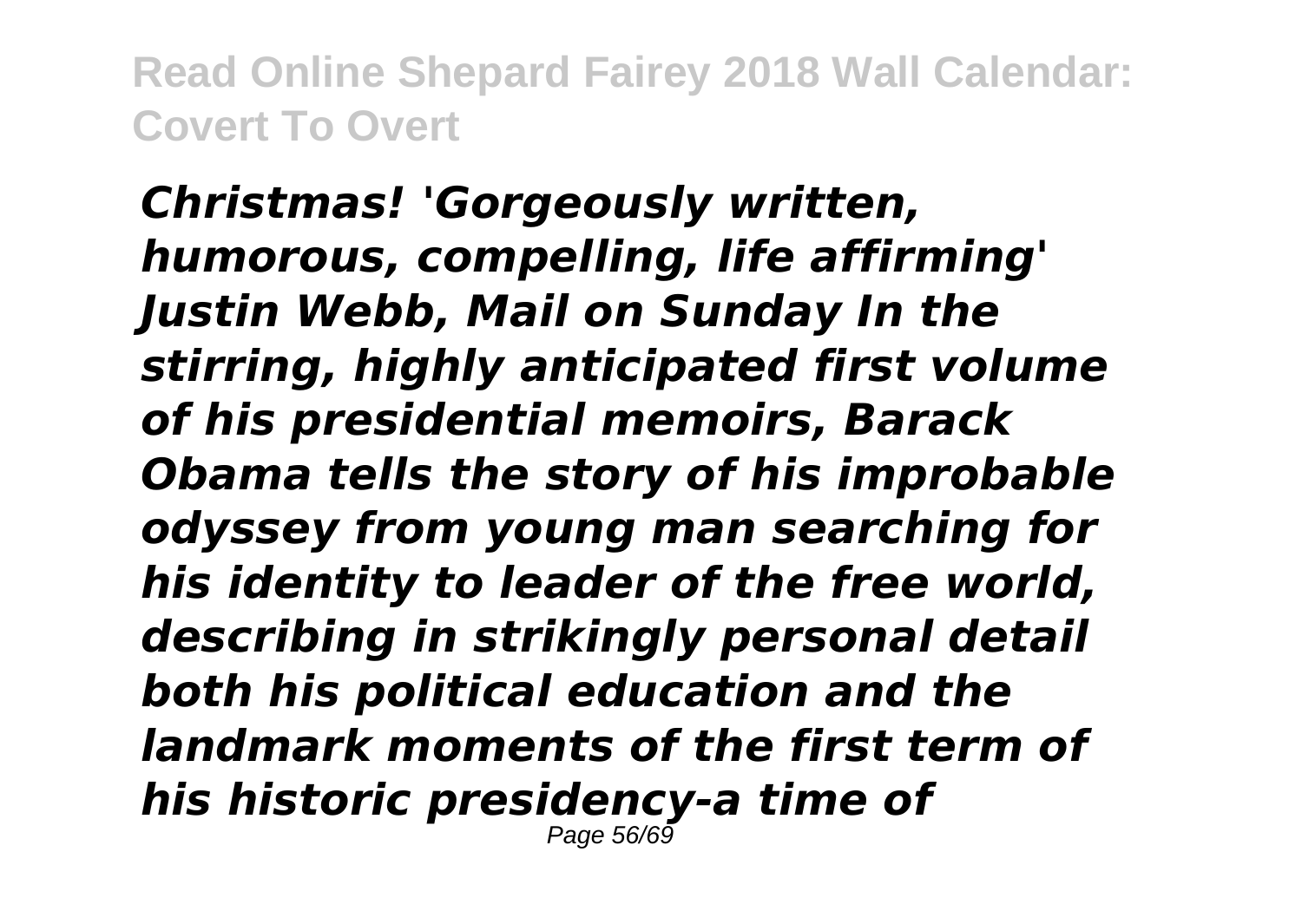*dramatic transformation and turmoil. Obama takes readers on a compelling journey from his earliest political aspirations to the pivotal Iowa caucus victory that demonstrated the power of grassroots activism to the watershed night of November 4, 2008, when he was elected 44th president of the United States, becoming the first African American to hold the nation's highest office. Reflecting on the presidency, he offers a unique and thoughtful* Page 57/69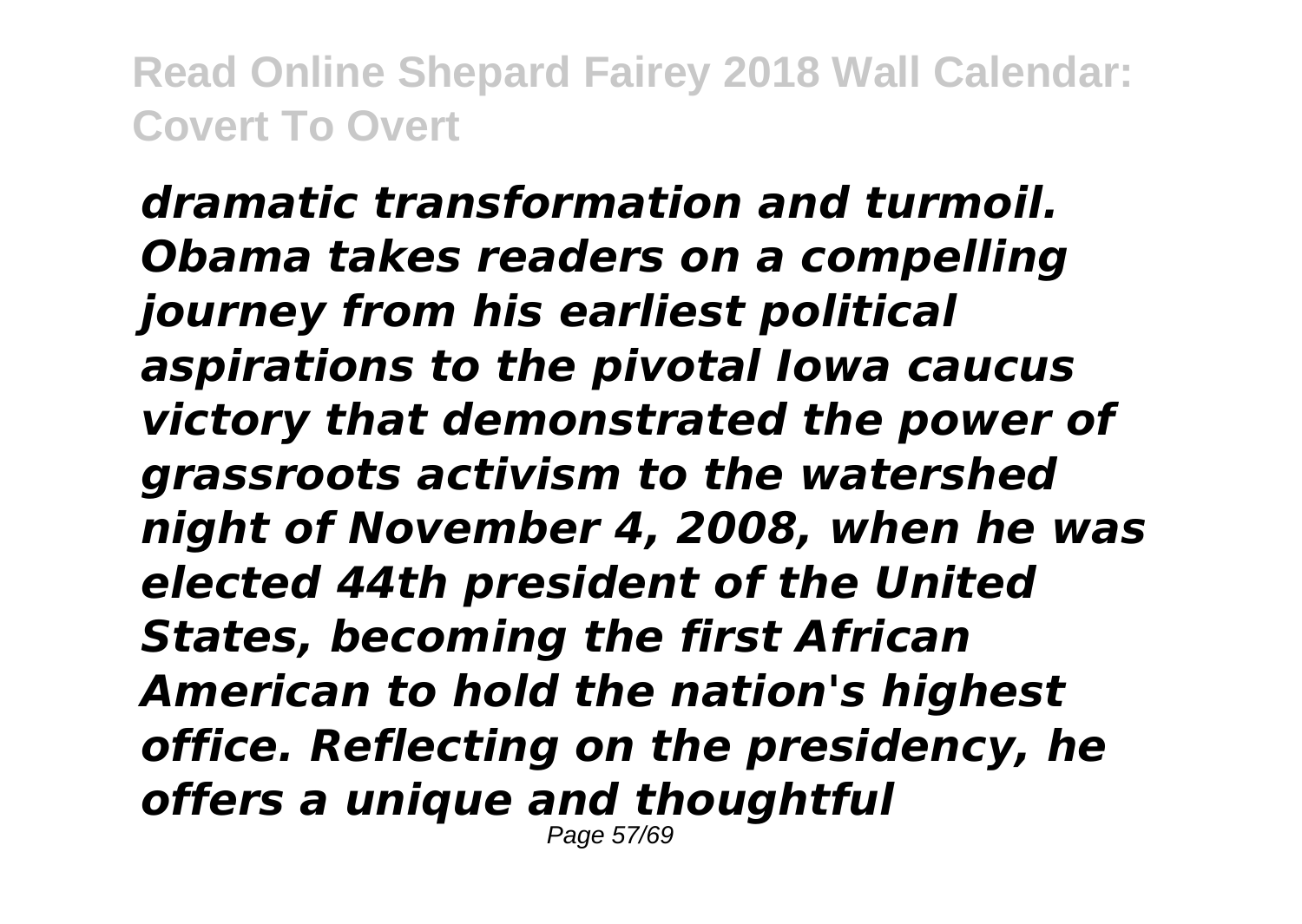*exploration of both the awesome reach and the limits of presidential power, as well as singular insights into the dynamics of U.S. partisan politics and international diplomacy. Obama brings readers inside the Oval Office and the White House Situation Room, and to Moscow, Cairo, Beijing, and points beyond. We are privy to his thoughts as he assembles his cabinet, wrestles with a global financial crisis, takes the measure of Vladimir Putin, overcomes* Page 58/69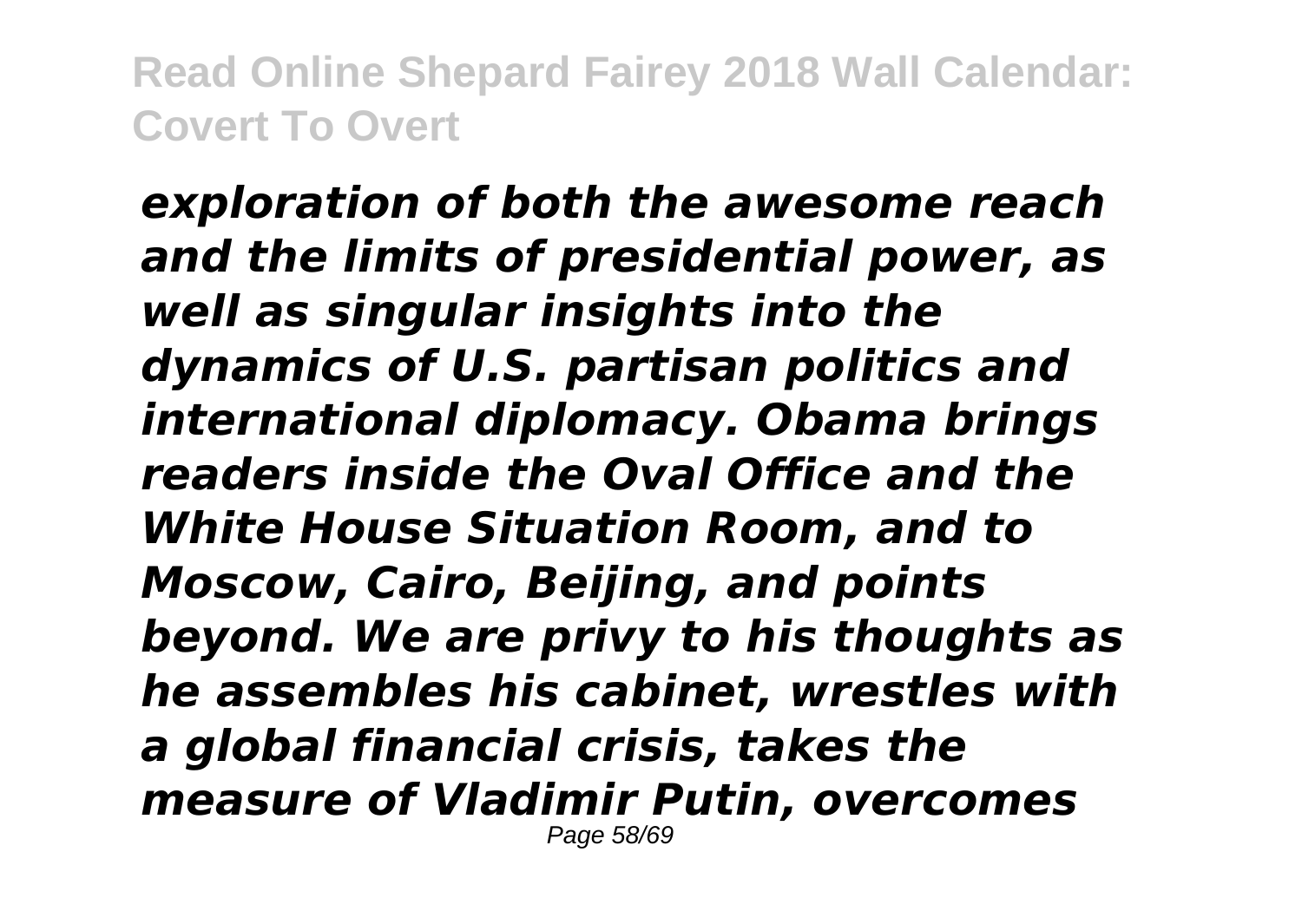*seemingly insurmountable odds to secure passage of the Affordable Care Act, clashes with generals about U.S. strategy in Afghanistan, tackles Wall Street reform, responds to the devastating Deepwater Horizon blowout, and authorizes Operation Neptune's Spear, which leads to the death of Osama bin Laden. A Promised Land is extraordinarily intimate and introspective-the story of one man's bet with history, the faith of a community* Page 59/69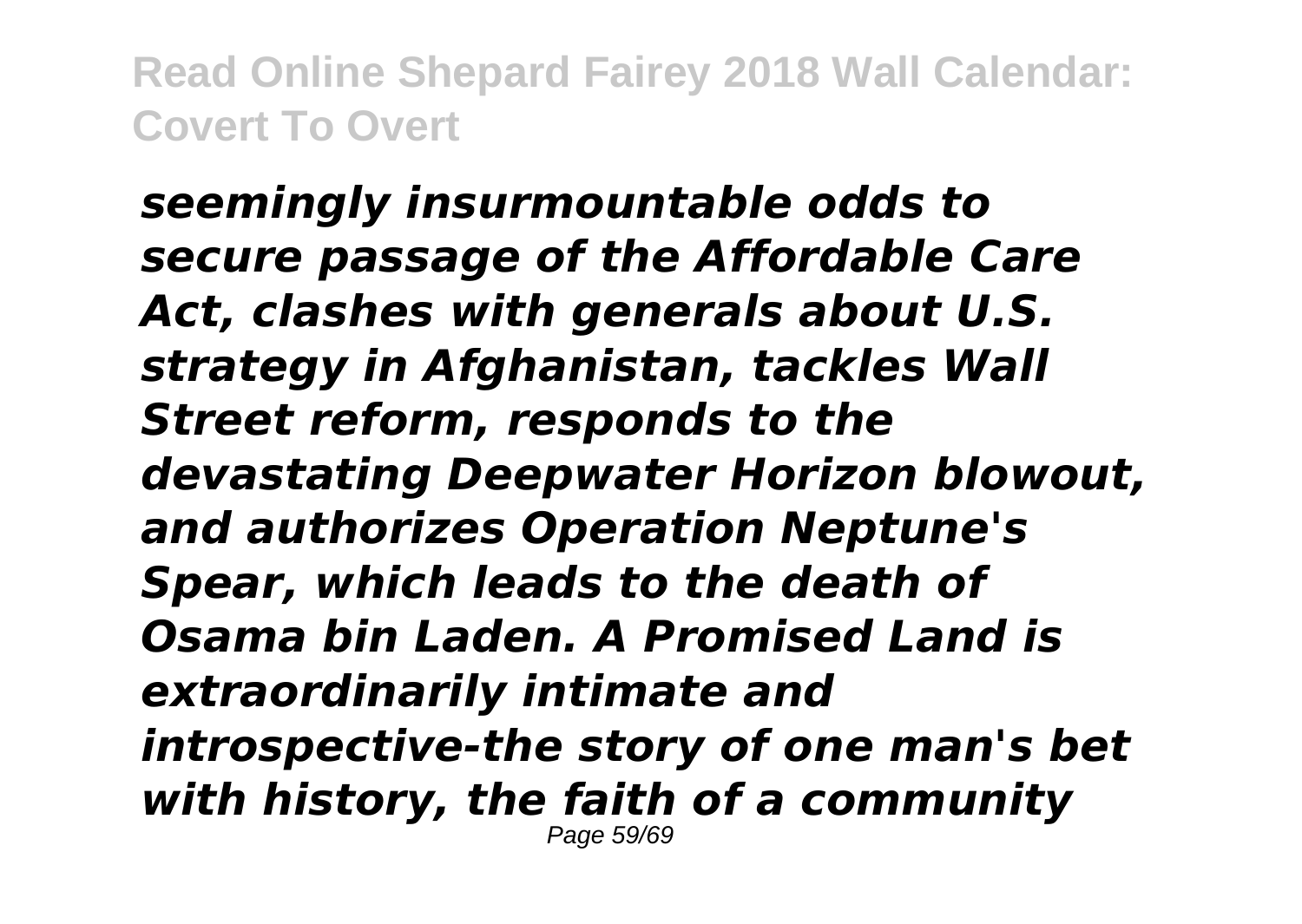*organizer tested on the world stage. Obama is candid about the balancing act of running for office as a Black American, bearing the expectations of a generation buoyed by messages of "hope and change," and meeting the moral challenges of high-stakes decisionmaking. He is frank about the forces that opposed him at home and abroad, open about how living in the White House affected his wife and daughters, and unafraid to reveal self-doubt and* Page 60/69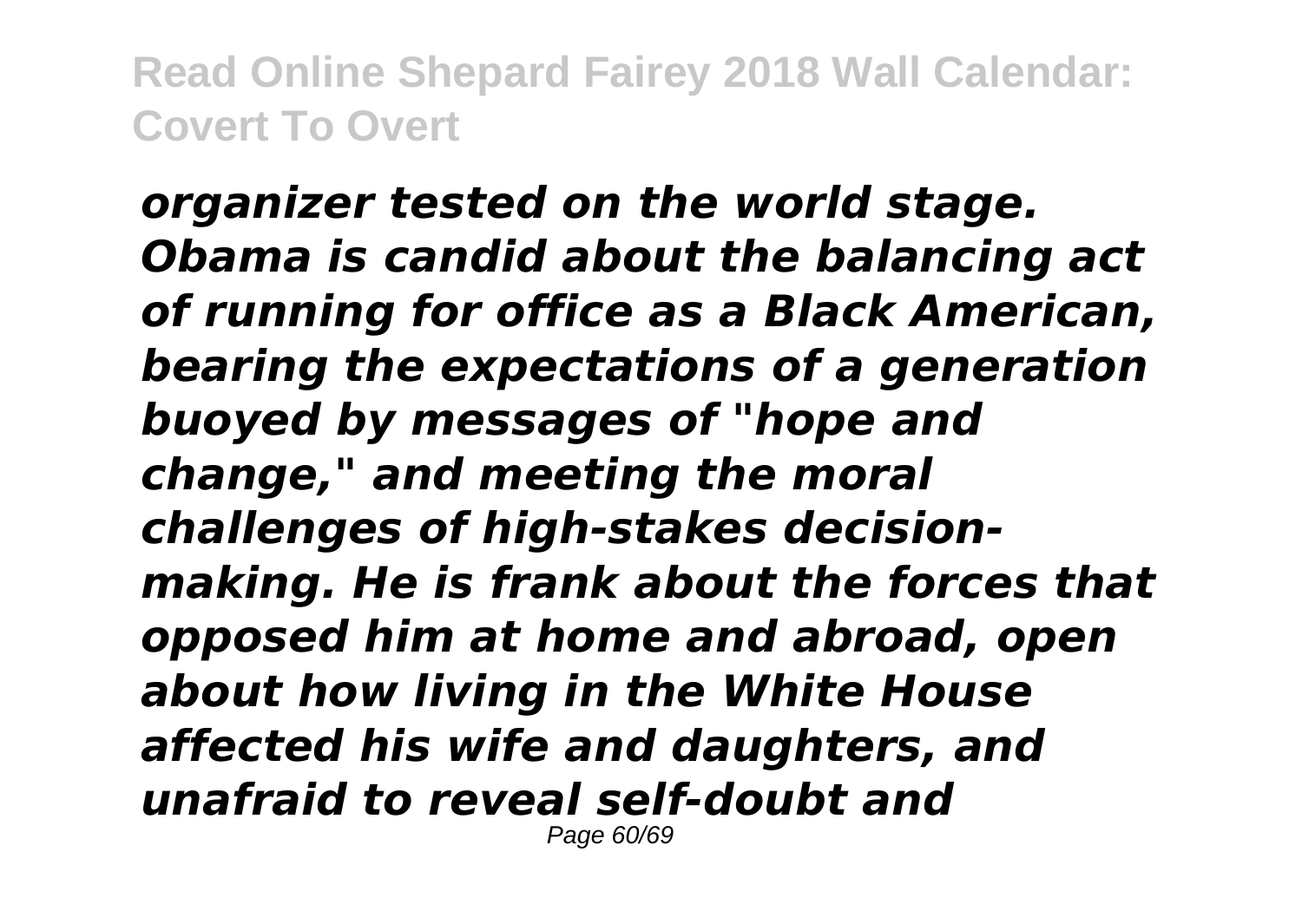*disappointment. Yet he never wavers from his belief that inside the great, ongoing American experiment, progress is always possible. This beautifully written and powerful book captures Barack Obama's conviction that democracy is not a gift from on high but something founded on empathy and common understanding and built together, day by day. 'What is unexpected in A Promised Land is the former president's candour' David* Page 61/69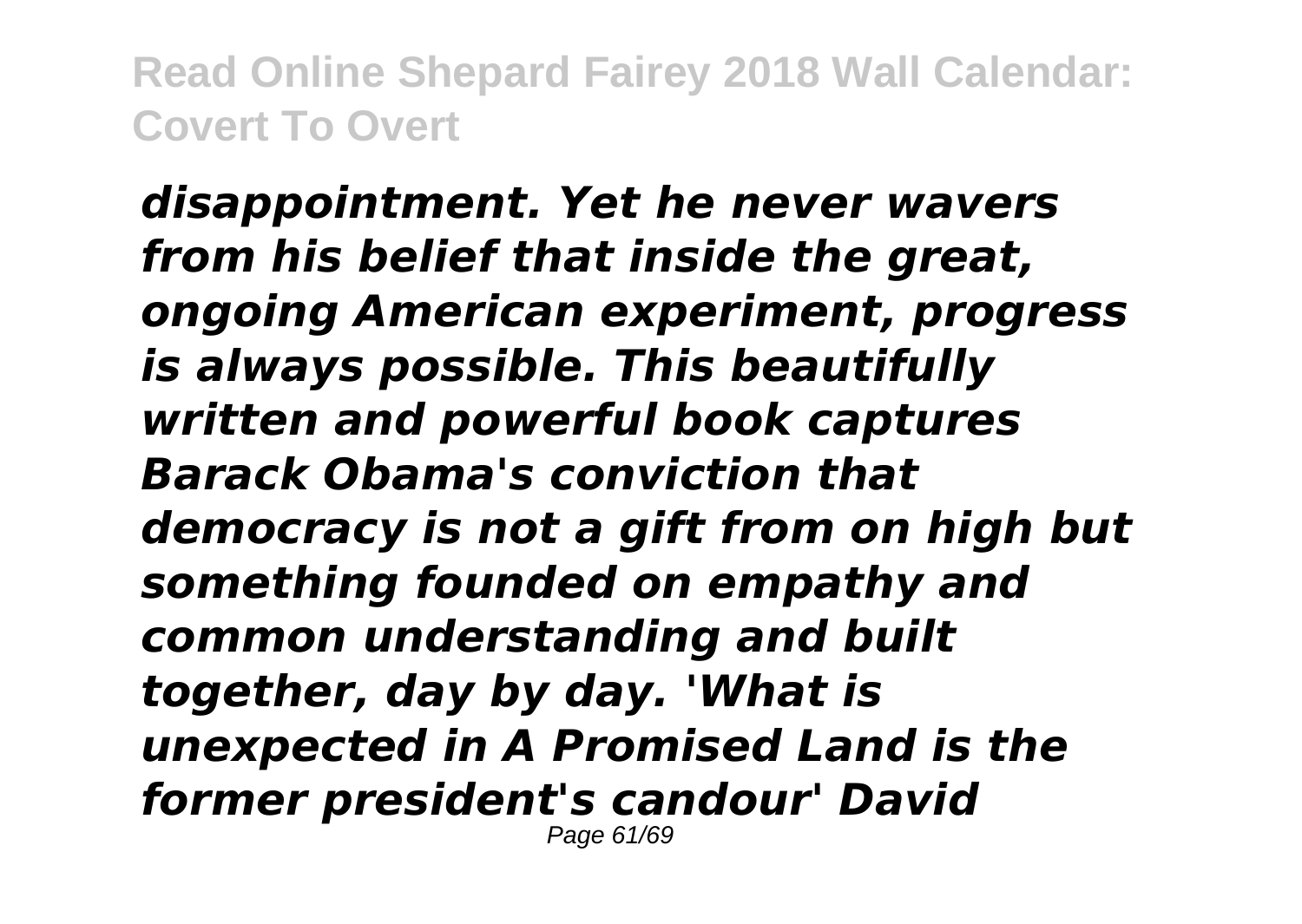# *Olusoga, Observer Edited by Thomas Caron. Text by Jean-Francois Chevrier, Carlo McCormick, Philippe van Cauteren, Arty Nelson, Thomas Caron. Rizzoli is pleased to bring back into print*

*OBEY: Supply and Demand, Shepard Fairey's first book originally published in 2006 and slightly updated in 2009, which showcases the artist's career from his earliest art school years to the creation of his famous Obama HOPE and CHANGE* Page 62/69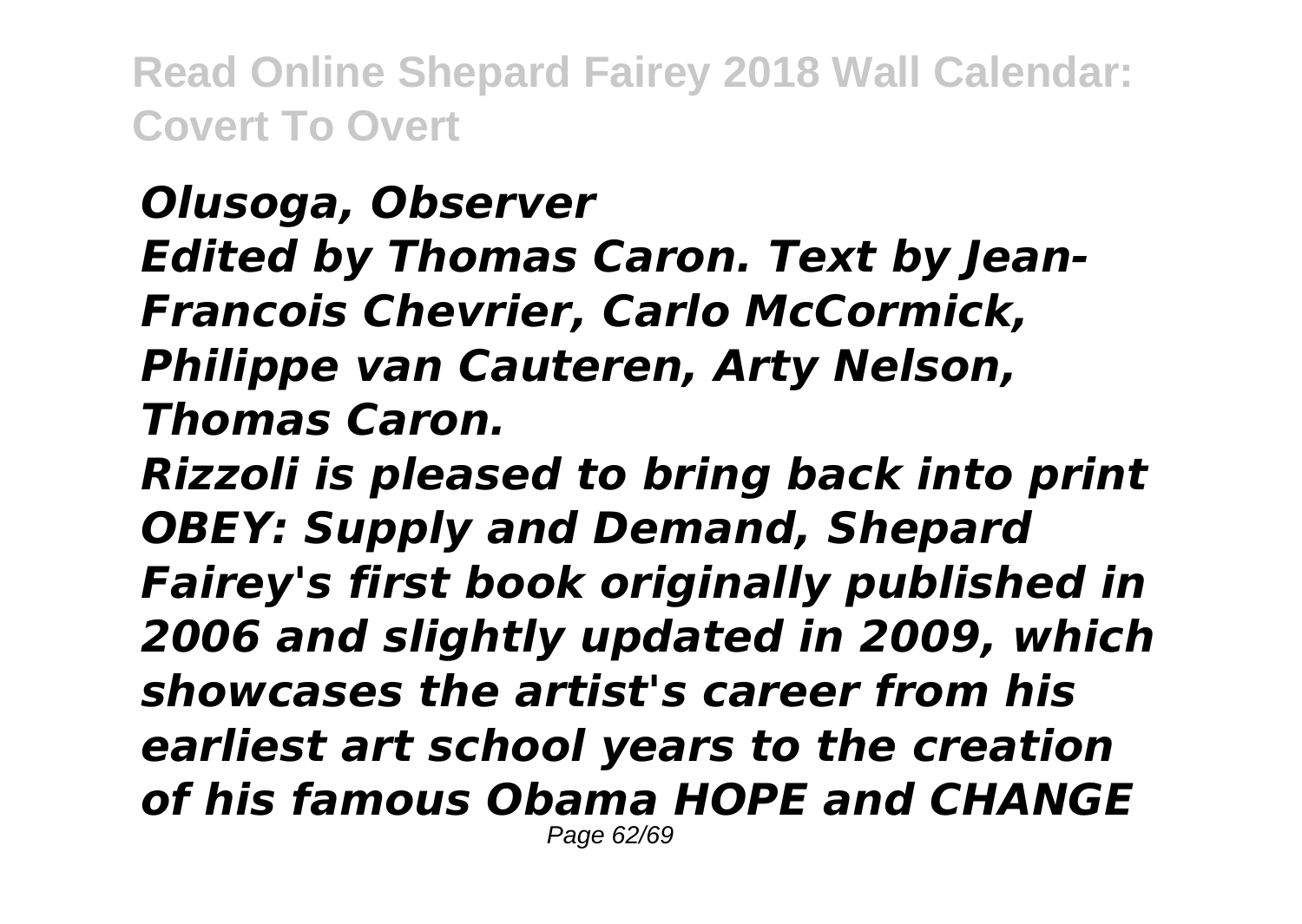### *posters and is the perfect pendant to Rizzoli's first Shepard Fairey collaboration Covert to Overt. Shepard Fairey's first comprehensive monograph brought back into print, which chronicles his early art school days, his viral Andre the Giant has a Posse sticker campaign in the 1990s, the creation of his enormously successful OBEY apparel brand, and his longtime role as an activist-street artist. The Cemetery of Reason* Page 63/69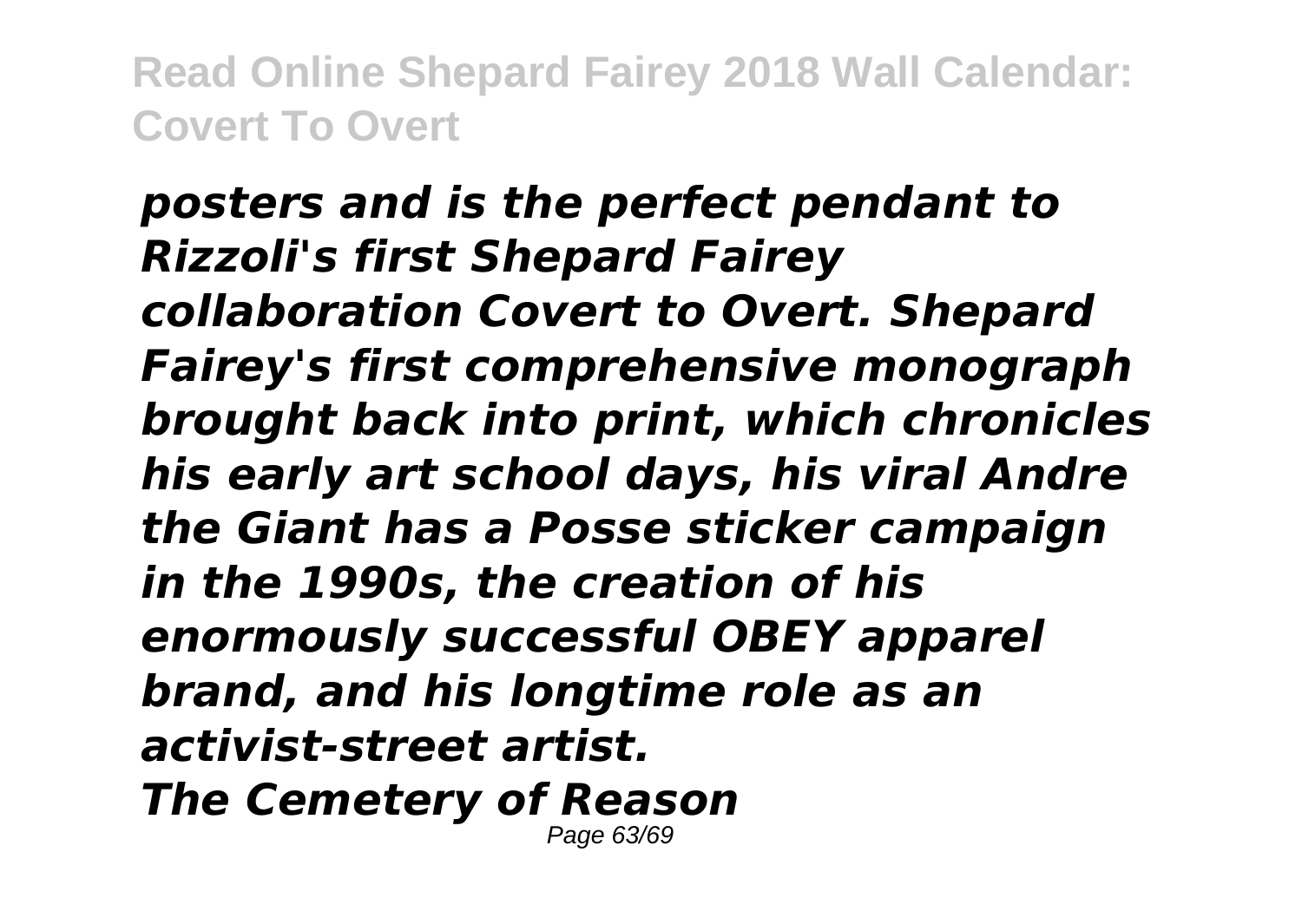# *Covert to Overt Graphics for a Sustainable Community Young, Sleek and Full of Hell Scream with Me OBEY: Supply and Demand*

A whimsical collection of iconic scenes from the Final Fantasy series, cheerfully realized by miniature photographer Tatsuya Tanaka! Cloud and Sephiroth reenact their fateful showdown--an open beer can standing in for Nibel Reactor cooling tower. Setzer steers his airship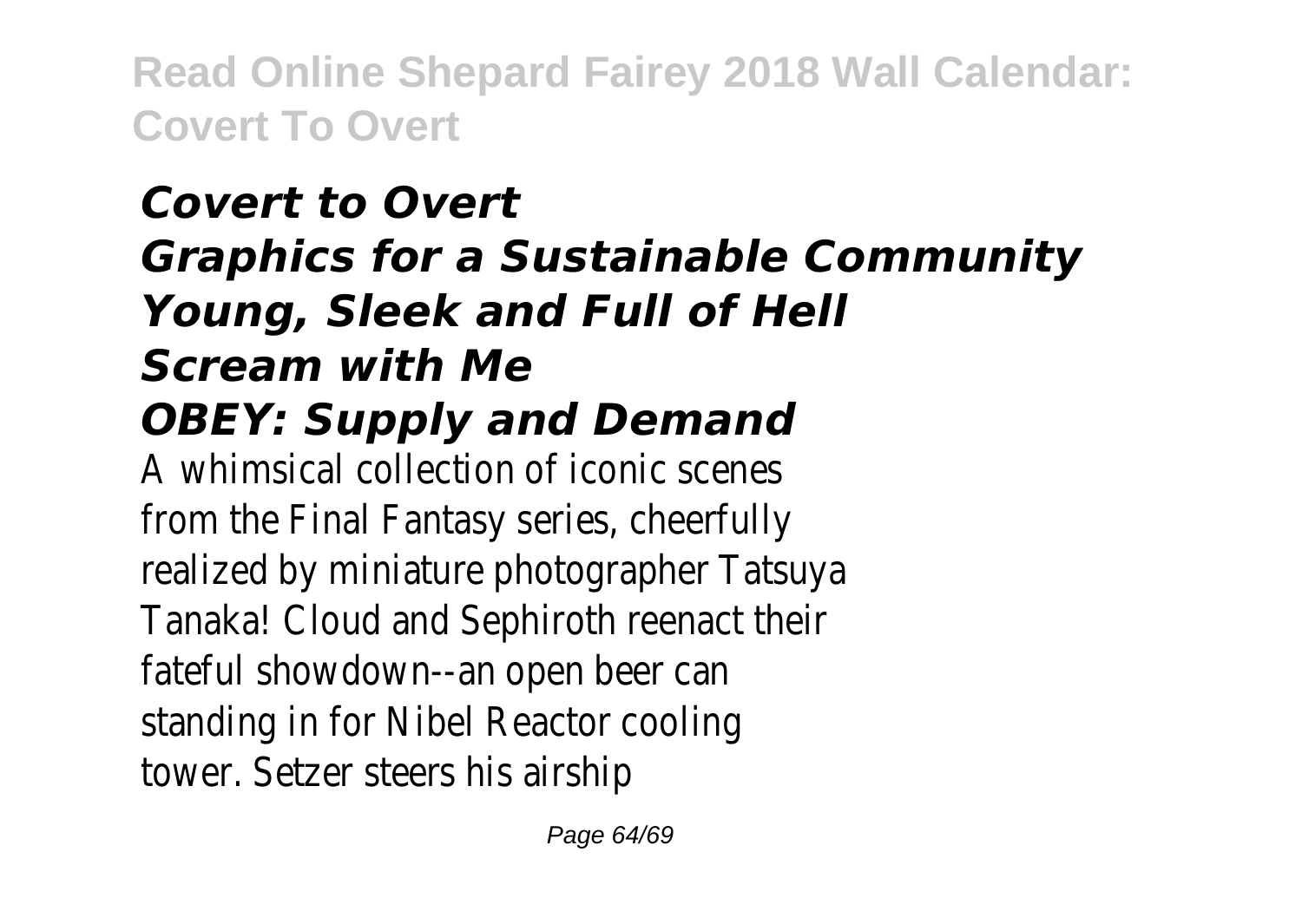Blackjack, mischievously recreated from corn on the cob. A chocobo flits and frolics across a field of . . . tennis balls. Tetsuya Tanaka's vibrant miniature photography is showcased side-by-side with concept art that details the process of each photo's creation. This tome catalogs fan-favorite moments captured from across the Final Fantasy series, followed by a longform interview with Tatsuya Tanaka himself. Dark Horse Books and Square Enix present Miniature Final Fantasy: No Adventure Too Large--Tatsuya Tanaka's Page 65/69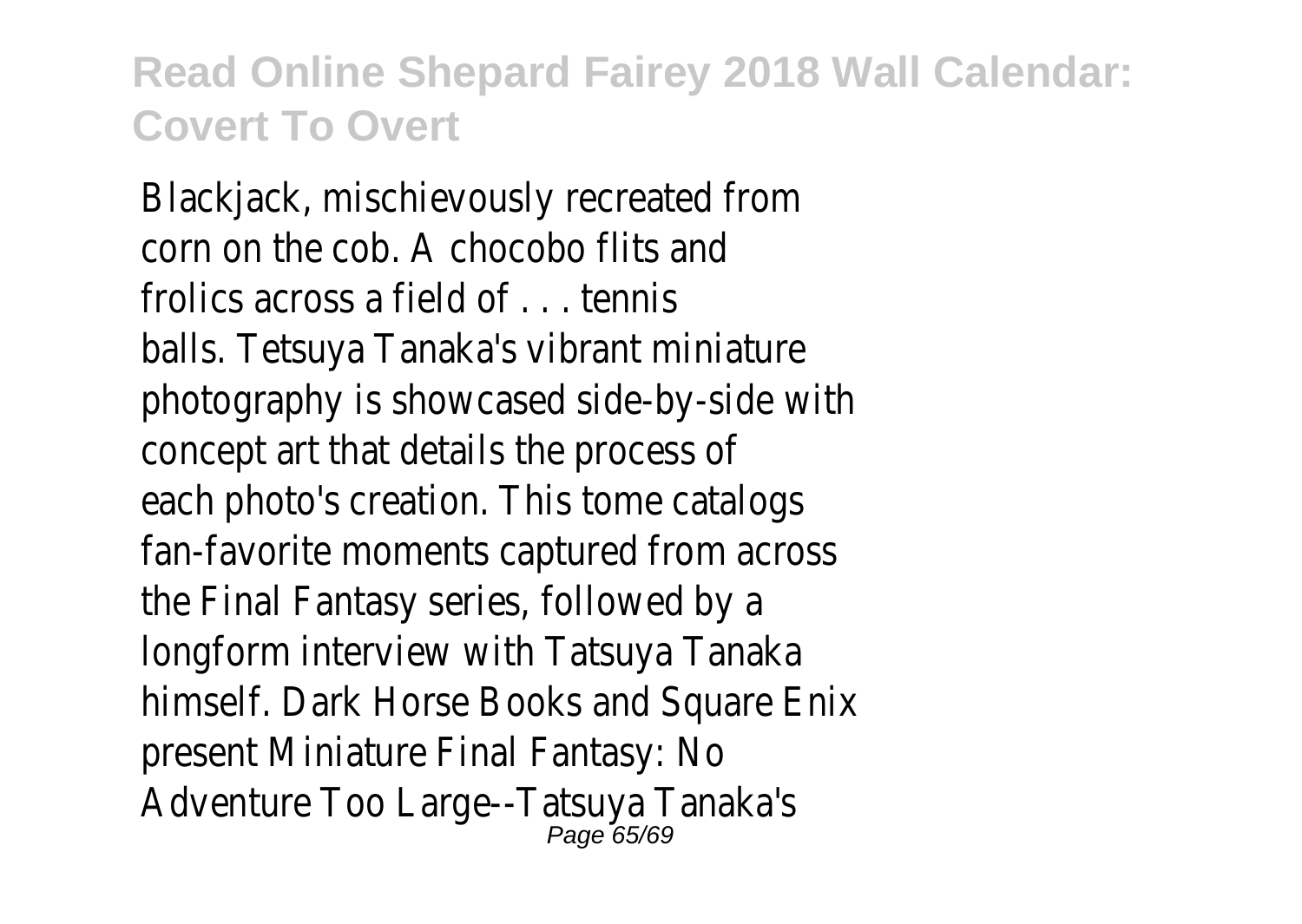miniature Final Fantasy scenes from his memorable Miniature Calendar series. This joyous collaboration celebrates the Final Fantasy series from a wholly unique perspective.

A compilation of the works by artists Hera and Akut (HerAkut) from the beginning in 2004 until 2008

The ultimate visual history paying tribute to one of punk's most iconic bands Formed in 1977, the Misfits deeply influenced the genres of punk rock and metal alike by blending their music with horror film Page 66/69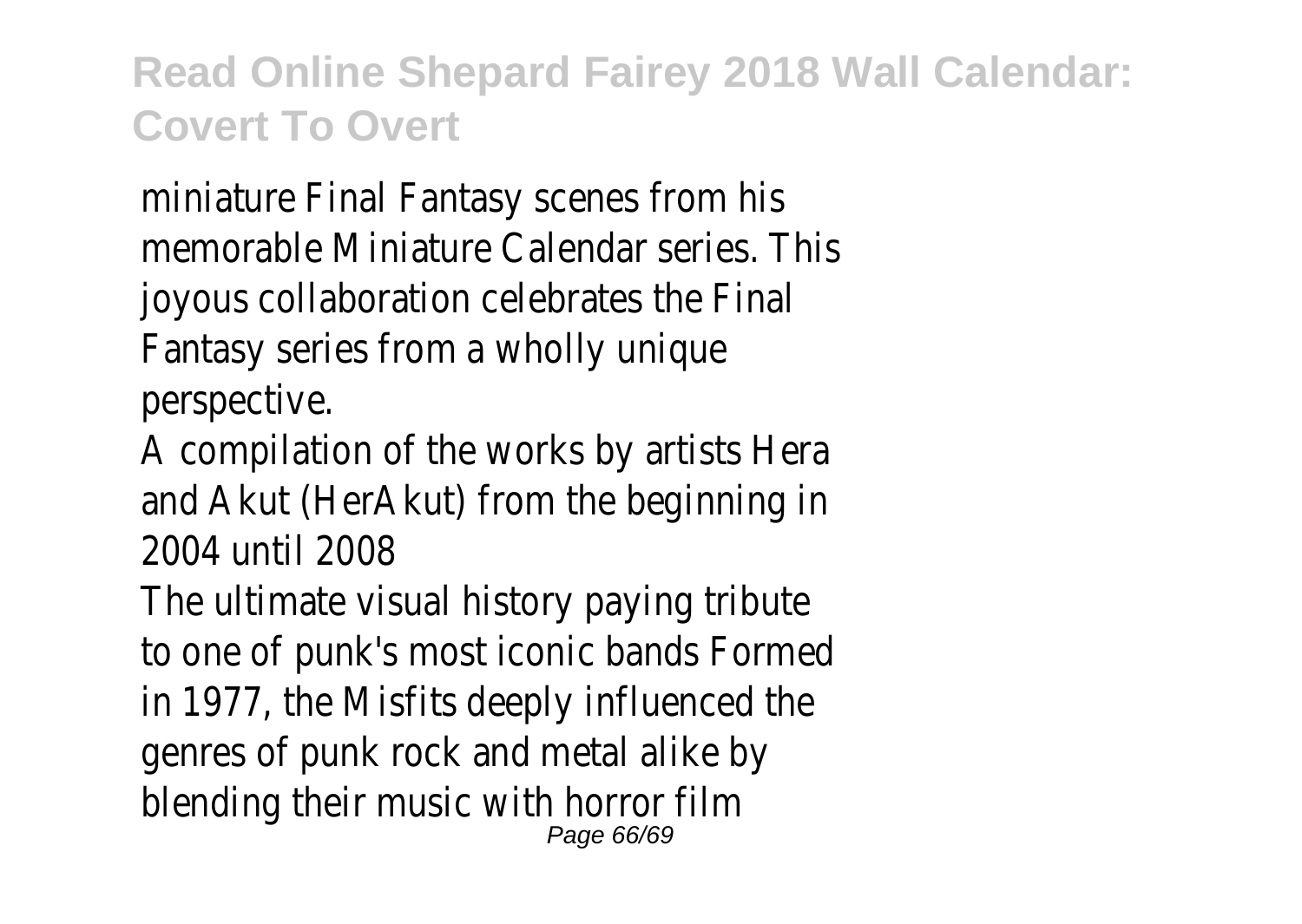themes and imagery. This is their visual story as told through the original ephemera that helped define their legacy. Scream With Me spotlights the band's iconic and influential album and single art, fan club merchandise, original posters, show flyers, and one-of-a-kind, never-before-seen rarities, culled primarily from the extensive collection of archivist Umberto D'Urso. Additionally, the book prominently features insightful contributions on the band's legacy from members of Metallica, Pearl Jam, Avenged Page 67/69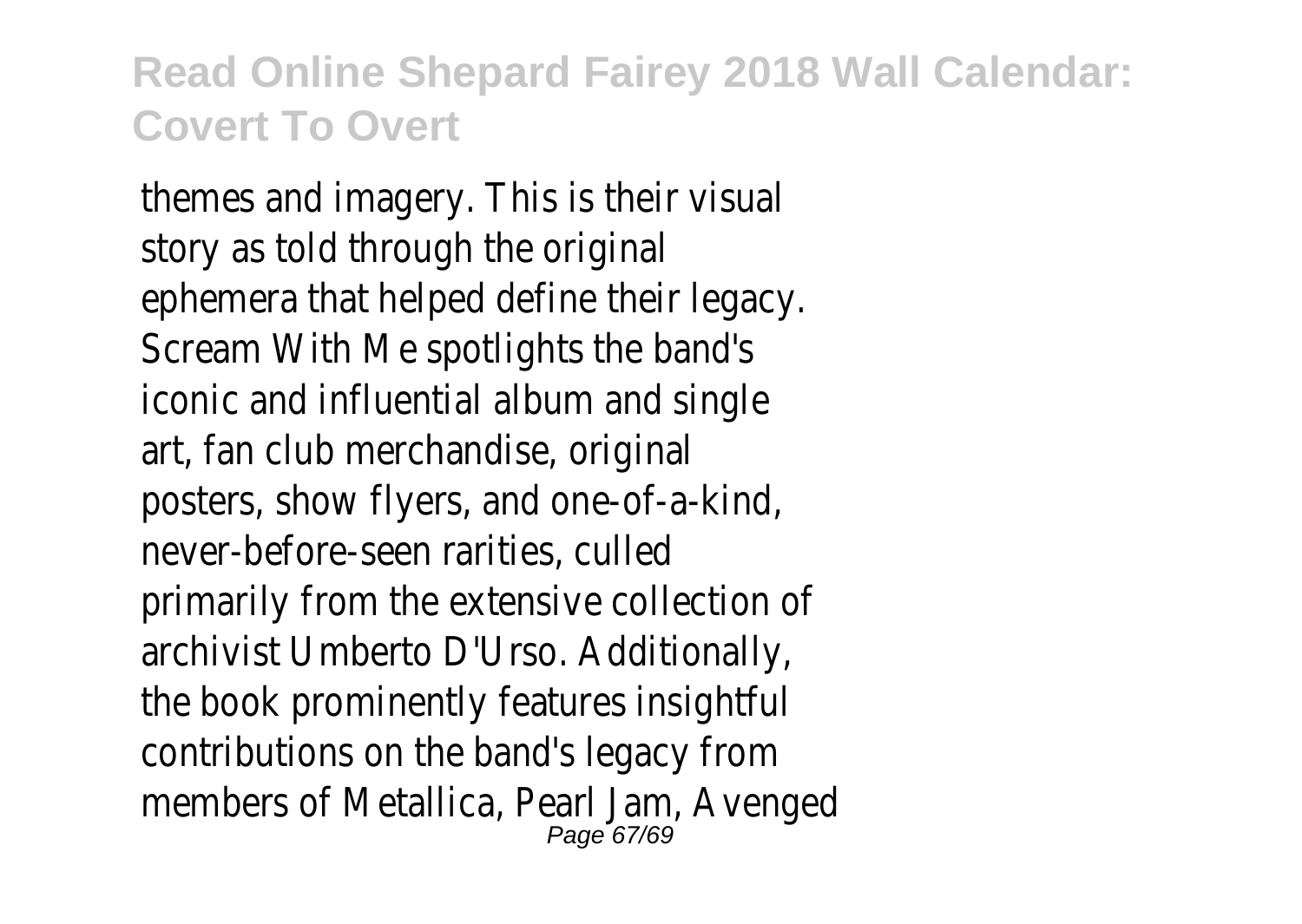Sevenfold, Dropkick Murphys, and more. For more than 40 years, the band has had an inescapable influence on popular culture and Scream With Me is the ultimate tribute to the original, beloved Misfits era. Creatopia Artist/Professional/Vandal Shepard Fairey. 3 decades of dissent. Catalogo della mostra (Roma, 17 settembre-22 novembre 2020). Ediz. italiana e inglese Art from the Streets (Penguin Classics Deluxe Edition) Page 68/69